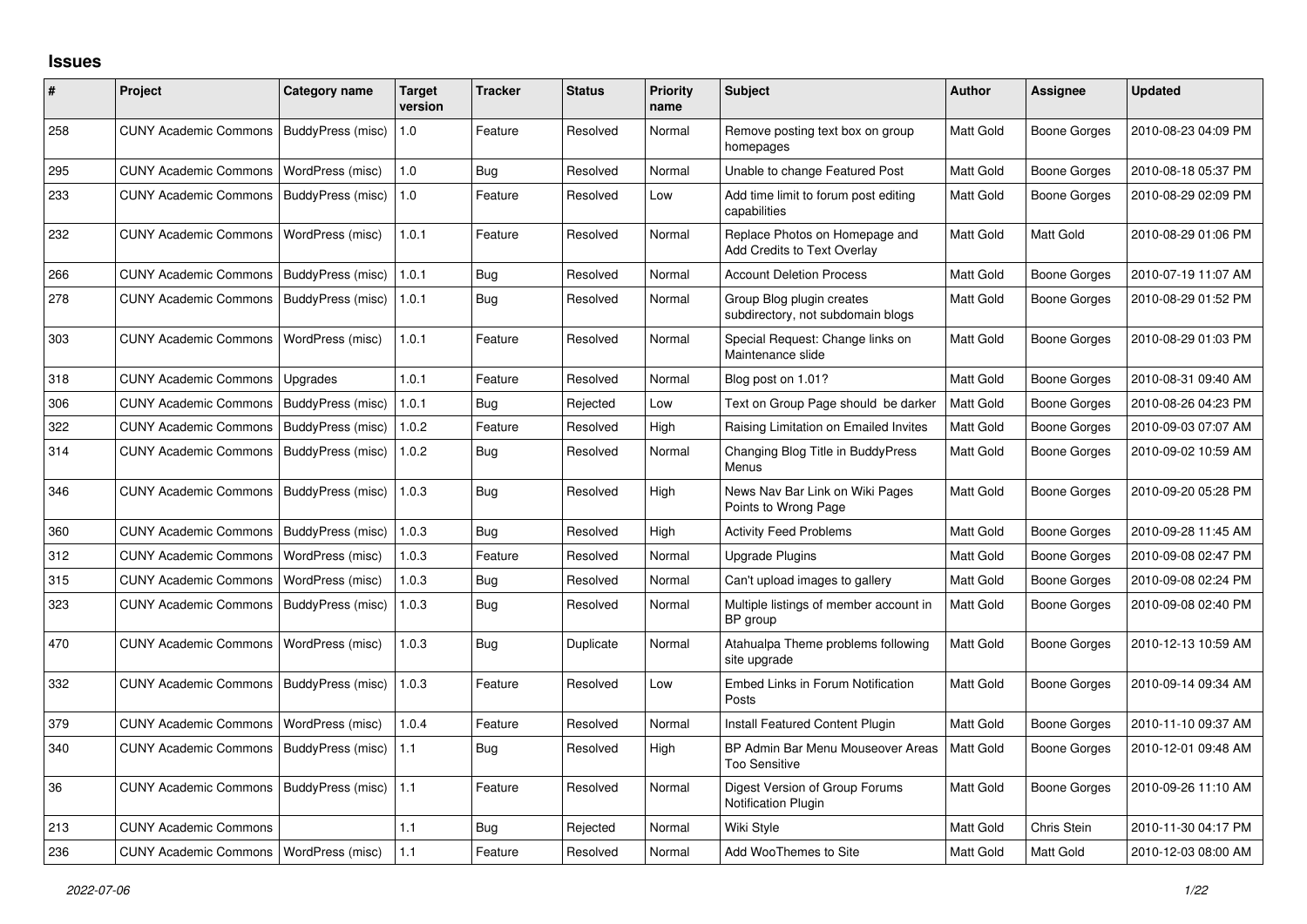| #   | Project                                   | <b>Category name</b> | <b>Target</b><br>version | <b>Tracker</b> | <b>Status</b> | <b>Priority</b><br>name | Subject                                                                                           | <b>Author</b>    | Assignee            | Updated             |
|-----|-------------------------------------------|----------------------|--------------------------|----------------|---------------|-------------------------|---------------------------------------------------------------------------------------------------|------------------|---------------------|---------------------|
| 257 | CUNY Academic Commons   BuddyPress (misc) |                      | 1.1                      | Feature        | Resolved      | Normal                  | Add avatar dimensions to the Change<br>Avatar page.                                               | Matt Gold        | Chris Stein         | 2010-11-16 03:58 PM |
| 279 | <b>CUNY Academic Commons</b>              | BuddyPress (misc)    | 1.1                      | Bug            | Rejected      | Normal                  | Members Report Problems with<br>Notifications                                                     | Matt Gold        | Boone Gorges        | 2010-11-16 04:37 PM |
| 282 | <b>CUNY Academic Commons</b>              | BuddyPress (misc)    | 1.1                      | Feature        | Resolved      | Normal                  | Alter "Kick and Ban" Group<br>Functionality                                                       | Matt Gold        | Boone Gorges        | 2010-09-08 06:14 PM |
| 286 | <b>CUNY Academic Commons</b>              | WordPress (misc)     | 1.1                      | Feature        | Resolved      | Normal                  | Edit content of account activation email                                                          | <b>Matt Gold</b> | <b>Boone Gorges</b> | 2010-12-06 02:03 PM |
| 296 | <b>CUNY Academic Commons</b>              | WordPress (misc)     | 1.1                      | Feature        | Resolved      | Normal                  | Selective plugin activation                                                                       | Matt Gold        | Boone Gorges        | 2010-12-02 04:17 PM |
| 313 | <b>CUNY Academic Commons</b>              | WordPress (misc)     | 1.1                      | Feature        | Resolved      | Normal                  | Create Plugin/Widget for Hero Image<br>Space on Commons Homepage                                  | Matt Gold        | Ron Rennick         | 2010-10-06 12:41 PM |
| 319 | <b>CUNY Academic Commons</b>              | WordPress (misc)     | 1.1                      | Feature        | Resolved      | Normal                  | Remove "Forums" from Nav Bar                                                                      | Matt Gold        | <b>Boone Gorges</b> | 2010-09-15 10:44 AM |
| 331 | <b>CUNY Academic Commons</b>              | WordPress (misc)     | 1.1                      | Feature        | Resolved      | Normal                  | Edit confirmation page after user sign<br>up.                                                     | Matt Gold        | Chris Stein         | 2010-11-03 11:50 AM |
| 352 | <b>CUNY Academic Commons</b>              | BuddyPress (misc)    | 1.1                      | Bug            | Resolved      | Normal                  | Member reports problems with avatar<br>cropping                                                   | Matt Gold        | <b>Boone Gorges</b> | 2010-11-16 05:07 PM |
| 361 | <b>CUNY Academic Commons</b>              | BuddyPress (misc)    | 1.1                      | Feature        | Resolved      | Normal                  | Change Wording of Options on Friend<br><b>Request Responses</b>                                   | Matt Gold        | Chris Stein         | 2010-11-24 01:42 PM |
| 376 | <b>CUNY Academic Commons</b>              | WordPress (misc)     | 1.1                      | Bug            | Resolved      | Normal                  | Errant Subscribe2 Global Posts<br>Notification                                                    | Matt Gold        | Boone Gorges        | 2010-11-16 04:59 PM |
| 380 | <b>CUNY Academic Commons</b>              | WordPress (misc)     | 1.1                      | Feature        | Resolved      | Normal                  | Add New Themes to Site                                                                            | <b>Matt Gold</b> | Matt Gold           | 2010-12-03 02:13 AM |
| 381 | <b>CUNY Academic Commons</b>              | WordPress (misc)     | 1.1                      | Bug            | Resolved      | Normal                  | Cull old themes from site                                                                         | Matt Gold        | Matt Gold           | 2010-12-03 02:06 AM |
| 382 | <b>CUNY Academic Commons</b>              | WordPress (misc)     | 1.1                      | Feature        | Resolved      | Normal                  | Install Category Page plugin on site                                                              | Matt Gold        | Matt Gold           | 2010-12-02 02:21 PM |
| 387 | <b>CUNY Academic Commons</b>              | BuddyPress (misc)    | 1.1                      | Bug            | Resolved      | Normal                  | Disable activity replies for group<br>announcements                                               | Matt Gold        | Boone Gorges        | 2010-11-16 04:20 PM |
| 393 | <b>CUNY Academic Commons</b>              | WordPress (misc)     | 1.1                      | Feature        | Resolved      | Normal                  | Install Category Exlude plugin                                                                    | Matt Gold        | Chris Stein         | 2010-11-16 04:52 PM |
| 399 | <b>CUNY Academic Commons</b>              | WordPress (misc)     | 1.1                      | Feature        | Resolved      | Normal                  | Add Widgetize Google Plugin                                                                       | Matt Gold        | <b>Boone Gorges</b> | 2010-11-23 05:40 PM |
| 410 | <b>CUNY Academic Commons</b>              | WordPress (misc)     | 1.1                      | Support        | Resolved      | Normal                  | Problems embedding audio file                                                                     | Matt Gold        | <b>Boone Gorges</b> | 2010-11-23 02:01 PM |
| 415 | <b>CUNY Academic Commons</b>              | WordPress (misc)     | 1.1                      | Feature        | Resolved      | Normal                  | Add text sizer plugin to Commons                                                                  | Matt Gold        | Boone Gorges        | 2010-12-02 03:58 PM |
| 420 | <b>CUNY Academic Commons</b>              | WordPress (misc)     | 1.1                      | Feature        | Resolved      | Normal                  | WP 3.0.2 Update                                                                                   | Matt Gold        | <b>Boone Gorges</b> | 2010-12-02 02:04 PM |
| 423 | CUNY Academic Commons   WordPress (misc)  |                      | 1.1                      | Feature        | Resolved      | Normal                  | Remove Unfiltered-MU from Commons<br>Plugins                                                      | <b>Matt Gold</b> | Boone Gorges        | 2010-12-02 04:24 PM |
| 424 | <b>CUNY Academic Commons</b>              | WordPress (misc)     | 1.1                      | Feature        | Resolved      | Normal                  | Merge Newthemes branch with Master<br>branch on Git                                               | Matt Gold        | <b>Boone Gorges</b> | 2010-12-03 07:27 AM |
| 32  | CUNY Academic Commons   BuddyPress (misc) |                      | 1.1                      | Feature        | Resolved      | Low                     | Add BP External Group Blogs Plugin                                                                | Matt Gold        | Boone Gorges        | 2010-10-06 05:12 PM |
| 193 | CUNY Academic Commons   BuddyPress (misc) |                      | 1.1                      | Feature        | Rejected      | Low                     | Replace "Kick and Ban" terminology on<br>group member admin page with kinder,<br>gentler language | <b>Matt Gold</b> | Boone Gorges        | 2010-07-22 02:38 PM |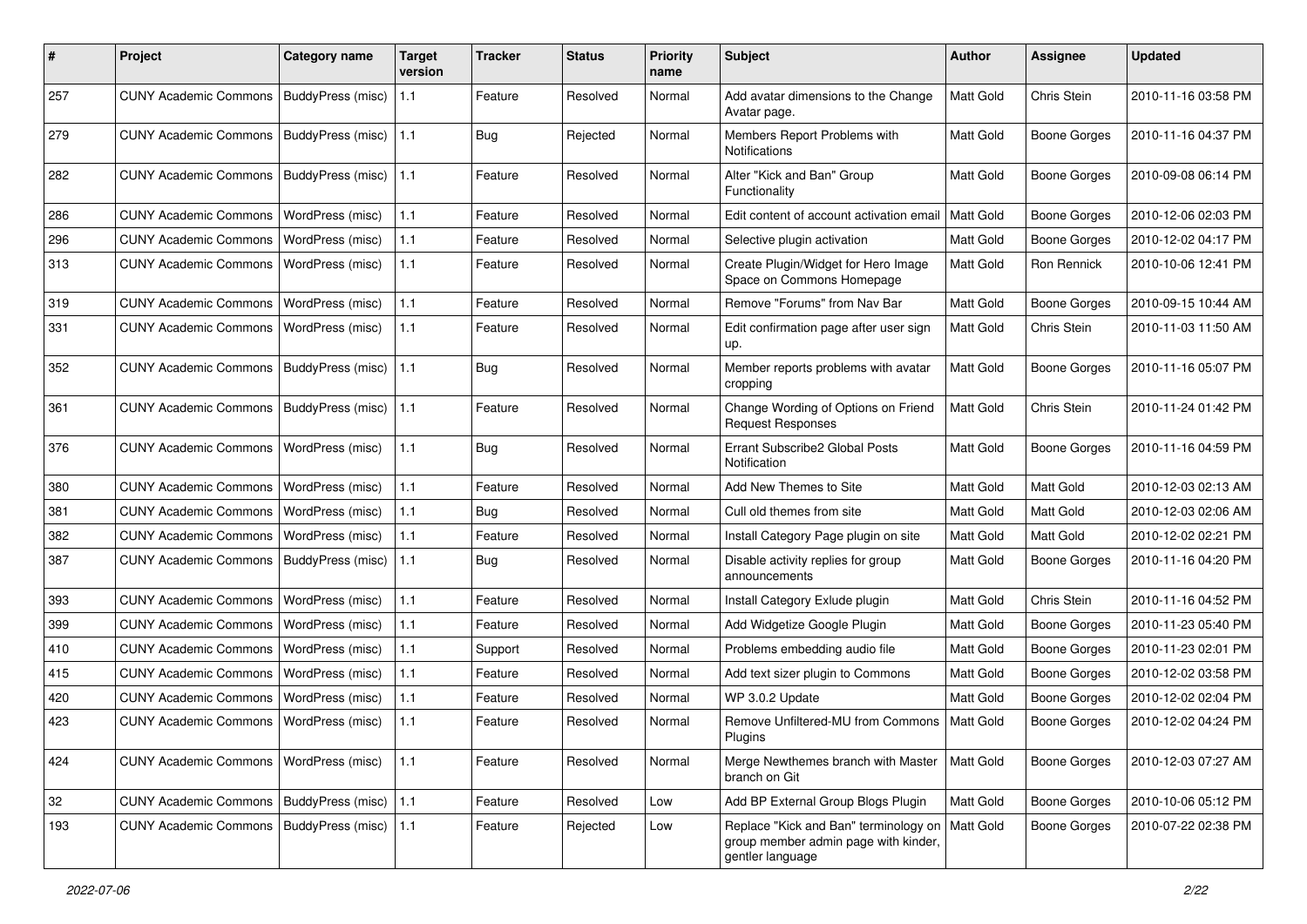| $\pmb{\#}$ | Project                                   | <b>Category name</b>     | <b>Target</b><br>version | <b>Tracker</b> | <b>Status</b> | <b>Priority</b><br>name | Subject                                                                   | <b>Author</b>    | Assignee            | <b>Updated</b>      |
|------------|-------------------------------------------|--------------------------|--------------------------|----------------|---------------|-------------------------|---------------------------------------------------------------------------|------------------|---------------------|---------------------|
| 281        | <b>CUNY Academic Commons</b>              | <b>BuddyPress (misc)</b> | 1.1                      | Feature        | Resolved      | Low                     | Change "Kick and Ban" terminology in<br>Group Interface                   | Matt Gold        | <b>Boone Gorges</b> | 2010-09-08 06:14 PM |
| 307        | <b>CUNY Academic Commons</b>              | BuddyPress (misc)        | 1.1                      | Feature        | Resolved      | Low                     | Possible to Change in Group Slug?                                         | Matt Gold        | <b>Boone Gorges</b> | 2010-11-20 09:12 AM |
| 345        | <b>CUNY Academic Commons</b>              | <b>WordPress (misc)</b>  | 1.1                      | Bug            | Resolved      | Low                     | Order of Comments in Carrington<br>Theme                                  | Matt Gold        | Boone Gorges        | 2010-11-16 04:31 PM |
| 444        | <b>CUNY Academic Commons</b>              | <b>WordPress (misc)</b>  | 1.1.1                    | Bug            | Resolved      | High                    | Hero Slides Not Showing Up in Firefox                                     | Matt Gold        | <b>Boone Gorges</b> | 2010-12-08 08:41 AM |
| 419        | <b>CUNY Academic Commons</b>              | WordPress (misc)         | 1.1.1                    | <b>Bug</b>     | Resolved      | Normal                  | Blog/Blog Post Featured Content<br><b>Widget Errors</b>                   | Matt Gold        | <b>CIC Michael</b>  | 2010-12-07 08:14 AM |
| 436        | <b>CUNY Academic Commons</b>              | BuddyPress (misc)        | 1.1.1                    | Bug            | Resolved      | Normal                  | Who's Online Widget                                                       | Matt Gold        | <b>Boone Gorges</b> | 2010-12-07 08:14 AM |
| 440        | <b>CUNY Academic Commons</b>              | WordPress (misc)         | 1.1.1                    | Bug            | Resolved      | Normal                  | Conflict between Image Uploader and<br><b>CAC Featured Content Plugin</b> | Matt Gold        | <b>CIC Michael</b>  | 2010-12-08 02:25 PM |
| 457        | <b>CUNY Academic Commons</b>              | BuddyPress (misc)        | 1.1.2                    | Bug            | Resolved      | High                    | Unable to Upload Documents as<br>Forum Attachments                        | <b>Matt Gold</b> | <b>Boone Gorges</b> | 2010-12-10 06:56 PM |
| 476        | <b>CUNY Academic Commons</b>              | <b>WordPress (misc)</b>  | 1.1.3                    | Bug            | Resolved      | High                    | <b>Limited Email Domains List Empty</b><br>After Site Upgrade             | Matt Gold        | <b>Boone Gorges</b> | 2010-12-13 07:02 PM |
| 458        | <b>CUNY Academic Commons</b>              | BuddyPress (misc)        | 1.1.3                    | Bug            | Resolved      | Normal                  | Notifications Not Received for Own<br>Messages                            | Matt Gold        | Boone Gorges        | 2010-12-13 08:28 PM |
| 449        | <b>CUNY Academic Commons</b>              | <b>WordPress (misc)</b>  | 1.1.4                    | <b>Bug</b>     | Rejected      | Normal                  | WooThemes displaying category list in<br>nav                              | Matt Gold        | Chris Stein         | 2010-12-16 02:03 PM |
| 453        | <b>CUNY Academic Commons</b>              | WordPress (misc)         | 1.1.4                    | Bug            | Rejected      | Normal                  | Error with Sidebar Manager of "The<br>Station" WooTheme                   | <b>Matt Gold</b> | <b>Boone Gorges</b> | 2010-12-18 04:51 PM |
| 475        | <b>CUNY Academic Commons</b>              | WordPress (misc)         | 1.1.4                    | Feature        | Rejected      | Normal                  | Move Critical Plugins to mu-plugins                                       | Matt Gold        | Boone Gorges        | 2010-12-18 08:56 PM |
| 482        | <b>CUNY Academic Commons</b>              | WordPress (misc)         | 1.1.4                    | Bug            | Resolved      | Normal                  | BP Admin Bar Display Error                                                | Matt Gold        | <b>Boone Gorges</b> | 2010-12-16 08:45 AM |
| 486        | <b>CUNY Academic Commons</b>              | BuddyPress (misc)        | 1.1.4                    | Feature        | Resolved      | Normal                  | Add "Post Topic" to Group Forum<br>pages                                  | Matt Gold        | Boone Gorges        | 2010-12-16 11:13 AM |
| 489        | <b>CUNY Academic Commons</b>              | <b>WordPress (misc)</b>  | 1.1.4                    | Feature        | Resolved      | Normal                  | Drag and Drop Ordering on Gallery<br>Post Plugin                          | Matt Gold        | Ron Rennick         | 2010-12-18 08:13 PM |
| 276        | <b>CUNY Academic Commons</b>              | Wiki                     | 1.1.5                    | Feature        | Resolved      | Normal                  | Install PDF Book extension for<br>MediaWiki                               | Matt Gold        | Boone Gorges        | 2010-12-20 10:59 AM |
| 496        | <b>CUNY Academic Commons</b>              | WordPress (misc)         | 1.1.5                    | Feature        | Resolved      | Normal                  | Add wp-resume Plugin to Site                                              | Matt Gold        | Boone Gorges        | 2010-12-20 10:09 AM |
| 507        | CUNY Academic Commons   BuddyPress (misc) |                          | 1.1.6                    | Bug            | Resolved      | High                    | Invite Anyone Rejects CUNY Email<br>Addresses                             | <b>Matt Gold</b> | <b>Boone Gorges</b> | 2010-12-21 11:26 AM |
| 499        | CUNY Academic Commons   WordPress (misc)  |                          | 1.1.6                    | Bug            | Resolved      | Normal                  | Help with Atahualpa Issues                                                | Matt Gold        | scott voth          | 2010-12-21 07:30 PM |
| 503        | <b>CUNY Academic Commons</b>              | WordPress (misc)         | 1.1.6                    | <b>Bug</b>     | Resolved      | Normal                  | <b>Explore and Possibly Remove</b><br><b>WP-Cron Reminder</b>             | Matt Gold        | <b>Boone Gorges</b> | 2010-12-21 11:55 AM |
| 509        | CUNY Academic Commons   WordPress (misc)  |                          | 1.1.7                    | Bug            | Resolved      | Low                     | User reports problem with Google<br>Calendar widget                       | Matt Gold        | <b>Boone Gorges</b> | 2011-01-04 06:17 PM |
| 513        | CUNY Academic Commons   WordPress (misc)  |                          | 1.1.7                    | Feature        | Resolved      | Low                     | Plugin Request: Install meebo me                                          | Matt Gold        | Boone Gorges        | 2011-01-04 05:56 PM |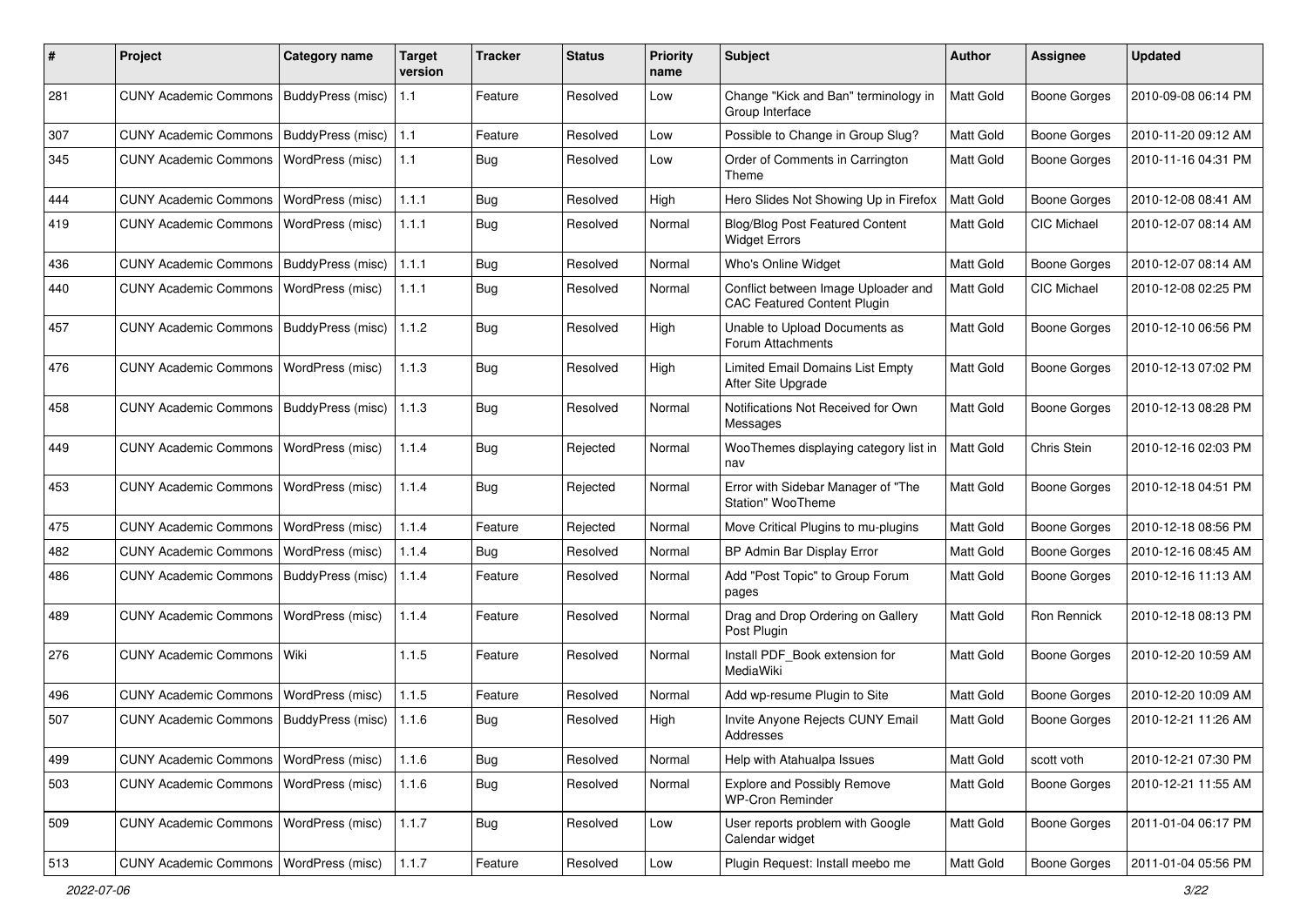| ∦   | Project                                            | <b>Category name</b>    | <b>Target</b><br>version | <b>Tracker</b> | <b>Status</b> | <b>Priority</b><br>name | Subject                                                                                         | <b>Author</b>    | Assignee            | <b>Updated</b>      |
|-----|----------------------------------------------------|-------------------------|--------------------------|----------------|---------------|-------------------------|-------------------------------------------------------------------------------------------------|------------------|---------------------|---------------------|
| 527 | <b>CUNY Academic Commons</b>                       | BuddyPress (misc)       | 1.1.7                    | Bug            | Resolved      | Low                     | BP Admin Bar Doesn't Show up on<br>Cityscape Theme                                              | Matt Gold        | Boone Gorges        | 2011-01-04 03:39 PM |
| 531 | <b>CUNY Academic Commons</b>                       | BuddyPress (misc)       | 1.1.7                    | Bug            | Resolved      | Low                     | Member reports problems with avatar<br>cropping                                                 | <b>Matt Gold</b> | Boone Gorges        | 2011-01-04 05:10 PM |
| 533 | <b>CUNY Academic Commons</b>                       | BuddyPress (misc)       | 1.1.8                    | Bug            | Resolved      | Normal                  | Minor CSS issue on group page                                                                   | Matt Gold        | Boone Gorges        | 2011-02-02 09:44 AM |
| 538 | <b>CUNY Academic Commons</b>                       | BuddyPress (misc)       | 1.1.8                    | Bug            | Resolved      | Normal                  | News feed assigns incorrect trackback<br>origins                                                | Matt Gold        | <b>Boone Gorges</b> | 2011-02-02 11:22 AM |
| 540 | <b>CUNY Academic Commons</b>                       | BuddyPress (misc)       | 1.1.8                    | Bug            | Resolved      | Normal                  | Long BP Group Doc Names Hide<br><b>Edit/Delete Options</b>                                      | Matt Gold        | Boone Gorges        | 2011-02-02 10:58 AM |
| 544 | <b>CUNY Academic Commons</b>                       | <b>WordPress (misc)</b> | 1.1.8                    | Feature        | Resolved      | Normal                  | Add Elegant Themes themepack to<br>site                                                         | Matt Gold        | Matt Gold           | 2011-01-25 01:40 AM |
| 545 | <b>CUNY Academic Commons</b>                       | WordPress (misc)        | 1.1.8                    | Bug            | Resolved      | Normal                  | <b>Test Elegant Themes</b>                                                                      | <b>Matt Gold</b> | Matt Gold           | 2011-01-25 01:41 AM |
| 546 | <b>CUNY Academic Commons</b>                       | BuddyPress (misc)       | 1.1.8                    | Bug            | Resolved      | Normal                  | Add Group/Group Blog Author Syncing<br>on an Automated Basis to the Group<br><b>Blog Plugin</b> | Matt Gold        | <b>Boone Gorges</b> | 2011-02-03 08:44 AM |
| 547 | <b>CUNY Academic Commons</b>                       | WordPress (misc)        | 1.1.8                    | Feature        | Resolved      | Normal                  | Add new themes                                                                                  | Matt Gold        | Matt Gold           | 2011-01-27 01:52 PM |
| 568 | <b>CUNY Academic Commons</b>                       | BuddyPress (misc)       | 1.1.10                   | Bug            | Resolved      | High                    | Member reports trouble uploading<br>documents to groups                                         | Matt Gold        | Boone Gorges        | 2011-02-10 02:33 PM |
| 574 | <b>CUNY Academic Commons</b>                       | BuddyPress (misc)       | 1.1.10                   | Bug            | Resolved      | High                    | Members unable to read documents<br>posted to groups                                            | Matt Gold        | Boone Gorges        | 2011-02-10 03:01 PM |
| 534 | <b>CUNY Academic Commons</b>                       | <b>WordPress (misc)</b> | 1.1.10                   | Feature        | Resolved      | Normal                  | Add an apple-touch-icon.pgn of the<br>CUNY Favicon.ico to the root directory<br>at 114x114      | Matt Gold        | Matt Gold           | 2011-03-08 07:34 AM |
| 553 | <b>CUNY Academic Commons</b>                       | WordPress (misc)        | 1.1.10                   | Bug            | Rejected      | Normal                  | Wonky Hero Slide Overlays                                                                       | Matt Gold        | <b>Boone Gorges</b> | 2011-02-28 05:44 PM |
| 564 | <b>CUNY Academic Commons</b>                       | WordPress (misc)        | 1.1.10                   | Feature        | Rejected      | Normal                  | Email Subscription Plugin for<br>WordPress blogs                                                | Matt Gold        | Boone Gorges        | 2011-02-18 12:04 AM |
| 566 | <b>CUNY Academic Commons</b>                       | WordPress (misc)        | 1.1.10                   | Feature        | Resolved      | Normal                  | Add The Morning After Theme                                                                     | Matt Gold        | Matt Gold           | 2011-02-06 11:40 PM |
| 567 | <b>CUNY Academic Commons</b>                       | <b>WordPress (misc)</b> | 1.1.10                   | Feature        | Resolved      | Normal                  | Add WPFolio and Bibliotype Themes                                                               | Matt Gold        | Matt Gold           | 2011-02-21 04:16 PM |
| 605 | <b>CUNY Academic Commons</b>                       | BuddyPress (misc)       | 1.1.10                   | Bug            | Rejected      | Normal                  | Member search on Group Invite Page<br>Not Working                                               | Matt Gold        | Boone Gorges        | 2011-02-24 11:41 PM |
| 612 | <b>CUNY Academic Commons</b>                       | BuddyPress (misc)       | 1.1.10                   | Bug            | Resolved      | Normal                  | Member reports trouble uploading<br>documents to groups                                         | <b>Matt Gold</b> | <b>Boone Gorges</b> | 2011-03-07 10:12 PM |
| 613 | CUNY Academic Commons   BuddyPress (misc)   1.1.10 |                         |                          | <b>Bug</b>     | Resolved      | Normal                  | Member reports group blog / group<br>member syncing                                             | Matt Gold        | <b>Boone Gorges</b> | 2011-03-03 09:26 AM |
| 606 | CUNY Academic Commons   BuddyPress (misc)   1.1.10 |                         |                          | <b>Bug</b>     | Rejected      | Low                     | Avatars don't show up in list of<br>members on group invite tool                                | Matt Gold        | Boone Gorges        | 2011-02-24 11:47 PM |
| 614 | CUNY Academic Commons   BuddyPress (misc)   1.1.10 |                         |                          | Bug            | Rejected      | Low                     | Log out button on BP Admin bar<br>covers logo                                                   | Matt Gold        | Boone Gorges        | 2011-03-04 05:58 PM |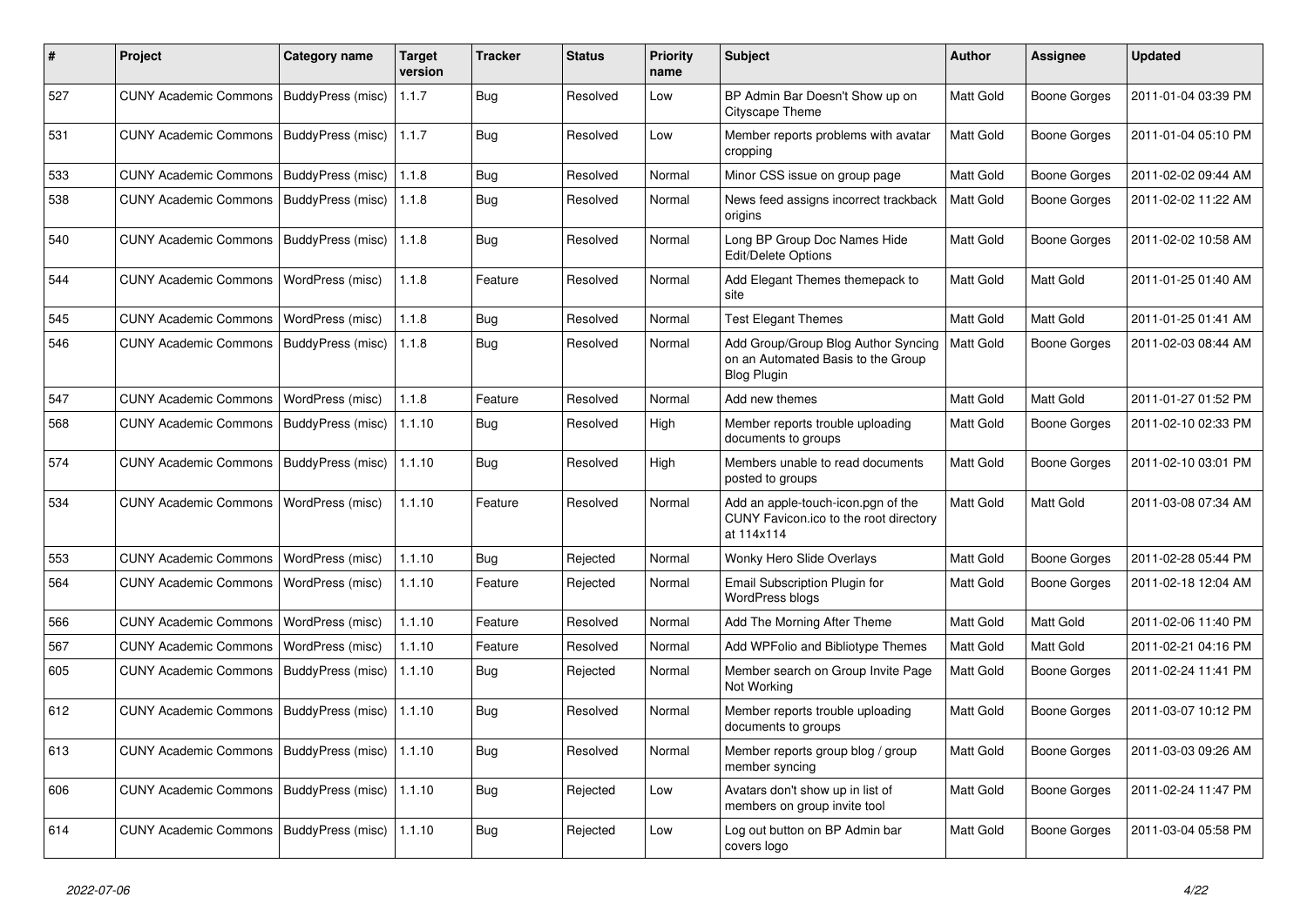| #   | <b>Project</b>                            | Category name            | <b>Target</b><br>version | Tracker | <b>Status</b> | <b>Priority</b><br>name | <b>Subject</b>                                                                                     | <b>Author</b>    | Assignee            | <b>Updated</b>      |
|-----|-------------------------------------------|--------------------------|--------------------------|---------|---------------|-------------------------|----------------------------------------------------------------------------------------------------|------------------|---------------------|---------------------|
| 638 | <b>CUNY Academic Commons</b>              | BuddyPress (misc)        | 1.1.11                   | Bug     | Resolved      | Normal                  | Email Notifications Include Odd<br>Characters                                                      | <b>Matt Gold</b> | Boone Gorges        | 2011-03-16 11:06 AM |
| 639 | <b>CUNY Academic Commons</b>              | WordPress (misc)         | 1.1.11                   | Feature | Resolved      | Low                     | Consider WP Comment Remix Plugin                                                                   | Matt Gold        | Boone Gorges        | 2011-03-17 05:43 PM |
| 348 | <b>CUNY Academic Commons</b>              | BuddyPress (misc)        | 1.2                      | Feature | Resolved      | Normal                  | Create status marker to show which<br>invited group members have already<br>received group invites | Matt Gold        | Boone Gorges        | 2011-03-08 09:08 PM |
| 349 | <b>CUNY Academic Commons</b>              | BuddyPress (misc)        | 1.2                      | Feature | Resolved      | Normal                  | Add explanatory note to Group Send<br><b>Invites Page</b>                                          | Matt Gold        | Boone Gorges        | 2011-03-08 08:44 PM |
| 350 | <b>CUNY Academic Commons</b>              | BuddyPress (misc)        | 1.2                      | Feature | Resolved      | Normal                  | Move "Send Invites" Button                                                                         | <b>Matt Gold</b> | Boone Gorges        | 2010-12-20 11:29 AM |
| 378 | <b>CUNY Academic Commons</b>              | WordPress (misc)         | 1.2                      | Bug     | Duplicate     | Normal                  | New blog post notification by email for<br>private blogs                                           | Matt Gold        | <b>Boone Gorges</b> | 2011-02-18 01:46 PM |
| 425 | <b>CUNY Academic Commons</b>              | WordPress (misc)         | 1.2                      | Feature | Resolved      | Normal                  | Edit "Not Found" text on new blogs                                                                 | Matt Gold        | Raymond Hoh         | 2011-04-26 08:16 AM |
| 427 | <b>CUNY Academic Commons</b>              | WordPress (misc)         | 1.2                      | Feature | Resolved      | Normal                  | Remove Ability to Post Status Updates<br>from Edit Profile Page                                    | <b>Matt Gold</b> | Boone Gorges        | 2010-12-22 12:16 PM |
| 428 | <b>CUNY Academic Commons</b>              | BuddyPress (misc)        | 1.2                      | Feature | Resolved      | Normal                  | Consider adding Log Out button to BP<br>Admin Bar                                                  | Matt Gold        | Boone Gorges        | 2010-12-22 12:12 PM |
| 492 | <b>CUNY Academic Commons</b>              | WordPress (misc)         | 1.2                      | Feature | Resolved      | Normal                  | Upgrade CommentPress to latest<br>edition                                                          | Matt Gold        | Boone Gorges        | 2011-03-08 09:23 PM |
| 501 | <b>CUNY Academic Commons</b>              | WordPress (misc)         | 1.2                      | Feature | Resolved      | Normal                  | Install WP Site Template Plugin                                                                    | Matt Gold        | Boone Gorges        | 2011-03-16 03:31 PM |
| 510 | <b>CUNY Academic Commons</b>              | <b>BuddyPress (misc)</b> | 1.2                      | Feature | Resolved      | Normal                  | Change group slug placement on<br>group admin menu                                                 | Matt Gold        | Boone Gorges        | 2011-02-21 04:51 PM |
| 539 | <b>CUNY Academic Commons</b>              | BuddyPress (misc)        | 1.2                      | Feature | Rejected      | Normal                  | Allow document category names to be<br>edited                                                      | Matt Gold        | Boone Gorges        | 2011-01-24 12:52 PM |
| 595 | <b>CUNY Academic Commons</b>              | Upgrades                 | 1.2                      | Feature | Resolved      | Normal                  | Formalize Browser/OS Testing<br>procedures                                                         | Matt Gold        | Boone Gorges        | 2011-04-20 06:40 PM |
| 623 | <b>CUNY Academic Commons</b>              | BuddyPress (misc)        | 1.2                      | Feature | Resolved      | Normal                  | <b>BuddyPress Docs: Move</b><br>Paste-from-Word Icon Into Top Row of<br>Tiny-MCE icons             | Matt Gold        | Boone Gorges        | 2011-02-28 06:33 PM |
| 627 | <b>CUNY Academic Commons</b>              | BuddyPress (misc)        | 1.2                      | Feature | Resolved      | Normal                  | Add LaTeX support for BP Group<br>Forums                                                           | <b>Matt Gold</b> | Boone Gorges        | 2011-05-09 05:21 PM |
| 629 | CUNY Academic Commons   BuddyPress (misc) |                          | 1.2                      | Feature | Resolved      | Normal                  | Create Required Profile Field to Define<br><b>User Status</b>                                      | <b>Matt Gold</b> | Matt Gold           | 2011-03-17 06:34 PM |
| 640 | <b>CUNY Academic Commons</b>              | WordPress (misc)         | 1.2                      | Feature | Resolved      | Normal                  | Add Clean Home Theme to Site                                                                       | Matt Gold        | Matt Gold           | 2011-04-20 06:55 PM |
| 647 | <b>CUNY Academic Commons</b>              | WordPress (misc)         | 1.2                      | Feature | Resolved      | Normal                  | <b>Add Antisnews Theme</b>                                                                         | Matt Gold        | Boone Gorges        | 2011-03-26 07:58 PM |
| 699 | <b>CUNY Academic Commons</b>              | WordPress (misc)         | 1.2                      | Feature | Resolved      | Normal                  | Add BTCNew Plugin to the Commons                                                                   | Matt Gold        | Raymond Hoh         | 2011-04-24 04:15 PM |
| 362 | <b>CUNY Academic Commons</b>              | BuddyPress (misc)        | 1.2                      | Feature | Resolved      | Low                     | Require Confirmation on Leaving a<br>Group                                                         | Matt Gold        | Boone Gorges        | 2011-02-21 02:51 PM |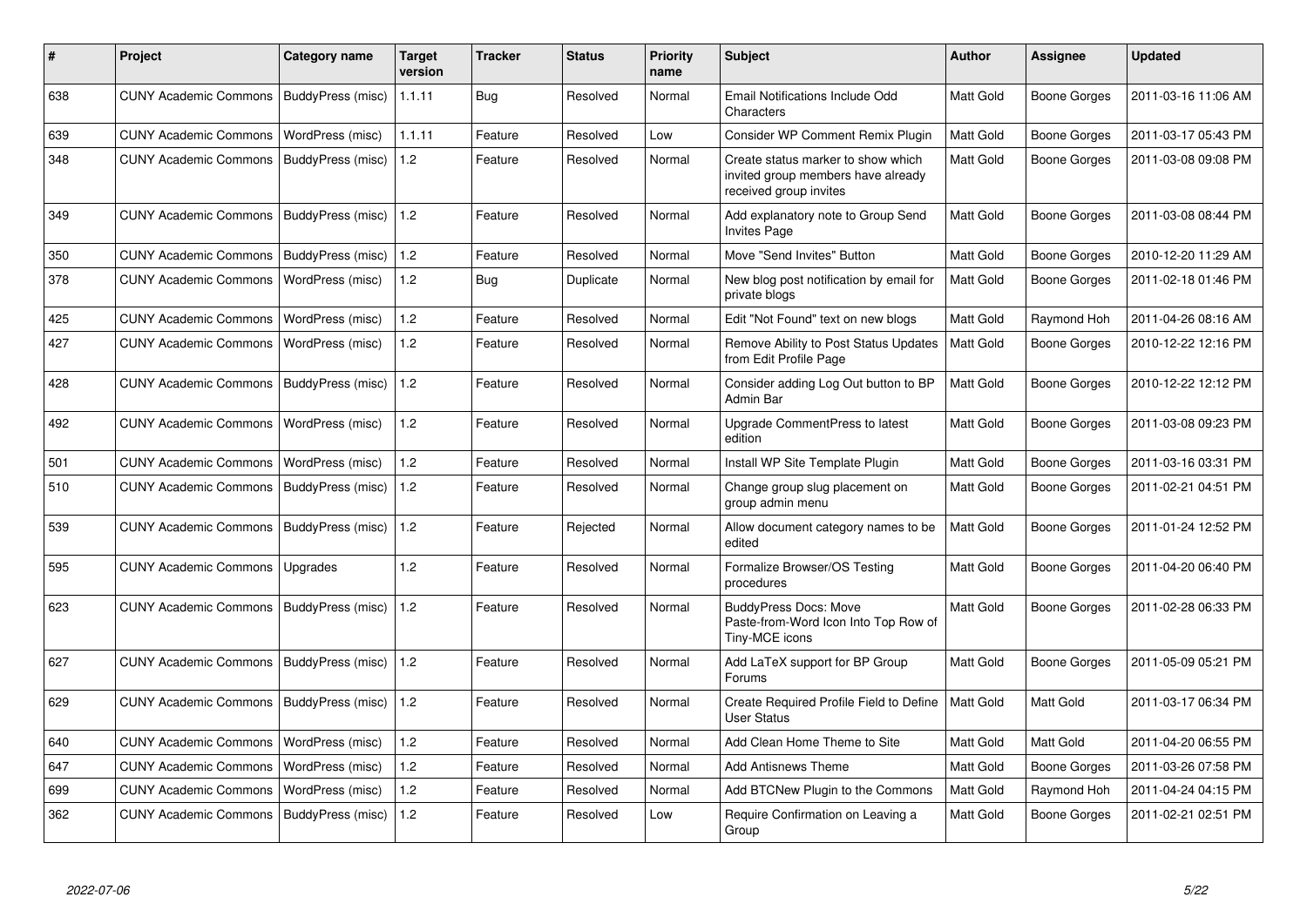| ∦   | <b>Project</b>                           | Category name           | <b>Target</b><br>version | Tracker    | <b>Status</b> | <b>Priority</b><br>name | <b>Subject</b>                                                                                     | <b>Author</b>    | Assignee            | <b>Updated</b>      |
|-----|------------------------------------------|-------------------------|--------------------------|------------|---------------|-------------------------|----------------------------------------------------------------------------------------------------|------------------|---------------------|---------------------|
| 526 | <b>CUNY Academic Commons</b>             | <b>WordPress (misc)</b> | 1.2                      | Bug        | Resolved      | Low                     | Next/Previous Links Don't Appear on<br>All Hero Slides                                             | <b>Matt Gold</b> | Raymond Hoh         | 2011-04-22 03:56 AM |
| 646 | <b>CUNY Academic Commons</b>             | BuddyPress (misc)       | 1.2                      | Bug        | Resolved      | Low                     | Change Error Message Non Logged-In<br>Users See When Authorized Page is<br>Requested Without Login | <b>Matt Gold</b> | Boone Gorges        | 2011-03-22 10:28 AM |
| 656 | <b>CUNY Academic Commons</b>             | BuddyPress (misc)       | 1.2                      | Bug        | Resolved      | Low                     | <b>Conflicting Email Subscription</b><br>Messages                                                  | <b>Matt Gold</b> | Boone Gorges        | 2011-04-10 10:10 PM |
| 660 | <b>CUNY Academic Commons</b>             | BuddyPress (misc)       | $\vert$ 1.2              | Bug        | Resolved      | Low                     | HTML Markup appears in activity<br>comment                                                         | <b>Matt Gold</b> | Boone Gorges        | 2011-04-04 02:39 PM |
| 661 | <b>CUNY Academic Commons</b>             | BuddyPress (misc)       | $\vert$ 1.2              | Bug        | Resolved      | Low                     | HTML Special Characters Appear in<br><b>Email Notification Text</b>                                | <b>Matt Gold</b> | Raymond Hoh         | 2011-05-04 08:55 AM |
| 628 | <b>CUNY Academic Commons</b>             | l Wiki                  | 1.2.1                    | <b>Bug</b> | Resolved      | Normal                  | LaTeX support for MediaWiki                                                                        | <b>Matt Gold</b> | Boone Gorges        | 2011-05-11 09:50 PM |
| 657 | <b>CUNY Academic Commons</b>             | WordPress (misc)        | 1.2.1                    | Bug        | Resolved      | Normal                  | Problems with WordPress Wiki Plugin                                                                | Matt Gold        | <b>Boone Gorges</b> | 2011-05-11 11:29 AM |
| 704 | <b>CUNY Academic Commons</b>             | WordPress (misc)        | 1.2.1                    | Feature    | Resolved      | Normal                  | Plugin Request: Widget that displays<br>randomized images and captions                             | <b>Matt Gold</b> | Boone Gorges        | 2011-05-04 11:22 AM |
| 705 | <b>CUNY Academic Commons</b>             | WordPress (misc)        | 1.2.1                    | Feature    | Resolved      | Normal                  | A way to mass upload files?                                                                        | <b>Matt Gold</b> | Boone Gorges        | 2011-04-27 12:04 AM |
| 706 | <b>CUNY Academic Commons</b>             | WordPress (misc)        | 1.2.1                    | Feature    | Resolved      | Normal                  | Random Header Image                                                                                | Matt Gold        | Boone Gorges        | 2011-05-04 01:26 PM |
| 707 | <b>CUNY Academic Commons</b>             | WordPress (misc)        | 1.2.1                    | Feature    | Resolved      | Normal                  | Simple Site Visit Counter Plugin for<br><b>Blogs</b>                                               | <b>Matt Gold</b> | Boone Gorges        | 2011-05-04 11:13 AM |
| 710 | <b>CUNY Academic Commons</b>             | WordPress (misc)        | 1.2.1                    | Bug        | Resolved      | Normal                  | Flickr Photo Album Plugin Doesn't<br>Activate                                                      | <b>Matt Gold</b> | Boone Gorges        | 2011-05-08 04:56 PM |
| 711 | <b>CUNY Academic Commons</b>             | WordPress (misc)        | 1.2.1                    | Feature    | Resolved      | Normal                  | Add Twitter Blackbird Pie Plugin                                                                   | Matt Gold        | Boone Gorges        | 2011-05-04 10:17 AM |
| 724 | <b>CUNY Academic Commons</b>             | BuddyPress (misc)       | 1.2.1                    | Bug        | Rejected      | Normal                  | Word Limit on Email Notifications of<br>Forum Posts?                                               | Matt Gold        | Boone Gorges        | 2011-05-11 12:04 PM |
| 727 | <b>CUNY Academic Commons</b>             | WordPress (misc)        | 1.2.1                    | <b>Bug</b> | Resolved      | Normal                  | Add The Erudite Theme                                                                              | Matt Gold        | Raymond Hoh         | 2011-05-01 05:02 AM |
| 731 | <b>CUNY Academic Commons</b>             | BuddyPress (misc)       | 1.2.1                    | Bug        | Resolved      | Normal                  | Member reports a problem posting to a<br>private group                                             | <b>Matt Gold</b> | Boone Gorges        | 2011-05-03 07:10 PM |
| 709 | <b>CUNY Academic Commons</b>             | WordPress (misc)        | 1.2.1                    | Feature    | Rejected      | Low                     | Add Inspiration Theme to Site                                                                      | Matt Gold        | Boone Gorges        | 2011-04-28 08:15 PM |
| 775 | <b>CUNY Academic Commons</b>             | WordPress (misc)        | 1.2.2                    | Bug        | Rejected      | Normal                  | Hit Counter Plugin Problem                                                                         | Matt Gold        | Boone Gorges        | 2011-05-28 08:42 AM |
| 778 | <b>CUNY Academic Commons</b>             | BuddyPress (misc)       | 1.2.2                    | Bug        | Resolved      | Normal                  | Private BP Docs Comment Notification<br>in RSS Feed                                                | Matt Gold        | Boone Gorges        | 2011-06-02 09:29 AM |
| 747 | <b>CUNY Academic Commons</b>             | WordPress (misc)        | 1.2.3                    | Feature    | Resolved      | Normal                  | Find rich-stats plugin for WordPress                                                               | Matt Gold        | Boone Gorges        | 2011-06-02 09:19 AM |
| 782 | <b>CUNY Academic Commons</b>             | BuddyPress (misc)       | 1.2.3                    | Feature    | Resolved      | Normal                  | Add Captcha Plugin                                                                                 | Matt Gold        | Boone Gorges        | 2011-06-06 10:37 AM |
| 786 | <b>CUNY Academic Commons</b>             | WordPress (misc)        | 1.2.3                    | Bug        | Resolved      | Normal                  | Hero Image Slider Overlay Display on<br>ΙE                                                         | Matt Gold        | Boone Gorges        | 2011-06-06 09:51 AM |
| 789 | CUNY Academic Commons   WordPress (misc) |                         | 1.2.3                    | Bug        | Resolved      | Normal                  | Remove Sitemeter from Footer                                                                       | Matt Gold        | Boone Gorges        | 2011-06-06 09:41 AM |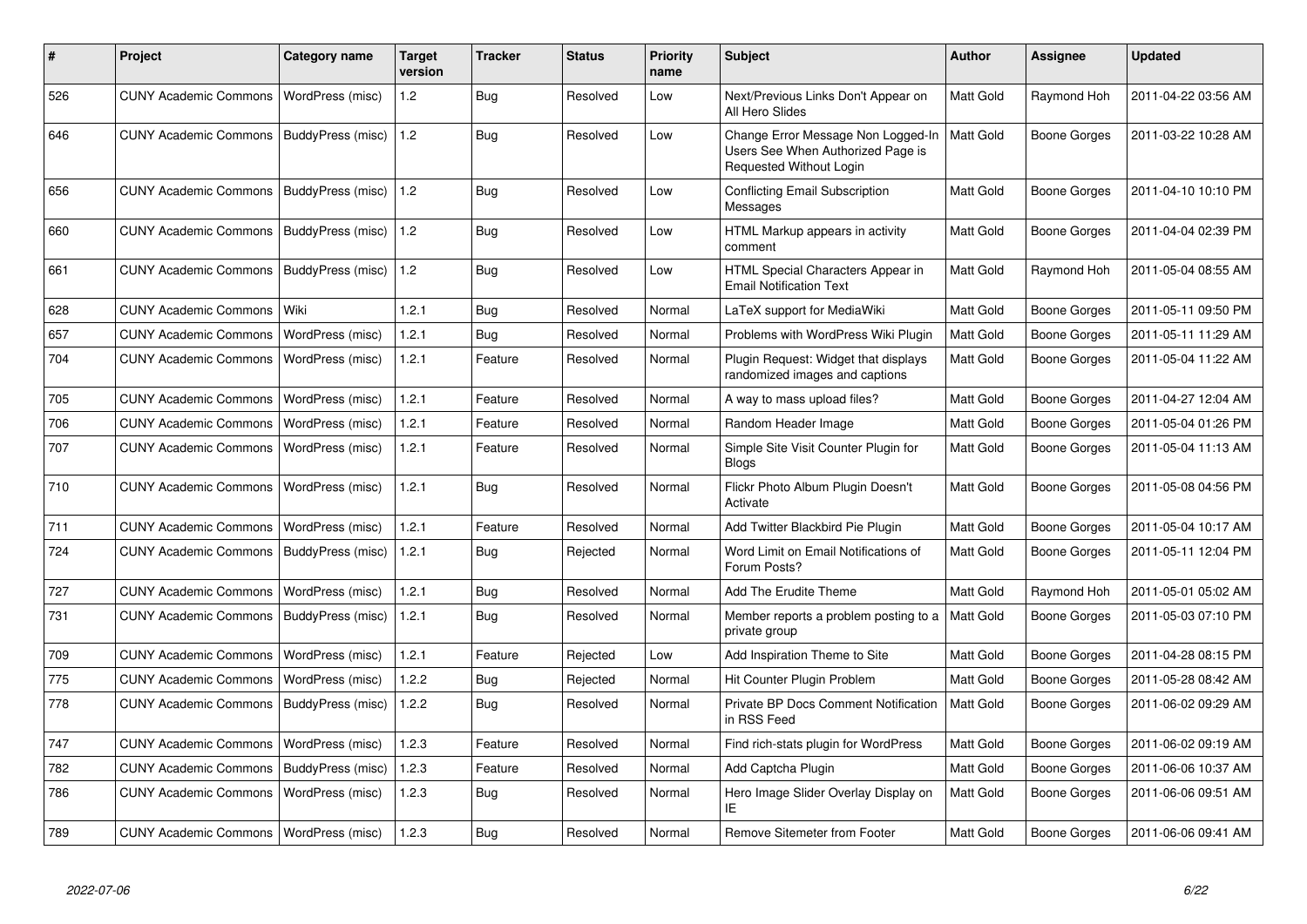| #    | <b>Project</b>                           | Category name           | <b>Target</b><br>version | Tracker    | <b>Status</b> | <b>Priority</b><br>name | <b>Subject</b>                                                                    | <b>Author</b> | Assignee            | <b>Updated</b>      |
|------|------------------------------------------|-------------------------|--------------------------|------------|---------------|-------------------------|-----------------------------------------------------------------------------------|---------------|---------------------|---------------------|
| 763  | <b>CUNY Academic Commons</b>             | BuddyPress (misc)       | 1.2.3                    | Bug        | Resolved      | Low                     | Resaving BP Docs Preferences on<br>Same Setting Produces Unclear Error<br>Message | Matt Gold     | <b>Boone Gorges</b> | 2011-06-02 09:19 AM |
| 783  | <b>CUNY Academic Commons</b>             | BuddyPress (misc)       | 1.2.4                    | <b>Bug</b> | Resolved      | Normal                  | Broken Avatar Images                                                              | Matt Gold     | Boone Gorges        | 2011-06-06 02:49 PM |
| 796  | <b>CUNY Academic Commons</b>             | Wiki                    | 1.2.4                    | <b>Bug</b> | Resolved      | Normal                  | BP Admin Bar Header Margin                                                        | Matt Gold     | Raymond Hoh         | 2011-06-07 02:37 PM |
| 806  | <b>CUNY Academic Commons</b>             | BuddyPress (misc)       | 1.2.4                    | Bug        | Resolved      | Normal                  | BP Docs Notification Throttling Issues                                            | Matt Gold     | Boone Gorges        | 2011-06-08 12:17 PM |
| 810  | <b>CUNY Academic Commons</b>             | BuddyPress (misc)       | 1.2.4                    | <b>Bug</b> | Resolved      | Normal                  | Can't see all blogs in "My Blogs"                                                 | Matt Gold     | Boone Gorges        | 2011-07-12 10:51 PM |
| 842  | <b>CUNY Academic Commons</b>             | WordPress (misc)        | 1.2.4                    | Bug        | Resolved      | Normal                  | Problems adding a user to a blog                                                  | Matt Gold     | Boone Gorges        | 2011-07-08 01:34 PM |
| 908  | <b>CUNY Academic Commons</b>             | BuddyPress (misc)       | 1.2.4                    | Bug        | Resolved      | Normal                  | Free a BP Doc from Locked Status                                                  | Matt Gold     | Boone Gorges        | 2011-07-02 11:15 PM |
| 950  | <b>CUNY Academic Commons</b>             | BuddyPress (misc)       | 1.2.4                    | <b>Bug</b> | Rejected      | Normal                  | Spam/Moderation Issue                                                             | Matt Gold     | Boone Gorges        | 2011-07-11 09:15 AM |
| 809  | <b>CUNY Academic Commons</b>             | WordPress (misc)        | 1.2.4                    | Bug        | Resolved      | Low                     | Extra padding on bottom of footer                                                 | Matt Gold     | Boone Gorges        | 2011-07-12 03:23 PM |
| 856  | <b>CUNY Academic Commons</b>             | BuddyPress (misc)       | 1.2.4                    | Bug        | Resolved      | Low                     | Text-alignment issue on group                                                     | Matt Gold     | Raymond Hoh         | 2011-06-22 10:02 PM |
| 905  | <b>CUNY Academic Commons</b>             | BuddyPress (misc)       | 1.2.4                    | <b>Bug</b> | Resolved      | Low                     | <b>BP Docs Authentication Issue</b>                                               | Matt Gold     | Boone Gorges        | 2011-07-12 01:39 PM |
| 1104 | CUNY Academic Commons   WordPress (misc) |                         | 1.2.4.2                  | Bug        | Resolved      | Normal                  | Remove WordPress Counter Plugin                                                   | Matt Gold     | Boone Gorges        | 2011-10-31 11:00 AM |
| 773  | <b>CUNY Academic Commons</b>             | WordPress (misc)        | 1.2.4.2                  | Feature    | Resolved      | Low                     | Adjust Featured Content Widget<br>Default Images                                  | Matt Gold     | Boone Gorges        | 2011-11-02 01:44 AM |
| 1068 | <b>CUNY Academic Commons</b>             | <b>WordPress (misc)</b> | 1.2.5                    | Bug        | Rejected      | High                    | Notification of Update in a Private<br>Group Shows up in Public Feed              | Matt Gold     | Boone Gorges        | 2011-07-21 11:27 PM |
| 735  | <b>CUNY Academic Commons</b>             | BuddyPress (misc)       | 1.2.5                    | Feature    | Resolved      | Normal                  | BP Docs - Include Check-Box to Avoid<br><b>Email Notifications of Minor Edits</b> | Matt Gold     | Boone Gorges        | 2011-07-24 11:34 AM |
| 991  | <b>CUNY Academic Commons</b>             | WordPress (misc)        | 1.2.5                    | <b>Bug</b> | Resolved      | Normal                  | Update FeedWordPress                                                              | Matt Gold     | Boone Gorges        | 2011-07-19 11:37 AM |
| 992  | <b>CUNY Academic Commons</b>             | BuddyPress (misc)       | 1.2.5                    | Bug        | Resolved      | Normal                  | BP Docs comments show up on WP<br>Dashboard                                       | Matt Gold     | Boone Gorges        | 2011-07-19 02:17 PM |
| 1067 | <b>CUNY Academic Commons</b>             | WordPress (misc)        | 1.2.5                    | Bug        | Rejected      | Normal                  | <b>Install Disable Trackbacks</b>                                                 | Matt Gold     | Boone Gorges        | 2011-07-22 12:05 AM |
| 1069 | <b>CUNY Academic Commons</b>             | WordPress (misc)        | 1.2.5                    | Feature    | Resolved      | Normal                  | Install ThreatToCreativity Theme                                                  | Matt Gold     | Matt Gold           | 2011-11-14 08:14 PM |
| 1073 | <b>CUNY Academic Commons</b>             | WordPress (misc)        | 1.2.5                    | Feature    | Resolved      | Normal                  | Add Google Plus One Plugin                                                        | Matt Gold     | Boone Gorges        | 2011-09-12 06:06 PM |
| 1074 | <b>CUNY Academic Commons</b>             | WordPress (misc)        | 1.2.5                    | Feature    | Resolved      | Normal                  | Add Facebook Page Photo Gallery<br>plugin                                         | Matt Gold     | Boone Gorges        | 2011-09-12 06:11 PM |
| 1075 | <b>CUNY Academic Commons</b>             | WordPress (misc)        | 1.2.5                    | Feature    | Resolved      | Normal                  | Add Spam Free WordPress plugin                                                    | Matt Gold     | Boone Gorges        | 2011-09-12 06:08 PM |
| 1093 | <b>CUNY Academic Commons</b>             | WordPress (misc)        | 1.2.5                    | Feature    | Resolved      | Normal                  | Add WP-SyntaxEvolved Plugin                                                       | Matt Gold     | Boone Gorges        | 2011-09-12 06:13 PM |
| 1117 | <b>CUNY Academic Commons</b>             | BuddyPress (misc)       | 1.2.5                    | <b>Bug</b> | Resolved      | Normal                  | Character Display Error in Feed                                                   | Matt Gold     | Boone Gorges        | 2011-09-12 06:29 PM |
| 1130 | <b>CUNY Academic Commons</b>             | WordPress (misc)        | 1.2.5                    | Feature    | Resolved      | Normal                  | Add PressWork Theme                                                               | Matt Gold     | Boone Gorges        | 2011-11-14 08:11 PM |
| 1143 | <b>CUNY Academic Commons</b>             | BuddyPress (misc)       | 1.2.5                    | Bug        | Resolved      | Normal                  | Notifications of Old Posts                                                        | Matt Gold     |                     | 2011-08-30 09:56 PM |
| 1144 | CUNY Academic Commons   WordPress (misc) |                         | 1.2.5                    | Feature    | Resolved      | Normal                  | Install Brunelleschi Theme                                                        | Matt Gold     | Matt Gold           | 2011-11-14 08:16 PM |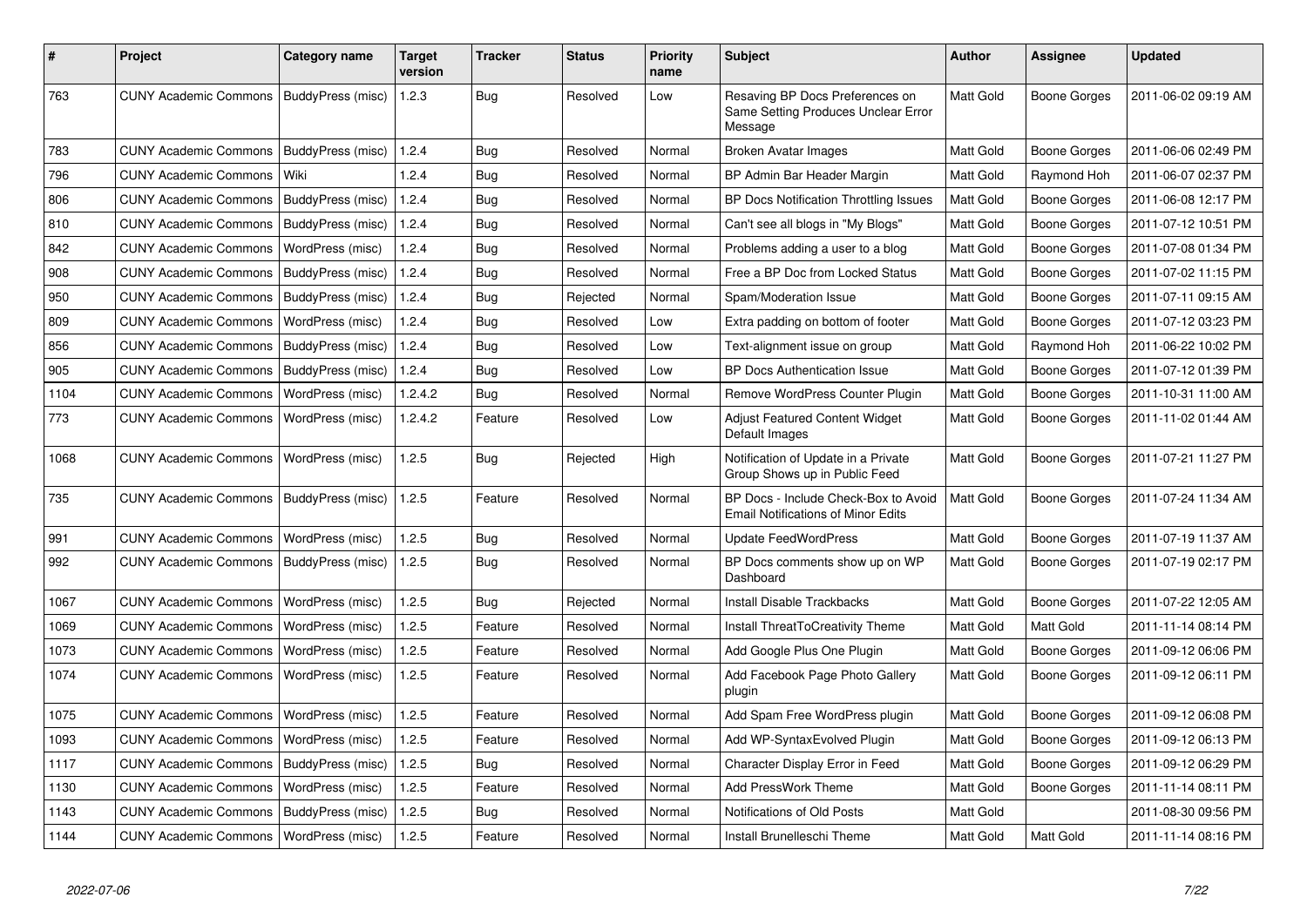| #    | Project                                   | <b>Category name</b>     | <b>Target</b><br>version | <b>Tracker</b> | <b>Status</b> | <b>Priority</b><br>name | <b>Subject</b>                                                               | Author           | Assignee            | <b>Updated</b>      |
|------|-------------------------------------------|--------------------------|--------------------------|----------------|---------------|-------------------------|------------------------------------------------------------------------------|------------------|---------------------|---------------------|
| 1162 | <b>CUNY Academic Commons</b>              | <b>BuddyPress (misc)</b> | 1.2.5                    | Feature        | Resolved      | Normal                  | Organization of "My Blogs" Dropdown<br>on Nav Bar                            | <b>Matt Gold</b> | Boone Gorges        | 2011-09-14 01:24 AM |
| 1178 | <b>CUNY Academic Commons</b>              | WordPress (misc)         | 1.2.5                    | Feature        | Resolved      | Normal                  | Add "Chunk" Theme to the Commons                                             | Matt Gold        | Boone Gorges        | 2011-11-14 08:25 PM |
| 1188 | <b>CUNY Academic Commons</b>              | WordPress (misc)         | 1.2.5                    | Feature        | Resolved      | Normal                  | Add Text Expander Plugin                                                     | Matt Gold        | <b>Boone Gorges</b> | 2011-11-14 08:21 PM |
| 1321 | <b>CUNY Academic Commons</b>              | BuddyPress (misc)        | 1.2.5                    | Bug            | Duplicate     | Normal                  | BP Doc Comment Doesn't Show Up on<br>Doc (but does appear in group stream)   | Matt Gold        | Boone Gorges        | 2011-11-04 08:04 AM |
| 1324 | <b>CUNY Academic Commons</b>              | WordPress (misc)         | 1.2.5                    | Feature        | Resolved      | Normal                  | Change link on main nav bar for "Help"                                       | Matt Gold        | <b>Boone Gorges</b> | 2011-11-04 12:08 PM |
| 1325 | <b>CUNY Academic Commons</b>              | WordPress (misc)         | 1.2.5                    | Feature        | Resolved      | Normal                  | Remove hard-coded copyright notice<br>from WooThemes                         | Matt Gold        | <b>Boone Gorges</b> | 2011-11-15 08:49 AM |
| 993  | <b>CUNY Academic Commons</b>              | BuddyPress (misc)        | 1.2.5                    | Bug            | Resolved      | Low                     | <b>BP Docs Notification Issue</b>                                            | Matt Gold        | <b>Boone Gorges</b> | 2011-07-20 12:10 AM |
| 1145 | <b>CUNY Academic Commons</b>              | BuddyPress (misc)        | 1.2.5                    | Bug            | Resolved      | Low                     | Alert Box on Group Join                                                      | Matt Gold        | <b>Boone Gorges</b> | 2011-09-12 05:56 PM |
| 1371 | <b>CUNY Academic Commons</b>              | WordPress (misc)         | 1.2.6                    | Support        | Resolved      | Normal                  | Not allowed to create accounts for<br>Non-CUNY Members                       | Matt Gold        | Boone Gorges        | 2011-11-21 02:49 PM |
| 1400 | <b>CUNY Academic Commons</b>              | BuddyPress (misc)        | 1.2.7                    | Bug            | Resolved      | Normal                  | Firefox Login Caching Issue                                                  | Matt Gold        | <b>Boone Gorges</b> | 2011-12-06 05:53 PM |
| 1380 | <b>CUNY Academic Commons</b>              | WordPress (misc)         | 1.2.7                    | Bug            | Resolved      | Low                     | Page background color not set lon<br>login page                              | Matt Gold        | <b>Boone Gorges</b> | 2011-11-28 07:44 PM |
| 1418 | <b>CUNY Academic Commons</b>              | l Wiki                   | 1.3                      | Bug            | Resolved      | High                    | Don't see BP Admin Bar on cdev Wiki<br>page                                  | Matt Gold        | Boone Gorges        | 2011-12-09 08:58 AM |
| 325  | <b>CUNY Academic Commons</b>              | BuddyPress (misc)        | 1.3                      | Feature        | Resolved      | Normal                  | Add folder hierarchies to Group<br>Documents plugin                          | Matt Gold        | Boone Gorges        | 2011-05-23 01:33 AM |
| 487  | <b>CUNY Academic Commons</b>              | WordPress (misc)         | 1.3                      | Bug            | Resolved      | Normal                  | Replace Backtype Connect with<br>something that works                        | Matt Gold        | Boone Gorges        | 2011-05-26 08:47 AM |
| 532  | <b>CUNY Academic Commons</b>              | <b>BuddyPress (misc)</b> | 1.3                      | Feature        | Resolved      | Normal                  | Allow members to paste in a group of<br>email addresses when sending invites | Matt Gold        | Boone Gorges        | 2011-09-13 01:12 PM |
| 557  | <b>CUNY Academic Commons</b>              | BuddyPress (misc)        | 1.3                      | Feature        | Rejected      | Normal                  | Denied Size and Extension Alerts on<br>Forum posts                           | <b>Matt Gold</b> | Boone Gorges        | 2011-06-17 02:58 PM |
| 643  | <b>CUNY Academic Commons</b>              | <b>BuddyPress (misc)</b> | 1.3                      | Feature        | Resolved      | Normal                  | Create Mechanism to Require People<br>to Fill Out New Identity Profile Field | Matt Gold        | <b>Boone Gorges</b> | 2011-10-19 01:50 PM |
| 648  | <b>CUNY Academic Commons</b>              | BuddyPress (misc)        | 1.3                      | Feature        | Resolved      | Normal                  | Create Print functionality for<br><b>BuddyPress Docs</b>                     | Matt Gold        | <b>Boone Gorges</b> | 2011-07-19 11:46 AM |
| 649  | CUNY Academic Commons   BuddyPress (misc) |                          | 1.3                      | Feature        | Resolved      | Normal                  | Create Copy All button for BuddyPress<br>Docs                                | Matt Gold        | Boone Gorges        | 2011-09-13 11:59 AM |
| 697  | CUNY Academic Commons   BuddyPress (misc) |                          | 1.3                      | Feature        | Resolved      | Normal                  | Member request: Indented text in<br>Forum Posts                              | Matt Gold        | <b>Boone Gorges</b> | 2011-09-13 03:29 PM |
| 746  | CUNY Academic Commons   BuddyPress (misc) |                          | 1.3                      | Bug            | Resolved      | Normal                  | Create Pop-Up Login Overlay                                                  | Matt Gold        | Raymond Hoh         | 2011-05-16 06:32 PM |
| 761  | CUNY Academic Commons   WordPress (misc)  |                          | $1.3$                    | Bug            | Resolved      | Normal                  | Implement "Send a Comment"<br>Function                                       | Matt Gold        | Boone Gorges        | 2011-06-02 04:51 PM |
| 764  | CUNY Academic Commons   WordPress (misc)  |                          | $1.3$                    | Feature        | Resolved      | Normal                  | Install "Email Users" Plugin                                                 | Matt Gold        | Boone Gorges        | 2011-09-13 11:35 AM |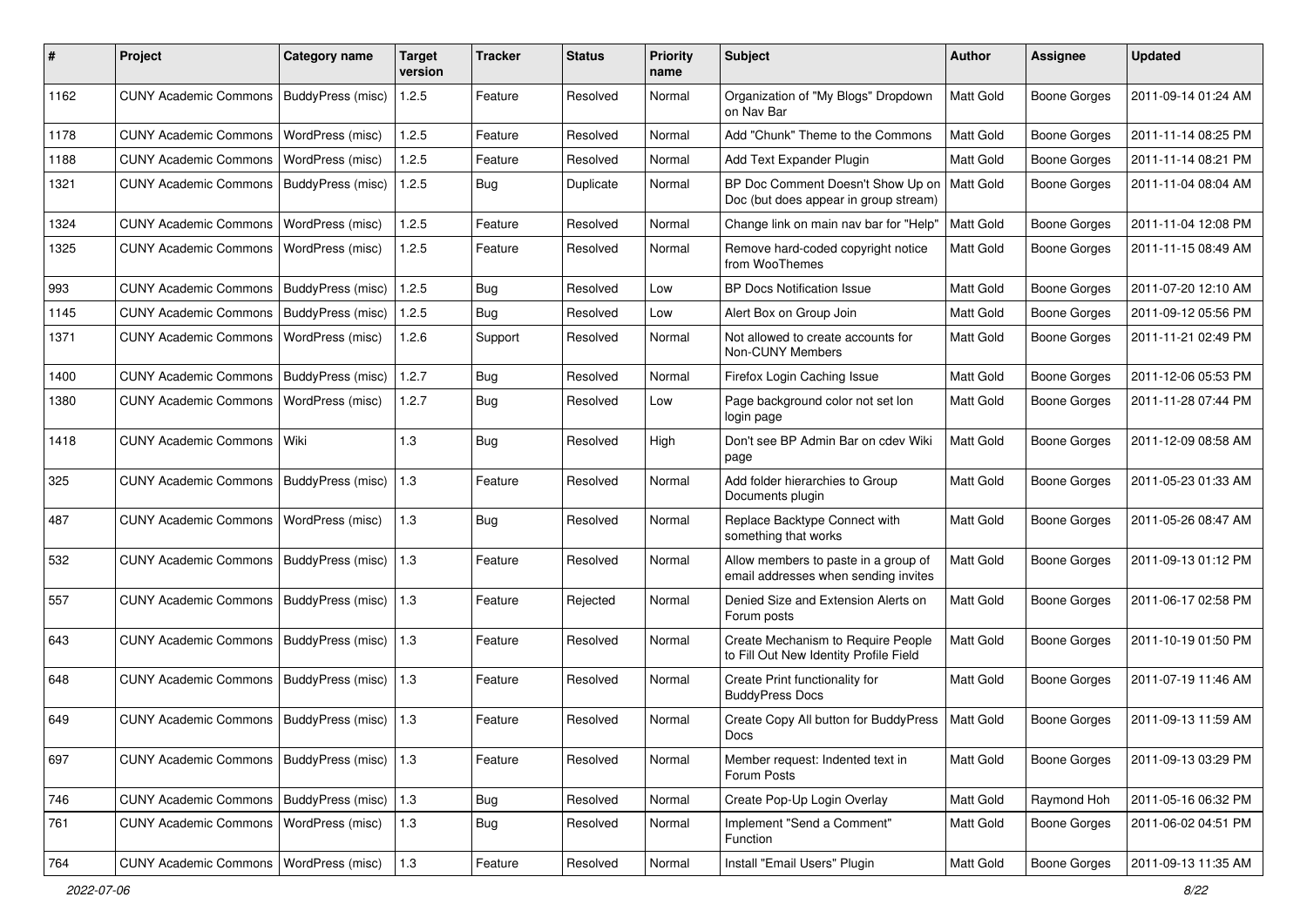| #    | <b>Project</b>                            | Category name            | <b>Target</b><br>version | Tracker | <b>Status</b> | <b>Priority</b><br>name | <b>Subject</b>                                                                     | <b>Author</b>    | Assignee            | <b>Updated</b>      |
|------|-------------------------------------------|--------------------------|--------------------------|---------|---------------|-------------------------|------------------------------------------------------------------------------------|------------------|---------------------|---------------------|
| 771  | <b>CUNY Academic Commons</b>              | WordPress (misc)         | 1.3                      | Feature | Rejected      | Normal                  | Create Tool to Display Users in Order<br>of ID# in Dashboard                       | <b>Matt Gold</b> | <b>Boone Gorges</b> | 2011-05-24 08:57 AM |
| 774  | <b>CUNY Academic Commons</b>              | BuddyPress (misc)        | 1.3                      | Feature | Resolved      | Normal                  | Consider Allowing Email to Be Sent<br><b>Between Unfriended Members</b>            | Matt Gold        | Boone Gorges        | 2011-06-16 04:06 PM |
| 1106 | <b>CUNY Academic Commons</b>              | WordPress (misc)         | 1.3                      | Feature | Resolved      | Normal                  | <b>Extended Super Admins</b>                                                       | <b>Matt Gold</b> | Boone Gorges        | 2011-11-15 02:06 PM |
| 1132 | <b>CUNY Academic Commons</b>              | WordPress (misc)         | 1.3                      | Feature | Rejected      | Normal                  | Consider adding a forum plugin for<br>blogs                                        | Matt Gold        | Boone Gorges        | 2011-11-17 10:51 PM |
| 1134 | <b>CUNY Academic Commons</b>              | WordPress (misc)         | 1.3                      | Feature | Resolved      | Normal                  | Build Flexibility for Image Choices into<br><b>Featured Content Widget</b>         | Matt Gold        | Boone Gorges        | 2011-11-30 02:27 AM |
| 1146 | <b>CUNY Academic Commons</b>              | WordPress (misc)         | 1.3                      | Feature | Resolved      | Normal                  | Add Shaken Grid Theme to Site                                                      | Matt Gold        | Matt Gold           | 2011-11-28 03:27 PM |
| 1256 | <b>CUNY Academic Commons</b>              | BuddyPress (misc)        | 1.3                      | Feature | Resolved      | Normal                  | Enable BP Docs by default on<br>Commons groups                                     | Matt Gold        | Boone Gorges        | 2011-11-15 02:27 PM |
| 1329 | <b>CUNY Academic Commons</b>              | WordPress (misc)         | 1.3                      | Feature | Resolved      | Normal                  | Create Plugin to Make it Easier to Add<br>Users to a Blog                          | <b>Matt Gold</b> | Boone Gorges        | 2011-12-15 08:43 AM |
| 1344 | CUNY Academic Commons   BuddyPress (misc) |                          | 1.3                      | Bug     | Resolved      | Normal                  | Activity Feed Items not Appearing in<br>Group                                      | Matt Gold        | Boone Gorges        | 2011-11-14 11:26 AM |
| 1345 | <b>CUNY Academic Commons</b>              | BuddyPress (misc)        | 1.3                      | Bug     | Resolved      | Normal                  | Consider Adding BuddyPress Group<br>for Community Admins and Mods<br>Plugin        | Matt Gold        | Boone Gorges        | 2011-11-28 03:17 PM |
| 1394 | <b>CUNY Academic Commons</b>              | BuddyPress (misc)        | 1.3                      | Feature | Rejected      | Normal                  | Update Filters to include new BP<br>Profile roles                                  | Matt Gold        | Boone Gorges        | 2011-12-09 07:11 AM |
| 1412 | <b>CUNY Academic Commons</b>              | <b>BuddyPress (misc)</b> | 1.3                      | Bug     | Resolved      | Normal                  | Alter text on pop-up message about<br>role field                                   | Matt Gold        | Boone Gorges        | 2011-12-08 12:58 PM |
| 1419 | <b>CUNY Academic Commons</b>              | Wiki                     | 1.3                      | Bug     | Rejected      | Normal                  | Ajax autosuggest on wiki tags not<br>working                                       | <b>Matt Gold</b> | Boone Gorges        | 2011-12-12 03:51 PM |
| 1437 | <b>CUNY Academic Commons</b>              | WordPress (misc)         | 1.3                      | Feature | Resolved      | Normal                  | Add FD Footnotes Plugin                                                            | Matt Gold        | Boone Gorges        | 2011-12-14 01:00 PM |
| 343  | <b>CUNY Academic Commons</b>              | Wiki                     | 1.3                      | Bug     | Resolved      | Low                     | <b>FCKEditor Preferences</b>                                                       | <b>Matt Gold</b> | <b>Boone Gorges</b> | 2011-11-30 11:55 AM |
| 906  | <b>CUNY Academic Commons</b>              | BuddyPress (misc)        | 1.3                      | Feature | Resolved      | Low                     | Allow users to edit BP Doc comments                                                | Matt Gold        | Boone Gorges        | 2011-09-14 01:27 AM |
| 1438 | <b>CUNY Academic Commons</b>              | WordPress (misc)         | 1.3.1                    | Feature | Resolved      | Normal                  | Add WP-Print Plugin                                                                | Matt Gold        | Boone Gorges        | 2011-12-15 02:49 PM |
| 1439 | <b>CUNY Academic Commons</b>              | WordPress (misc)         | 1.3.1                    | Feature | Resolved      | Normal                  | Add WP Hide Post Plugin                                                            | Matt Gold        | Boone Gorges        | 2011-12-15 02:50 PM |
| 1440 | <b>CUNY Academic Commons</b>              | WordPress (misc)         | 1.3.1                    | Feature | Resolved      | Normal                  | Add Custom Sidebar Plugin                                                          | <b>Matt Gold</b> | Boone Gorges        | 2011-12-15 02:46 PM |
| 1451 | <b>CUNY Academic Commons</b>              | BuddyPress (misc)        | 1.3.1                    | Bug     | Resolved      | Normal                  | Social Media Profile Icons Not<br>Showing Up Automatically?                        | Matt Gold        | Boone Gorges        | 2011-12-15 07:06 PM |
| 1455 | CUNY Academic Commons   BuddyPress (misc) |                          | 1.3.1                    | Bug     | Resolved      | Normal                  | Errant error message on Groups page                                                | Matt Gold        | Boone Gorges        | 2011-12-16 02:05 PM |
| 1459 | <b>CUNY Academic Commons</b>              | WordPress (misc)         | 1.3.1                    | Feature | Resolved      | Normal                  | Create "no image" option for featured<br>blog posts on featured homepage<br>widget | Matt Gold        | Boone Gorges        | 2011-12-19 11:25 AM |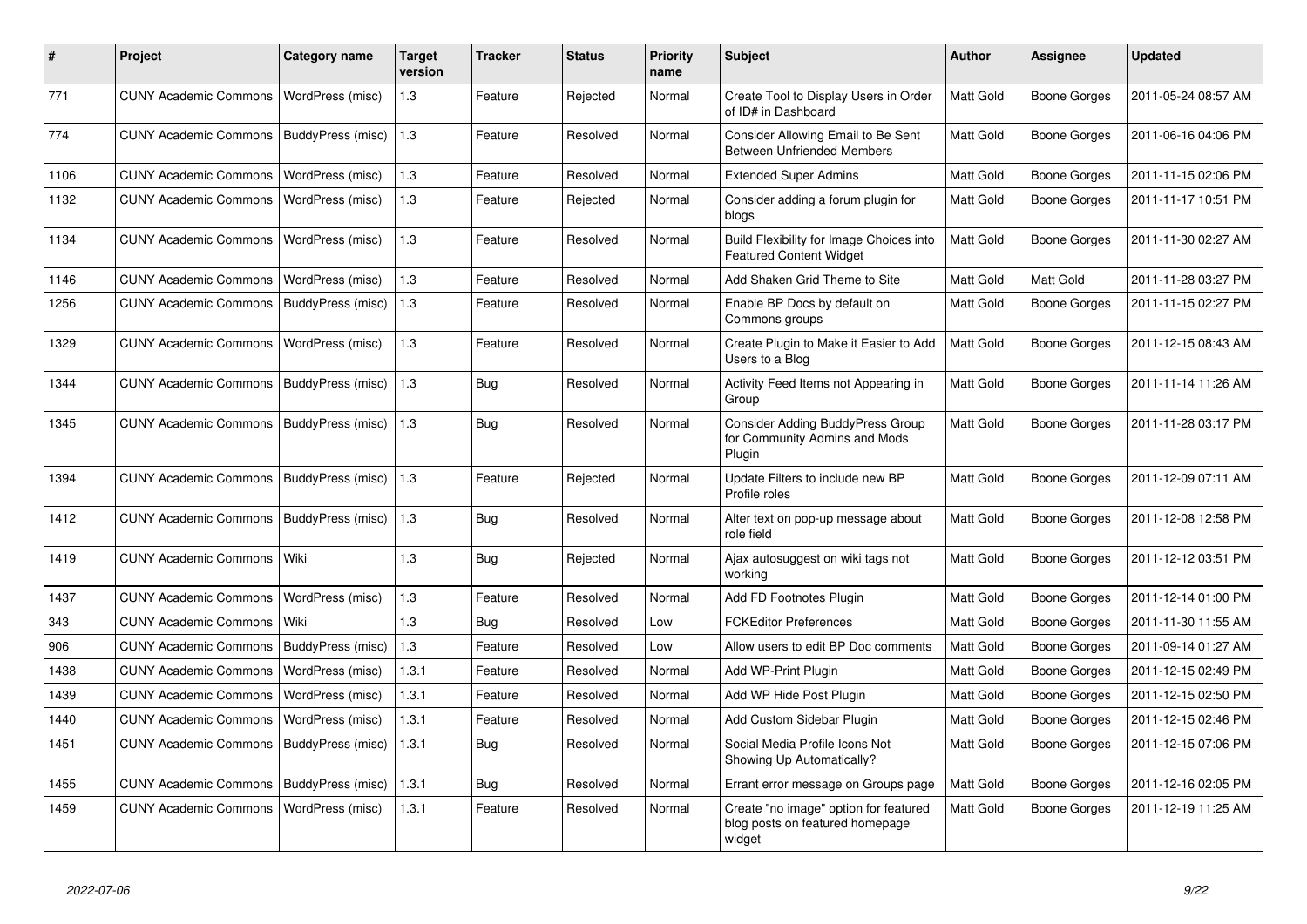| #    | Project                      | Category name     | <b>Target</b><br>version | Tracker    | <b>Status</b> | <b>Priority</b><br>name | <b>Subject</b>                                                | <b>Author</b>    | Assignee            | <b>Updated</b>      |
|------|------------------------------|-------------------|--------------------------|------------|---------------|-------------------------|---------------------------------------------------------------|------------------|---------------------|---------------------|
| 1464 | <b>CUNY Academic Commons</b> | Upgrades          | 1.3.1                    | Bug        | Rejected      | Normal                  | UserVoice Account linked to wrong<br>account                  | Matt Gold        | <b>Boone Gorges</b> | 2011-12-19 09:40 AM |
| 1472 | <b>CUNY Academic Commons</b> | WordPress (misc)  | 1.3.2                    | Feature    | Resolved      | Normal                  | Update/Activate Akismet with newly<br>purchased cuny-wide key | Matt Gold        | Boone Gorges        | 2012-01-14 08:59 AM |
| 1477 | <b>CUNY Academic Commons</b> | WordPress (misc)  | 1.3.3                    | Feature    | Resolved      | Normal                  | Expand recent blog post listing on<br>homepage                | Matt Gold        | <b>Boone Gorges</b> | 2012-01-10 06:09 PM |
| 1482 | <b>CUNY Academic Commons</b> | WordPress (misc)  | 1.3.3                    | Bug        | Resolved      | Normal                  | News page twitter feed error                                  | Matt Gold        | Boone Gorges        | 2012-01-10 06:53 PM |
| 1483 | <b>CUNY Academic Commons</b> | WordPress (misc)  | 1.3.3                    | Bug        | Resolved      | Normal                  | News page not showing posts from<br>News blog                 | Matt Gold        | Boone Gorges        | 2012-01-10 06:55 PM |
| 1487 | <b>CUNY Academic Commons</b> | BuddyPress (misc) | 1.3.3                    | Feature    | Resolved      | Normal                  | Bug when using Featured Widget to<br>display a page           | Matt Gold        | Boone Gorges        | 2012-01-10 10:05 PM |
| 1488 | <b>CUNY Academic Commons</b> | BuddyPress (misc) | 1.3.3                    | Bug        | Resolved      | Normal                  | Unable to edit forum post                                     | Matt Gold        | Boone Gorges        | 2012-01-10 07:20 PM |
| 1498 | <b>CUNY Academic Commons</b> | BuddyPress (misc) | 1.3.3                    | <b>Bug</b> | Resolved      | Normal                  | Non-Logged in User Redirect Feature<br>not working            | Matt Gold        | Boone Gorges        | 2012-01-11 04:57 PM |
| 1503 | <b>CUNY Academic Commons</b> | BuddyPress (misc) | 1.3.3                    | Bug        | Resolved      | Normal                  | File list not showing file descriptions                       | Matt Gold        | <b>Boone Gorges</b> | 2012-01-10 07:28 PM |
| 1507 | <b>CUNY Academic Commons</b> | BuddyPress (misc) | 1.3.3                    | Feature    | Resolved      | Normal                  | Add Custom Sidebar Plugin                                     | Matt Gold        | Boone Gorges        | 2012-01-10 07:30 PM |
| 1495 | <b>CUNY Academic Commons</b> | BuddyPress (misc) | 1.3.3                    | Bug        | Rejected      | Low                     | Newest Member Filter on homepage<br>not working               | Matt Gold        | Boone Gorges        | 2011-12-22 11:29 AM |
| 1531 | <b>CUNY Academic Commons</b> | WordPress (misc)  | 1.3.4                    | Bug        | Resolved      | Urgent                  | Commons Only Viewable to Logged-In<br><b>Viewers</b>          | Matt Gold        | Boone Gorges        | 2012-01-12 12:50 AM |
| 1541 | <b>CUNY Academic Commons</b> | WordPress (misc)  | 1.3.4                    | Feature    | Resolved      | Normal                  | Add UserVoice embed code                                      | Matt Gold        | Boone Gorges        | 2012-01-13 10:17 AM |
| 1547 | <b>CUNY Academic Commons</b> | WordPress (misc)  | 1.3.5                    | Bug        | Resolved      | High                    | Spam Registrations                                            | Matt Gold        | Boone Gorges        | 2012-01-16 08:23 PM |
| 1545 | <b>CUNY Academic Commons</b> | BuddyPress (misc) | 1.3.5                    | Bug        | Resolved      | Normal                  | Problem with BP Doc Comment Edit<br>Icon in Forums            | Matt Gold        | <b>Boone Gorges</b> | 2012-01-16 06:14 PM |
| 1549 | <b>CUNY Academic Commons</b> | WordPress (misc)  | 1.3.5                    | Bug        | Resolved      | Normal                  | Add SOPA Protest Plugin                                       | Matt Gold        | Boone Gorges        | 2012-01-17 06:19 PM |
| 1551 | <b>CUNY Academic Commons</b> | WordPress (misc)  | 1.3.5                    | Bug        | Resolved      | Normal                  | Create Front-Page SOPA Protest page                           | <b>Matt Gold</b> | <b>Boone Gorges</b> | 2012-01-17 09:32 PM |
| 1546 | <b>CUNY Academic Commons</b> | BuddyPress (misc) | 1.3.5                    | Bug        | Resolved      | Low                     | Unable to view comparative document<br>history in BP Docs     | Matt Gold        | Boone Gorges        | 2012-01-17 06:13 PM |
| 1550 | <b>CUNY Academic Commons</b> | WordPress (misc)  | 1.3.5.1                  | Feature    | Resolved      | Normal                  | Please add Simplicity Theme to<br>Commons                     | Matt Gold        | <b>Boone Gorges</b> | 2012-01-18 09:58 AM |
| 1554 | <b>CUNY Academic Commons</b> | WordPress (misc)  | 1.3.6                    | <b>Bug</b> | Resolved      | Normal                  | User reports infinite redirect issue on<br>blog               | Matt Gold        | Boone Gorges        | 2012-01-19 07:58 AM |
| 1556 | <b>CUNY Academic Commons</b> | BuddyPress (misc) | 1.3.6                    | Feature    | Rejected      | Normal                  | New option for College profile field                          | Matt Gold        | Boone Gorges        | 2012-01-19 08:12 AM |
| 1558 | <b>CUNY Academic Commons</b> | BuddyPress (misc) | 1.3.6                    | <b>Bug</b> | Resolved      | Normal                  | Login Issues                                                  | Matt Gold        | Boone Gorges        | 2012-02-08 06:40 PM |
| 1555 | <b>CUNY Academic Commons</b> | BuddyPress (misc) | 1.3.6                    | Bug        | Resolved      | Low                     | Sticky forum post shows up twice in<br>post listings          | Matt Gold        | Boone Gorges        | 2012-02-08 06:44 PM |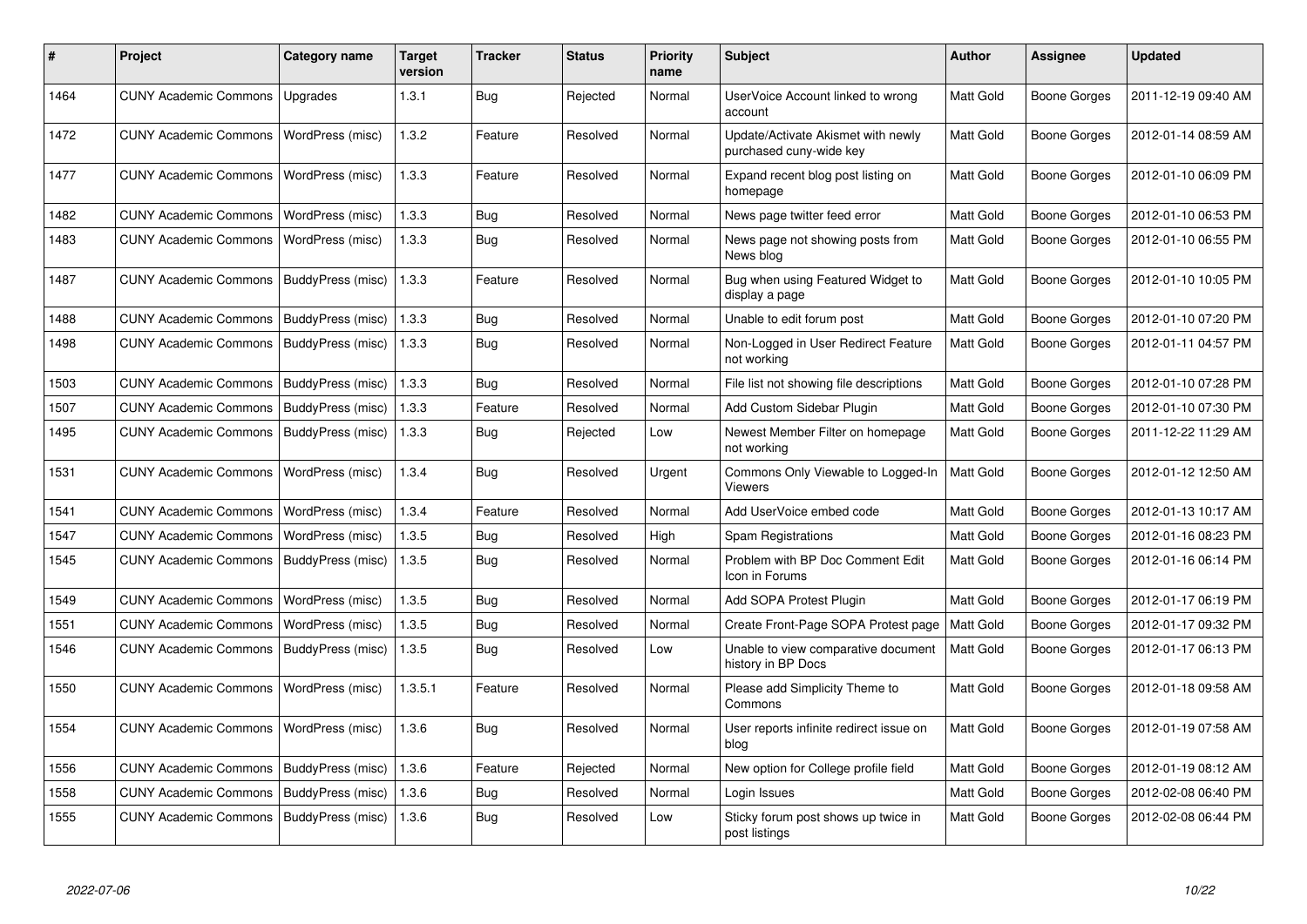| ∦    | Project                                   | <b>Category name</b>    | <b>Target</b><br>version | <b>Tracker</b> | <b>Status</b> | <b>Priority</b><br>name | <b>Subject</b>                                                                        | Author           | <b>Assignee</b>     | <b>Updated</b>      |
|------|-------------------------------------------|-------------------------|--------------------------|----------------|---------------|-------------------------|---------------------------------------------------------------------------------------|------------------|---------------------|---------------------|
| 1571 | <b>CUNY Academic Commons</b>              | BuddyPress (misc)       | 1.3.6                    | Bug            | Resolved      | Low                     | Non-CUNY Sign-Up Code Pages<br>Published                                              | Matt Gold        | <b>Boone Gorges</b> | 2012-02-08 04:46 PM |
| 1638 | <b>CUNY Academic Commons</b>              | WordPress (misc)        | 1.3.7                    | Feature        | Rejected      | Urgent                  | Make Clean Child Theme Available<br>only to ARC blog                                  | Matt Gold        | <b>Boone Gorges</b> | 2012-02-21 02:39 PM |
| 1639 | <b>CUNY Academic Commons</b>              | WordPress (misc)        | 1.3.7                    | Feature        | Resolved      | Urgent                  | Add WP-Cumulus Plugin                                                                 | Matt Gold        | <b>Boone Gorges</b> | 2012-02-21 02:32 PM |
| 1640 | <b>CUNY Academic Commons</b>              | WordPress (misc)        | 1.3.7                    | Feature        | Resolved      | Urgent                  | Add Jetpack plugin                                                                    | Matt Gold        | <b>Boone Gorges</b> | 2012-02-21 02:30 PM |
| 1641 | <b>CUNY Academic Commons</b>              | WordPress (misc)        | 1.3.7                    | Feature        | Resolved      | Urgent                  | Create shortcode to embed fora.tv<br>videos                                           | Matt Gold        | <b>Boone Gorges</b> | 2012-02-21 05:22 PM |
| 1473 | <b>CUNY Academic Commons</b>              | <b>WordPress (misc)</b> | 1.3.7                    | Outreach       | Resolved      | Normal                  | Create News Blog Post on Akismet for<br><b>CUNY</b>                                   | Matt Gold        | Matt Gold           | 2012-02-08 08:31 PM |
| 1616 | <b>CUNY Academic Commons</b>              | BuddyPress (misc)       | 1.3.7                    | Bug            | Resolved      | Low                     | BP Docs timeout issue                                                                 | Matt Gold        | <b>Boone Gorges</b> | 2012-02-21 03:23 PM |
| 1637 | <b>CUNY Academic Commons</b>              | WordPress (misc)        | 1.3.7.1                  | Feature        | Resolved      | Urgent                  | Add Clean Child Theme for ARC<br>Project                                              | Matt Gold        | <b>Boone Gorges</b> | 2012-02-21 06:13 PM |
| 1648 | CUNY Academic Commons   BuddyPress (misc) |                         | 1.3.9                    | Feature        | Resolved      | Urgent                  | Add Password Protect WordPress<br>Plugin                                              | <b>Matt Gold</b> |                     | 2012-02-24 10:22 AM |
| 1663 | <b>CUNY Academic Commons</b>              | BuddyPress (misc)       | 1.3.9                    | Support        | Resolved      | Normal                  | Please add info on Private --> Public<br>Group Announcement Functionality to<br>Codex | Matt Gold        | Sarah Morgano       | 2012-03-01 10:26 AM |
| 1754 | <b>CUNY Academic Commons</b>              | WordPress (misc)        | 1.3.10                   | Bug            | Resolved      | High                    | Members receiving dev site comment<br>spam                                            | Matt Gold        | <b>Boone Gorges</b> | 2012-03-20 01:05 PM |
| 1657 | <b>CUNY Academic Commons</b>              | BuddyPress (misc)       | 1.3.10                   | Bug            | Resolved      | Normal                  | Caching Issues                                                                        | Matt Gold        |                     | 2012-04-04 10:17 AM |
| 1794 | <b>CUNY Academic Commons</b>              | BuddyPress (misc)       | 1.3.10                   | Bug            | Resolved      | Normal                  | Remove "Notice anything new"<br>notification                                          | Matt Gold        | <b>Boone Gorges</b> | 2012-03-29 09:45 PM |
| 1614 | <b>CUNY Academic Commons</b>              | BuddyPress (misc)       | 1.3.11                   | Bug            | Resolved      | Normal                  | Non-CUNY Sign-Up Code Disappears<br><b>After Creation</b>                             | Matt Gold        | <b>Boone Gorges</b> | 2012-04-05 01:50 AM |
| 1672 | <b>CUNY Academic Commons</b>              | BuddyPress (misc)       | 1.3.11                   | Bug            | Resolved      | Normal                  | Activity replies in groups                                                            | Matt Gold        | <b>Boone Gorges</b> | 2012-04-04 09:37 AM |
| 1784 | <b>CUNY Academic Commons</b>              | BuddyPress (misc)       | 1.3.11                   | Bug            | Resolved      | Normal                  | Date/Content Problems on Forum<br>digest emails                                       | Matt Gold        | <b>Boone Gorges</b> | 2012-04-03 08:28 PM |
| 1808 | <b>CUNY Academic Commons</b>              | <b>WordPress (misc)</b> | 1.3.11                   | Bug            | Resolved      | Normal                  | New title page titles                                                                 | Matt Gold        | <b>Boone Gorges</b> | 2012-04-04 08:39 AM |
| 1809 | <b>CUNY Academic Commons</b>              | WordPress (misc)        | 1.3.11                   | Feature        | Resolved      | Normal                  | Add CataBlog Plugin                                                                   | Matt Gold        | <b>Boone Gorges</b> | 2012-04-04 10:03 AM |
| 1812 | <b>CUNY Academic Commons</b>              | <b>WordPress (misc)</b> | 1.3.11                   | Feature        | Resolved      | Normal                  | Please remove Catablog plugin                                                         | <b>Matt Gold</b> | <b>Boone Gorges</b> | 2012-04-05 07:36 PM |
| 1802 | CUNY Academic Commons   WordPress (misc)  |                         | 1.3.11                   | Bug            | Resolved      | Low                     | Incorrect Page Title on Blogs Page                                                    | <b>Matt Gold</b> | <b>Boone Gorges</b> | 2012-04-03 08:28 PM |
| 1818 | CUNY Academic Commons   WordPress (misc)  |                         | 1.3.12                   | Feature        | Resolved      | High                    | Add news announcement scroll plugin                                                   | Matt Gold        | Boone Gorges        | 2012-04-09 03:15 PM |
| 1560 | CUNY Academic Commons   BuddyPress (misc) |                         | 1.3.12                   | Outreach       | Resolved      | Normal                  | Add social media icons/info to About<br>page and Contact Us page                      | Matt Gold        | <b>Boone Gorges</b> | 2012-04-12 09:07 AM |
| 1561 | CUNY Academic Commons   WordPress (misc)  |                         | 1.3.12                   | Outreach       | Resolved      | Normal                  | Add Social Media Icons back to top of<br>side column of News page                     | Matt Gold        | <b>Boone Gorges</b> | 2012-04-12 04:39 PM |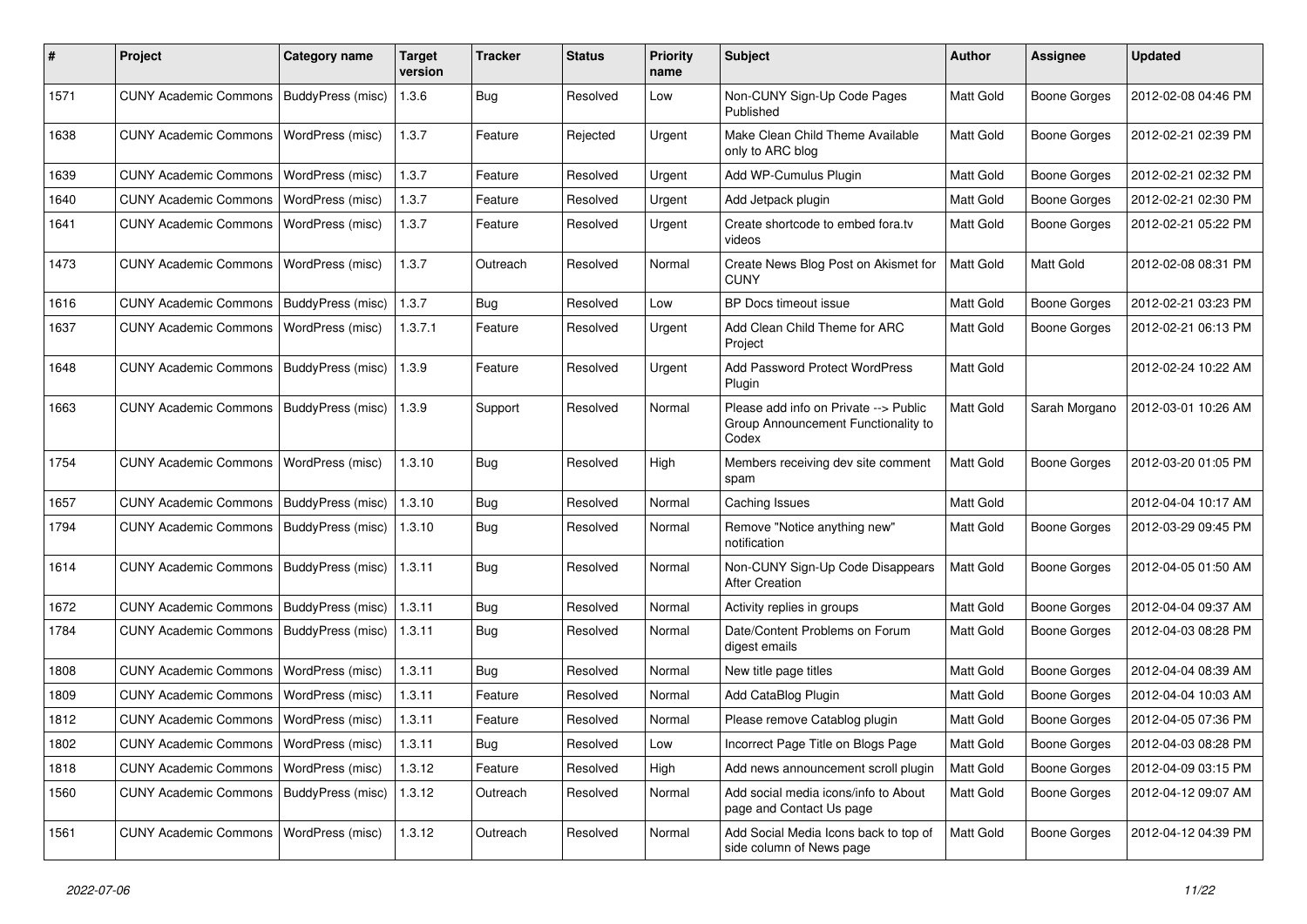| #    | Project                                         | <b>Category name</b>    | <b>Target</b><br>version | <b>Tracker</b> | <b>Status</b> | <b>Priority</b><br>name | <b>Subject</b>                                                       | <b>Author</b>    | <b>Assignee</b>     | <b>Updated</b>      |
|------|-------------------------------------------------|-------------------------|--------------------------|----------------|---------------|-------------------------|----------------------------------------------------------------------|------------------|---------------------|---------------------|
| 1462 | <b>CUNY Academic Commons</b>                    | WordPress (misc)        | 1.3.13                   | Support        | Resolved      | Normal                  | Allowing registration by cuny.tv<br>domains                          | <b>Matt Gold</b> | Boone Gorges        | 2012-05-02 12:16 PM |
| 1863 | <b>CUNY Academic Commons</b>                    | WordPress (misc)        | 1.3.13                   | Feature        | Resolved      | Normal                  | Add WP Publication Repository plugin                                 | Matt Gold        | <b>Boone Gorges</b> | 2012-05-10 01:57 AM |
| 1872 | <b>CUNY Academic Commons</b>                    | WordPress (misc)        | 1.3.13                   | Bug            | Resolved      | Normal                  | Update Woo Framework                                                 | Matt Gold        | <b>Boone Gorges</b> | 2012-05-22 11:36 AM |
| 1885 | <b>CUNY Academic Commons</b>                    | WordPress (misc)        | 1.3.13                   | Bug            | Resolved      | Normal                  | TinyMCE button error                                                 | Matt Gold        | Boone Gorges        | 2012-05-17 11:15 AM |
| 1889 | <b>CUNY Academic Commons</b>                    | WordPress (misc)        | 1.3.13                   | Feature        | Resolved      | Normal                  | Add jQuery Lightbox plugin                                           | Matt Gold        | <b>Boone Gorges</b> | 2012-05-17 11:11 AM |
| 1911 | <b>CUNY Academic Commons</b>                    | WordPress (misc)        | 1.3.13                   | Feature        | Resolved      | Normal                  | Install The The Tabs and Accordions<br>Plugin                        | Matt Gold        | <b>Boone Gorges</b> | 2012-05-23 04:13 PM |
| 1912 | <b>CUNY Academic Commons</b>                    | WordPress (misc)        | 1.3.13                   | Bug            | Resolved      | Normal                  | Install the VéritéCo Timeline Plugin                                 | Matt Gold        | <b>Boone Gorges</b> | 2012-05-23 04:13 PM |
| 1197 | <b>CUNY Academic Commons</b>                    |                         | 1.3.13                   | Feature        | Resolved      | Low                     | Remove Quotation Marks from Email<br>Notifications of Uploaded Files | Matt Gold        | Boone Gorges        | 2012-04-16 03:11 PM |
| 1859 | <b>CUNY Academic Commons</b>                    | BuddyPress (misc)       | 1.3.13                   | <b>Bug</b>     | Resolved      | Low                     | Orthographical error on page in the<br>sign-up process               | Matt Gold        | Boone Gorges        | 2012-05-02 11:43 AM |
| 1881 | <b>CUNY Academic Commons</b>                    | BuddyPress (misc)       | 1.3.13                   | Bug            | Resolved      | Low                     | Double forum notification received                                   | Matt Gold        | <b>Boone Gorges</b> | 2012-05-22 02:51 PM |
| 1886 | <b>CUNY Academic Commons</b>                    | WordPress (misc)        | 1.3.13                   | Bug            | Rejected      | Low                     | Test reliability of firestats plugin                                 | Matt Gold        | <b>Boone Gorges</b> | 2012-05-09 09:37 PM |
| 1916 | <b>CUNY Academic Commons</b>                    | WordPress (misc)        | 1.3.14                   | Bug            | Resolved      | High                    | Images Breaking on Help Blog and<br><b>Ground Control</b>            | Matt Gold        | Boone Gorges        | 2012-05-26 07:54 PM |
| 1930 | <b>CUNY Academic Commons</b>                    | WordPress (misc)        | 1.3.14                   | Feature        | Resolved      | Normal                  | Install CollabPress                                                  | Matt Gold        | <b>Boone Gorges</b> | 2012-06-12 08:44 AM |
| 1933 | <b>CUNY Academic Commons</b>                    | WordPress (misc)        | 1.3.14                   | Feature        | Resolved      | Normal                  | Add WP-Markdown Plugin                                               | Matt Gold        | <b>Boone Gorges</b> | 2012-06-12 08:56 AM |
| 1934 | <b>CUNY Academic Commons</b>                    | WordPress (misc)        | 1.3.14                   | Feature        | Resolved      | Normal                  | Add Q and A Plugin                                                   | Matt Gold        | <b>Boone Gorges</b> | 2012-06-12 09:12 AM |
| 1953 | <b>CUNY Academic Commons</b>                    | BuddyPress (misc)       | 1.3.15                   | Bug            | Resolved      | Normal                  | Email forum notification formatting<br>issue                         | Matt Gold        | Boone Gorges        | 2012-06-21 03:32 PM |
| 1995 | <b>CUNY Academic Commons</b>                    | WordPress (misc)        | 1.3.17                   | Bug            | Rejected      | High                    | Featured Content Box Only Rendering<br>on Login                      | Matt Gold        | Boone Gorges        | 2012-07-15 10:21 AM |
| 2007 | <b>CUNY Academic Commons</b>                    | WordPress (misc)        | 1.3.17                   | Feature        | Resolved      | Normal                  | Add Events Manager Plugin                                            | Matt Gold        | <b>Boone Gorges</b> | 2012-07-30 09:19 AM |
| 1411 | <b>CUNY Academic Commons</b>                    | BuddyPress (misc)       | 1.3.17                   | Feature        | Resolved      | Low                     | <b>Deleting Docs</b>                                                 | Matt Gold        | <b>Boone Gorges</b> | 2012-07-02 12:43 PM |
| 1990 | <b>CUNY Academic Commons</b>                    | BuddyPress (misc)       | 1.3.17                   | <b>Bug</b>     | Resolved      | Low                     | In Forum post list, member avatar<br>partially obscures member name  | Matt Gold        | Boone Gorges        | 2012-07-29 08:42 PM |
| 2018 | <b>CUNY Academic Commons</b>                    | WordPress (misc)        | 1.4                      | Bug            | Resolved      | High                    | WP Nav Bar Overflow                                                  | Matt Gold        | <b>Boone Gorges</b> | 2012-08-06 12:58 PM |
| 2019 | CUNY Academic Commons   WordPress (misc)        |                         | 1.4                      | <b>Bug</b>     | Resolved      | High                    | Unable to Add New User to Blog                                       | <b>Matt Gold</b> | <b>Boone Gorges</b> | 2012-08-08 04:21 PM |
| 120  | CUNY Academic Commons   BuddyPress (misc)       |                         | 1.4                      | Feature        | Resolved      | Normal                  | <b>Consider Adding Privacy Options</b><br>Plugin for Profiles        | Matt Gold        | Boone Gorges        | 2015-11-12 01:02 AM |
| 1199 | CUNY Academic Commons   BuddyPress (misc)   1.4 |                         |                          | Feature        | Resolved      | Normal                  | Add Option for Open Text Field to BP<br>Profile Checkbox Fields      | Matt Gold        | Boone Gorges        | 2012-08-01 05:23 PM |
| 1390 | <b>CUNY Academic Commons</b>                    | BuddyPress (misc)   1.4 |                          | Feature        | Resolved      | Normal                  | Show "Kitchen Sink" by Default in<br>TinyMCE                         | Matt Gold        | Dominic Giglio      | 2012-02-28 10:37 AM |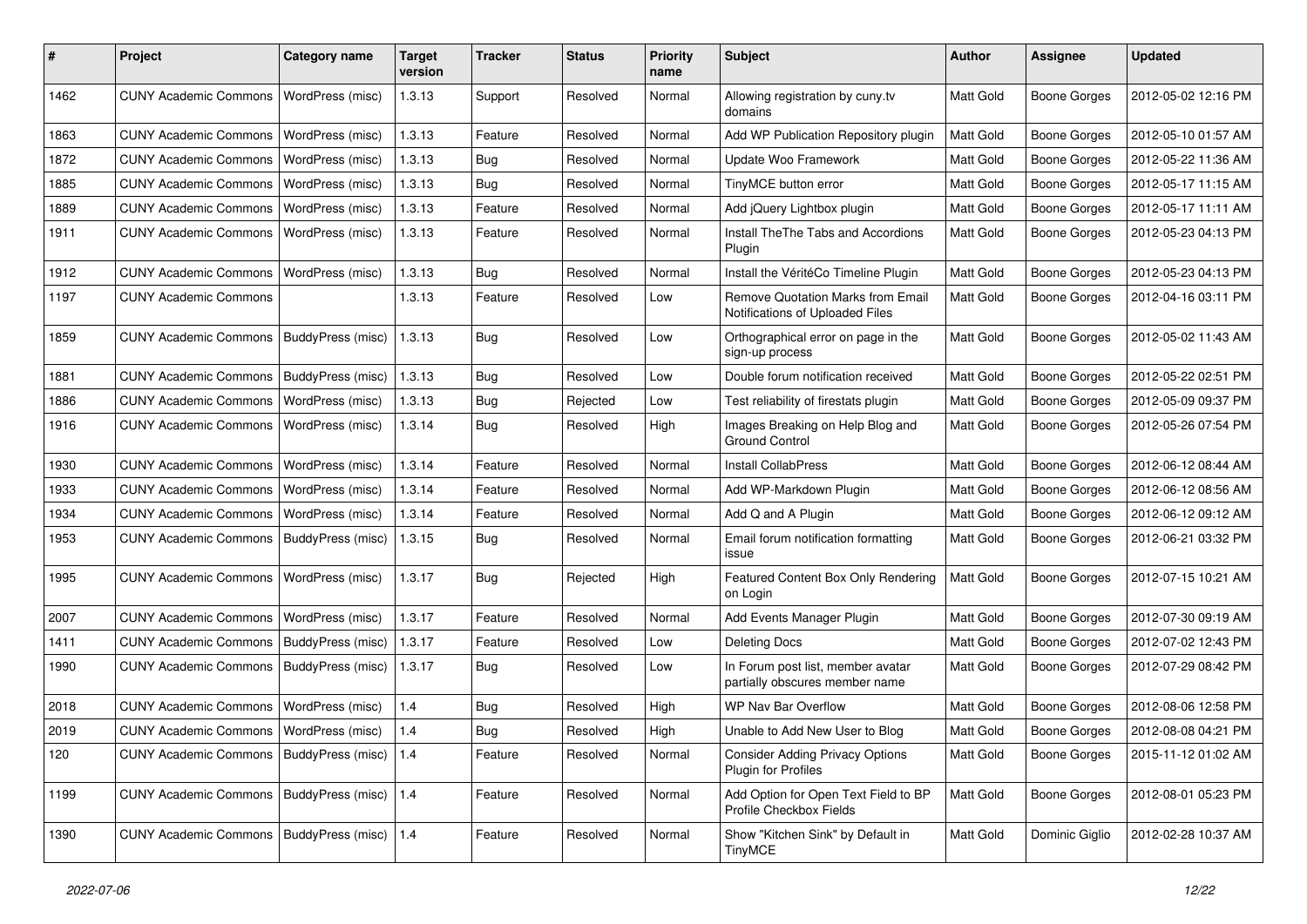| #    | <b>Project</b>               | Category name     | <b>Target</b><br>version | Tracker    | <b>Status</b> | <b>Priority</b><br>name | <b>Subject</b>                                                                             | <b>Author</b>    | Assignee            | <b>Updated</b>      |
|------|------------------------------|-------------------|--------------------------|------------|---------------|-------------------------|--------------------------------------------------------------------------------------------|------------------|---------------------|---------------------|
| 1504 | <b>CUNY Academic Commons</b> | BuddyPress (misc) | 1.4                      | Feature    | Resolved      | Normal                  | Allow members to choose multiple<br>colleges on Profile pages                              | Matt Gold        | Boone Gorges        | 2012-08-01 03:34 PM |
| 1505 | <b>CUNY Academic Commons</b> | BuddyPress (misc) | 1.4                      | Feature    | Duplicate     | Normal                  | Allow members to clear past status<br>updates                                              | Matt Gold        | <b>Boone Gorges</b> | 2012-04-06 04:42 PM |
| 1557 | <b>CUNY Academic Commons</b> | WordPress (misc)  | 1.4                      | Feature    | Resolved      | Normal                  | Confirmation Message on Adding New<br>Users to Blog                                        | Matt Gold        | <b>Boone Gorges</b> | 2012-05-31 01:53 AM |
| 1629 | <b>CUNY Academic Commons</b> | BuddyPress (misc) | 1.4                      | Support    | Resolved      | Normal                  | <b>Deleting Group Announcements</b>                                                        | Matt Gold        | Dominic Giglio      | 2012-07-16 12:26 PM |
| 1867 | <b>CUNY Academic Commons</b> | WordPress (misc)  | 1.4                      | Feature    | Resolved      | Normal                  | Homepage redesign join/login/tour<br>space                                                 | Matt Gold        | Raymond Hoh         | 2012-08-07 01:49 PM |
| 1979 | <b>CUNY Academic Commons</b> | BuddyPress (misc) | 1.4                      | Bug        | Rejected      | Normal                  | Received two notifications of an activity<br>update                                        | <b>Matt Gold</b> | Boone Gorges        | 2012-07-12 10:43 AM |
| 1999 | <b>CUNY Academic Commons</b> | WordPress (misc)  | 1.4                      | Feature    | Resolved      | Normal                  | <b>Update Registration Page</b>                                                            | Matt Gold        | <b>Boone Gorges</b> | 2012-08-01 08:11 AM |
| 2008 | <b>CUNY Academic Commons</b> | BuddyPress (misc) | 1.4                      | Feature    | Resolved      | Normal                  | Show Recently Active Users on<br>Commons Homepage                                          | Matt Gold        | Raymond Hoh         | 2012-08-01 05:23 PM |
| 1401 | <b>CUNY Academic Commons</b> | BuddyPress (misc) | 1.4                      | Bug        | Resolved      | Low                     | Avoiding really long blog names                                                            | Matt Gold        | Dominic Giglio      | 2012-07-16 01:02 PM |
| 1457 | <b>CUNY Academic Commons</b> | BuddyPress (misc) | 1.4                      | Feature    | Resolved      | Low                     | Allow people to clear old status<br>updates                                                | Matt Gold        | Dominic Giglio      | 2012-04-24 10:35 AM |
| 1623 | <b>CUNY Academic Commons</b> | WordPress (misc)  | 1.4                      | Feature    | Resolved      | Low                     | Install Anthologize                                                                        | Matt Gold        | <b>Boone Gorges</b> | 2012-08-01 03:25 PM |
| 2015 | <b>CUNY Academic Commons</b> | WordPress (misc)  | 1.4                      | Feature    | Resolved      | Low                     | Add Minimatica Theme                                                                       | Matt Gold        | <b>Boone Gorges</b> | 2012-08-06 01:33 PM |
| 2036 | <b>CUNY Academic Commons</b> | WordPress (misc)  | 1.4.1                    | Bug        | Resolved      | Normal                  | Drop-down styling error                                                                    | Matt Gold        | Raymond Hoh         | 2012-08-11 01:31 PM |
| 2034 | <b>CUNY Academic Commons</b> | WordPress (misc)  | 1.4.2                    | Bug        | Resolved      | Urgent                  | Spacing issue on reply-by-email                                                            | Matt Gold        | Raymond Hoh         | 2012-08-13 02:41 PM |
| 2038 | <b>CUNY Academic Commons</b> | WordPress (misc)  | 1.4.2                    | <b>Bug</b> | Resolved      | Normal                  | Fixing homepage spacing                                                                    | Matt Gold        | Matt Gold           | 2012-08-13 10:12 PM |
| 2040 | <b>CUNY Academic Commons</b> | BuddyPress (misc) | 1.4.2                    | Bug        | Resolved      | Normal                  | RBE on BP Docs Edits?                                                                      | Matt Gold        | <b>Boone Gorges</b> | 2012-08-14 08:13 AM |
| 2041 | <b>CUNY Academic Commons</b> | BuddyPress (misc) | 1.4.2                    | Bug        | Resolved      | Low                     | Vertical Alignment on BP Doc "delete"<br>hoverlink                                         | Matt Gold        | <b>Boone Gorges</b> | 2012-08-13 10:54 PM |
| 2043 | <b>CUNY Academic Commons</b> | WordPress (misc)  | 1.4.2                    | <b>Bug</b> | Rejected      | Low                     | Site Title Character Limit?                                                                | Matt Gold        | Boone Gorges        | 2012-08-13 01:02 PM |
| 2035 | <b>CUNY Academic Commons</b> | BuddyPress (misc) | 1.4.3                    | Support    | Resolved      | High                    | Reply by Email - some possible<br>confusion                                                | Matt Gold        | Raymond Hoh         | 2012-08-19 08:58 AM |
| 2046 | <b>CUNY Academic Commons</b> | BuddyPress (misc) | 1.4.3                    | Bug        | Resolved      | High                    | <b>RBE Delayed Post</b>                                                                    | Matt Gold        | Raymond Hoh         | 2012-08-27 11:55 AM |
| 2055 | <b>CUNY Academic Commons</b> | WordPress (misc)  | 1.4.3                    | Bug        | Resolved      | High                    | Non-CUNY Sign-Ups not enabled                                                              | Matt Gold        | Boone Gorges        | 2012-08-23 12:51 PM |
| 2039 | <b>CUNY Academic Commons</b> | BuddyPress (misc) | 1.4.3                    | Support    | Resolved      | Normal                  | Create Failure function for RBE                                                            | Matt Gold        | Raymond Hoh         | 2012-08-27 09:44 AM |
| 2057 | <b>CUNY Academic Commons</b> | BuddyPress (misc) | 1.4.3                    | Bug        | Resolved      | Normal                  | Newest/Active/Popular Filters Not<br>working on Homepage List of Groups,<br><b>Members</b> | Matt Gold        | Boone Gorges        | 2012-08-23 03:18 PM |
| 2060 | <b>CUNY Academic Commons</b> | WordPress (misc)  | 1.4.3                    | Support    | Resolved      | Normal                  | Add Digital University Theme to<br>Commons                                                 | Matt Gold        | Dominic Giglio      | 2012-08-27 03:38 PM |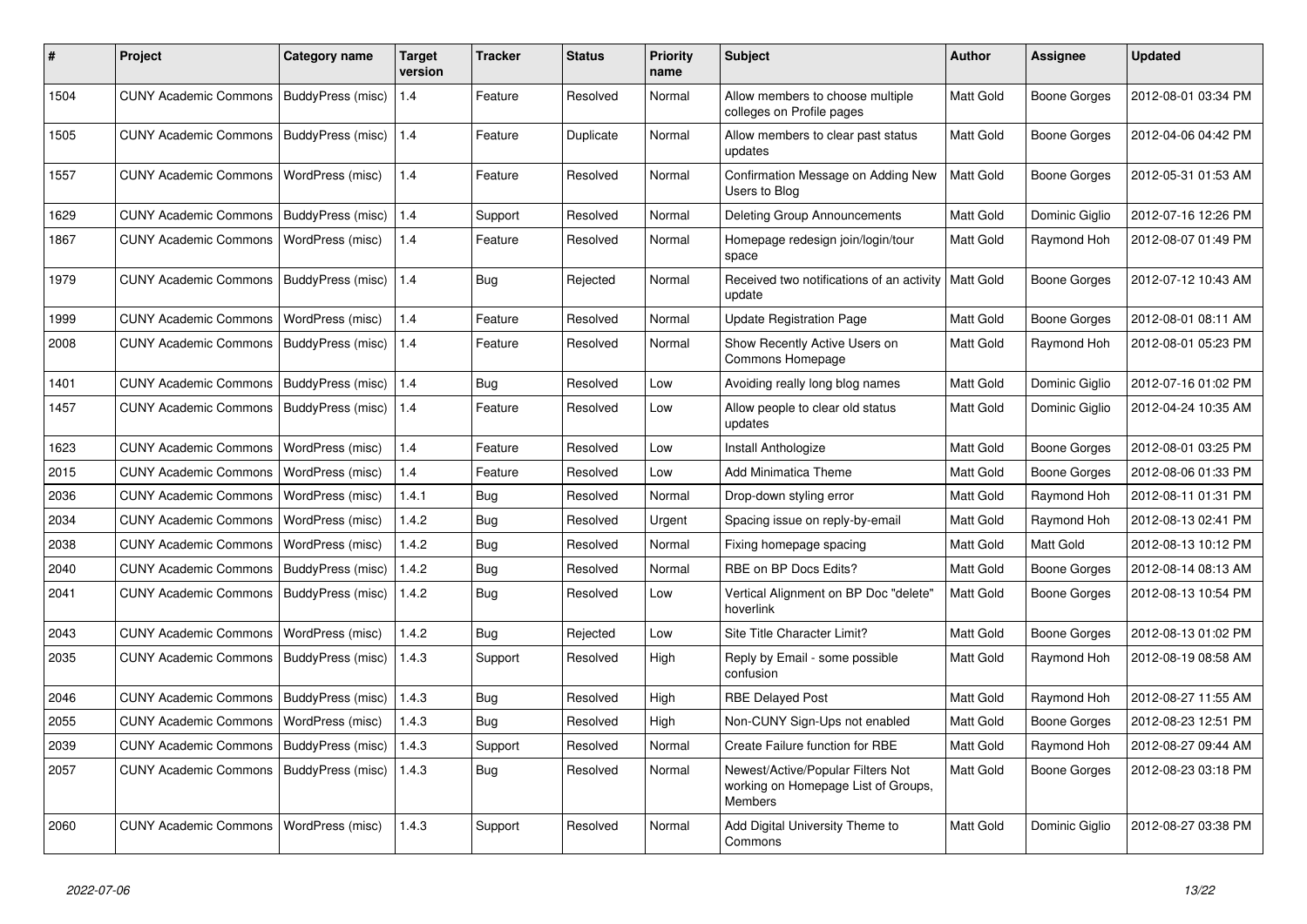| #    | Project                                           | <b>Category name</b>     | <b>Target</b><br>version | <b>Tracker</b> | <b>Status</b> | <b>Priority</b><br>name | <b>Subject</b>                                                      | <b>Author</b> | <b>Assignee</b>     | <b>Updated</b>      |
|------|---------------------------------------------------|--------------------------|--------------------------|----------------|---------------|-------------------------|---------------------------------------------------------------------|---------------|---------------------|---------------------|
| 2115 | <b>CUNY Academic Commons</b>                      | WordPress (misc)         | 1.4.4                    | <b>Bug</b>     | Resolved      | Normal                  | Update Site Footer to reflect current<br>number of CUNY campuses    | Matt Gold     | Dominic Giglio      | 2012-09-10 02:47 PM |
| 2037 | <b>CUNY Academic Commons</b>                      | BuddyPress (misc)        | 1.4.5                    | Bug            | Resolved      | Normal                  | Special Character shows up in RBE<br>post                           | Matt Gold     | Raymond Hoh         | 2012-09-17 07:12 PM |
| 1997 | <b>CUNY Academic Commons</b>                      | <b>BuddyPress (misc)</b> | 1.4.6                    | Bug            | Resolved      | Normal                  | Forum post notification didn't indicate<br>image attachments        | Matt Gold     | <b>Boone Gorges</b> | 2012-09-23 05:03 PM |
| 2002 | <b>CUNY Academic Commons</b>                      | WordPress (misc)         | 1.4.6                    | Feature        | Resolved      | Normal                  | Create Livestream video<br>space/channel for the Commons            | Matt Gold     | Michael Smith       | 2012-09-30 05:52 PM |
| 2053 | <b>CUNY Academic Commons</b>                      | BuddyPress (misc)        | 1.4.6                    | Feature        | Resolved      | Normal                  | RBE on BP Docs                                                      | Matt Gold     | <b>Boone Gorges</b> | 2012-10-01 04:14 PM |
| 2058 | <b>CUNY Academic Commons</b>                      | WordPress (misc)         | 1.4.6                    | Bug            | Rejected      | Normal                  | Page shift on clicking Log in box                                   | Matt Gold     | <b>Boone Gorges</b> | 2012-08-20 05:53 PM |
| 2113 | <b>CUNY Academic Commons</b>                      | WordPress (misc)         | 1.4.6                    | Support        | Resolved      | Normal                  | Add google docs shortcode<br>documentation to plugin                | Matt Gold     | Raymond Hoh         | 2012-09-30 10:57 PM |
| 2104 | <b>CUNY Academic Commons</b>                      | WordPress (misc)         | 1.4.6                    | Bug            | Resolved      | Low                     | WordPress Database Backup Plugin<br>Error                           | Matt Gold     | Dominic Giglio      | 2012-09-13 03:45 PM |
| 2121 | <b>CUNY Academic Commons</b>                      | BuddyPress (misc)        | 1.4.6                    | Bug            | Resolved      | Low                     | Email notification of forum post omits<br>hyperlinked word          | Matt Gold     | <b>Boone Gorges</b> | 2012-09-30 09:05 AM |
| 2129 | <b>CUNY Academic Commons</b>                      | BuddyPress (misc)        | 1.4.6                    | Bug            | Resolved      | Low                     | […:]                                                                | Matt Gold     | <b>Boone Gorges</b> | 2012-09-30 09:53 AM |
| 2044 | <b>CUNY Academic Commons</b>                      | WordPress (misc)         | 1.4.7                    | Bug            | Resolved      | Normal                  | Comment field asks for name info<br>when user logged in             | Matt Gold     | Dominic Giglio      | 2012-10-11 08:34 PM |
| 2082 | <b>CUNY Academic Commons</b>                      | BuddyPress (misc)        | 1.4.8                    | Support        | Resolved      | High                    | Default: No Email?                                                  | Matt Gold     | Dominic Giglio      | 2012-10-19 04:55 PM |
| 2117 | <b>CUNY Academic Commons</b>                      | BuddyPress (misc)        | 1.4.8                    | Bug            | Resolved      | Normal                  | User reports double notification of<br>announcements                | Matt Gold     | Dominic Giglio      | 2012-10-22 09:37 AM |
| 2185 | <b>CUNY Academic Commons</b>                      | BuddyPress (misc)        | 1.4.8                    | Feature        | Resolved      | Normal                  | Add WP Touch plugin                                                 | Matt Gold     | Dominic Giglio      | 2012-10-15 01:33 PM |
| 2105 | <b>CUNY Academic Commons</b>                      | BuddyPress (misc)        | 1.4.9                    | Bug            | Resolved      | Normal                  | File name in a file uploaded to group<br>contains escape characters | Matt Gold     | Dominic Giglio      | 2012-11-01 12:02 PM |
| 2176 | <b>CUNY Academic Commons</b>                      | BuddyPress (misc)        | 1.4.9                    | Bug            | Rejected      | Normal                  | Page error upon accepting group<br>membership request               | Matt Gold     | Dominic Giglio      | 2012-11-01 09:48 PM |
| 2184 | <b>CUNY Academic Commons</b>                      | BuddyPress (misc)        | 1.4.9                    | Support        | Resolved      | Normal                  | Adjust Invite Directions to include info<br>about max invites       | Matt Gold     | <b>Boone Gorges</b> | 2012-11-03 04:23 PM |
| 2188 | <b>CUNY Academic Commons</b>                      | BuddyPress (misc)        | 1.4.9                    | Bug            | Resolved      | Normal                  | Line Spacing/Breaks on BP Docs                                      | Matt Gold     | Chris Stein         | 2012-11-01 03:15 PM |
| 2203 | <b>CUNY Academic Commons</b>                      | WordPress (misc)         | 1.4.9                    | Feature        | Resolved      | Normal                  | Enable uploading of sav files                                       | Matt Gold     | <b>Boone Gorges</b> | 2012-11-03 04:37 PM |
| 2206 | CUNY Academic Commons   BuddyPress (misc)   1.4.9 |                          |                          | Support        | Resolved      | Normal                  | Change anchor location for "Post New<br>Topic" in group forums      | Matt Gold     | Dominic Giglio      | 2012-11-01 11:16 AM |
| 2210 | CUNY Academic Commons   WordPress (misc)          |                          | 1.4.9                    | Bug            | Resolved      | Normal                  | Add Twenty Twelve Theme                                             | Matt Gold     | <b>Boone Gorges</b> | 2012-11-01 10:26 AM |
| 2230 | <b>CUNY Academic Commons</b>                      | WordPress (misc)         | 1.4.10                   | Bug            | Resolved      | High                    | MESTC page scrambled                                                | Matt Gold     | Dominic Giglio      | 2012-11-20 02:39 PM |
| 2204 | CUNY Academic Commons   WordPress (misc)          |                          | 1.4.10                   | Bug            | Resolved      | Normal                  | User Doesn't Come up in Add New<br>User Autocomplete                | Matt Gold     | Dominic Giglio      | 2012-11-11 12:50 AM |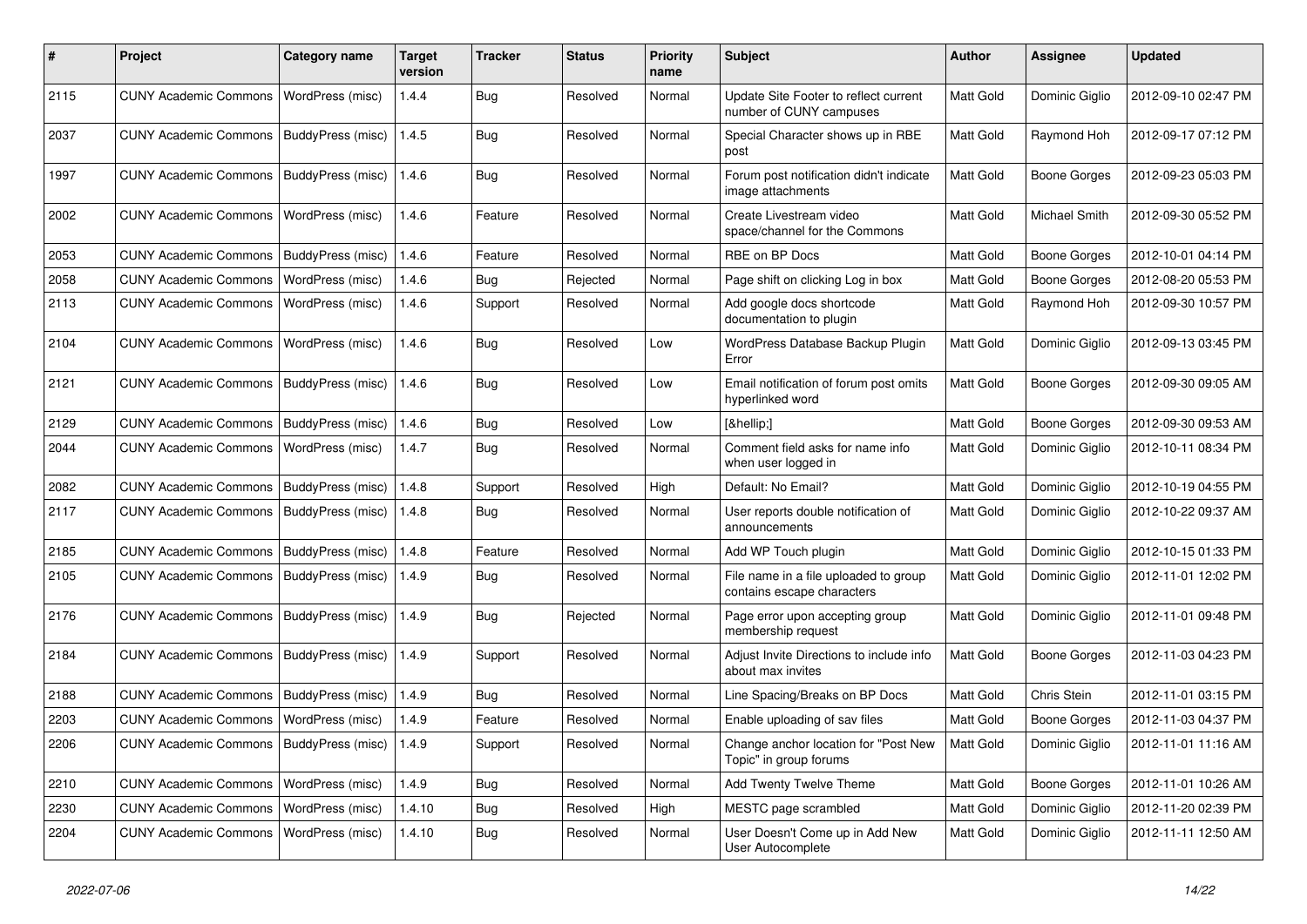| #    | Project                                            | <b>Category name</b>     | <b>Target</b><br>version | <b>Tracker</b> | <b>Status</b> | <b>Priority</b><br>name | <b>Subject</b>                                                   | <b>Author</b>    | Assignee            | <b>Updated</b>      |
|------|----------------------------------------------------|--------------------------|--------------------------|----------------|---------------|-------------------------|------------------------------------------------------------------|------------------|---------------------|---------------------|
| 2240 | <b>CUNY Academic Commons</b>                       | WordPress (misc)         | 1.4.10                   | Bug            | Resolved      | Normal                  | Update Luna theme                                                | Matt Gold        | Dominic Giglio      | 2012-11-11 04:27 PM |
| 2191 | <b>CUNY Academic Commons</b>                       | BuddyPress (misc)        | 1.4.10                   | Bug            | Resolved      | Low                     | File upload to group doesn't register as<br>activity?            | Matt Gold        | Dominic Giglio      | 2012-11-11 09:28 PM |
| 2029 | <b>CUNY Academic Commons</b>                       | WordPress (misc)         | 1.4.11                   | Bug            | Resolved      | Normal                  | CForms error                                                     | Matt Gold        | Dominic Giglio      | 2012-11-17 02:15 PM |
| 2220 | <b>CUNY Academic Commons</b>                       | <b>BuddyPress (misc)</b> | 1.4.11                   | Bug            | Resolved      | Low                     | Spacing error on BP Doc comments                                 | Matt Gold        | Dominic Giglio      | 2012-11-20 03:47 PM |
| 2248 | <b>CUNY Academic Commons</b>                       | BuddyPress (misc)        | 1.4.11                   | Feature        | Resolved      | Low                     | Create Profile link to academia.edu<br>profile                   | <b>Matt Gold</b> | Dominic Giglio      | 2012-11-21 11:55 PM |
| 2296 | <b>CUNY Academic Commons</b>                       | WordPress (misc)         | 1.4.12                   | Feature        | Resolved      | Normal                  | Add WP Retina Plugin                                             | Matt Gold        | Dominic Giglio      | 2012-12-02 09:10 AM |
| 2299 | <b>CUNY Academic Commons</b>                       | WordPress (misc)         | 1.4.12                   | Feature        | Resolved      | Normal                  | Add Shaken Grid Premium Theme                                    | Matt Gold        | Dominic Giglio      | 2012-11-29 04:01 PM |
| 2301 | <b>CUNY Academic Commons</b>                       | WordPress (misc)         | 1.4.12                   | Feature        | Resolved      | Normal                  | Add Twenty Twelve JP365 Child<br>Theme                           | <b>Matt Gold</b> | Dominic Giglio      | 2012-11-29 03:41 PM |
| 2312 | <b>CUNY Academic Commons</b>                       | <b>WordPress (misc)</b>  | 1.4.12                   | Feature        | Resolved      | Normal                  | <b>Upload Gravity Forms Plugin</b>                               | Matt Gold        | Dominic Giglio      | 2012-12-03 07:58 PM |
| 2313 | <b>CUNY Academic Commons</b>                       | WordPress (misc)         | 1.4.12                   | Feature        | Resolved      | Normal                  | Add Recovery Theme                                               | <b>Matt Gold</b> | Dominic Giglio      | 2012-11-29 04:01 PM |
| 2323 | <b>CUNY Academic Commons</b>                       | WordPress (misc)         | 1.4.12                   | Feature        | Resolved      | Normal                  | Add four themeforest themes                                      | Matt Gold        | Dominic Giglio      | 2012-12-01 02:30 PM |
| 2089 | <b>CUNY Academic Commons</b>                       | WordPress (misc)         | 1.4.13                   | Bug            | Rejected      | Normal                  | Possible blog email notification issue                           | Matt Gold        | <b>Boone Gorges</b> | 2012-12-11 06:59 PM |
| 2247 | <b>CUNY Academic Commons</b>                       | WordPress (misc)         | 1.4.13                   | Bug            | Resolved      | Low                     | Subdomain site login/nav bar issue                               | Matt Gold        | Dominic Giglio      | 2012-12-12 02:25 AM |
| 2251 | <b>CUNY Academic Commons</b>                       | BuddyPress (misc)        | 1.4.13                   | Bug            | Resolved      | Low                     | From address of forum notifications                              | Matt Gold        | <b>Boone Gorges</b> | 2013-02-03 01:56 PM |
| 2361 | <b>CUNY Academic Commons</b>                       | WordPress (misc)         | 1.4.15                   | Feature        | Resolved      | Urgent                  | Add KingSize Theme                                               | Matt Gold        | Boone Gorges        | 2013-01-02 11:41 AM |
| 2245 | <b>CUNY Academic Commons</b>                       | WordPress (misc)         | 1.4.15                   | Bug            | Resolved      | High                    | Domain mapping issues -- Site<br>warnings                        | <b>Matt Gold</b> | Dominic Giglio      | 2012-12-27 03:59 PM |
| 2346 | <b>CUNY Academic Commons</b>                       | WordPress (misc)         | 1.4.16                   | Feature        | Resolved      | Normal                  | Add Enable Media Replace Plugin                                  | Matt Gold        | <b>Boone Gorges</b> | 2013-01-08 03:53 PM |
| 2363 | <b>CUNY Academic Commons</b>                       | WordPress (misc)         | 1.4.16                   | Bug            | Resolved      | Normal                  | HTTP Error 500 (Internal Server Error)<br>on GC DSL blog         | <b>Matt Gold</b> | Boone Gorges        | 2013-01-02 10:10 AM |
| 2366 | <b>CUNY Academic Commons</b>                       | WordPress (misc)         | 1.4.16                   | Feature        | Resolved      | Low                     | Remove Kingsize plugin                                           | Matt Gold        | <b>Boone Gorges</b> | 2013-01-08 04:23 PM |
| 2385 | <b>CUNY Academic Commons</b>                       | BuddyPress (misc)        | 1.4.18                   | Bug            | Resolved      | Normal                  | Sitewide nav bar not appearing                                   | Matt Gold        | <b>Boone Gorges</b> | 2013-01-24 10:21 AM |
| 2415 | <b>CUNY Academic Commons</b>                       | BuddyPress (misc)        | 1.4.19                   | <b>Bug</b>     | Resolved      | Normal                  | Remove "Popular" link on homepage<br>members widget              | Matt Gold        | <b>Boone Gorges</b> | 2013-02-12 10:05 PM |
| 2387 | <b>CUNY Academic Commons</b>                       | BuddyPress (misc)        | 1.4.19                   | Bug            | Resolved      | Low                     | File upload notifications contain<br>escape characters           | Matt Gold        | <b>Boone Gorges</b> | 2013-02-11 02:21 PM |
| 2479 | CUNY Academic Commons   BuddyPress (misc)   1.4.21 |                          |                          | Bug            | Resolved      | Urgent                  | Double posting, double notification of<br>message posted via RBE | Matt Gold        | Raymond Hoh         | 2013-04-09 02:04 AM |
| 2478 | CUNY Academic Commons   WordPress (misc)           |                          | 1.4.21                   | Feature        | Resolved      | Normal                  | Ensure that sitewide footer is<br>responsive                     | Matt Gold        | Chris Stein         | 2013-03-01 04:17 PM |
| 2483 | CUNY Academic Commons   WordPress (misc)           |                          | 1.4.21                   | Feature        | Resolved      | Normal                  | Advanced iFrame plugin request                                   | Matt Gold        | Boone Gorges        | 2013-03-11 03:06 PM |
| 2517 | CUNY Academic Commons   WordPress (misc)           |                          | 1.4.22                   | <b>Bug</b>     | Resolved      | Normal                  | Add Constant Contact Plugin                                      | Matt Gold        | Boone Gorges        | 2013-03-20 01:53 PM |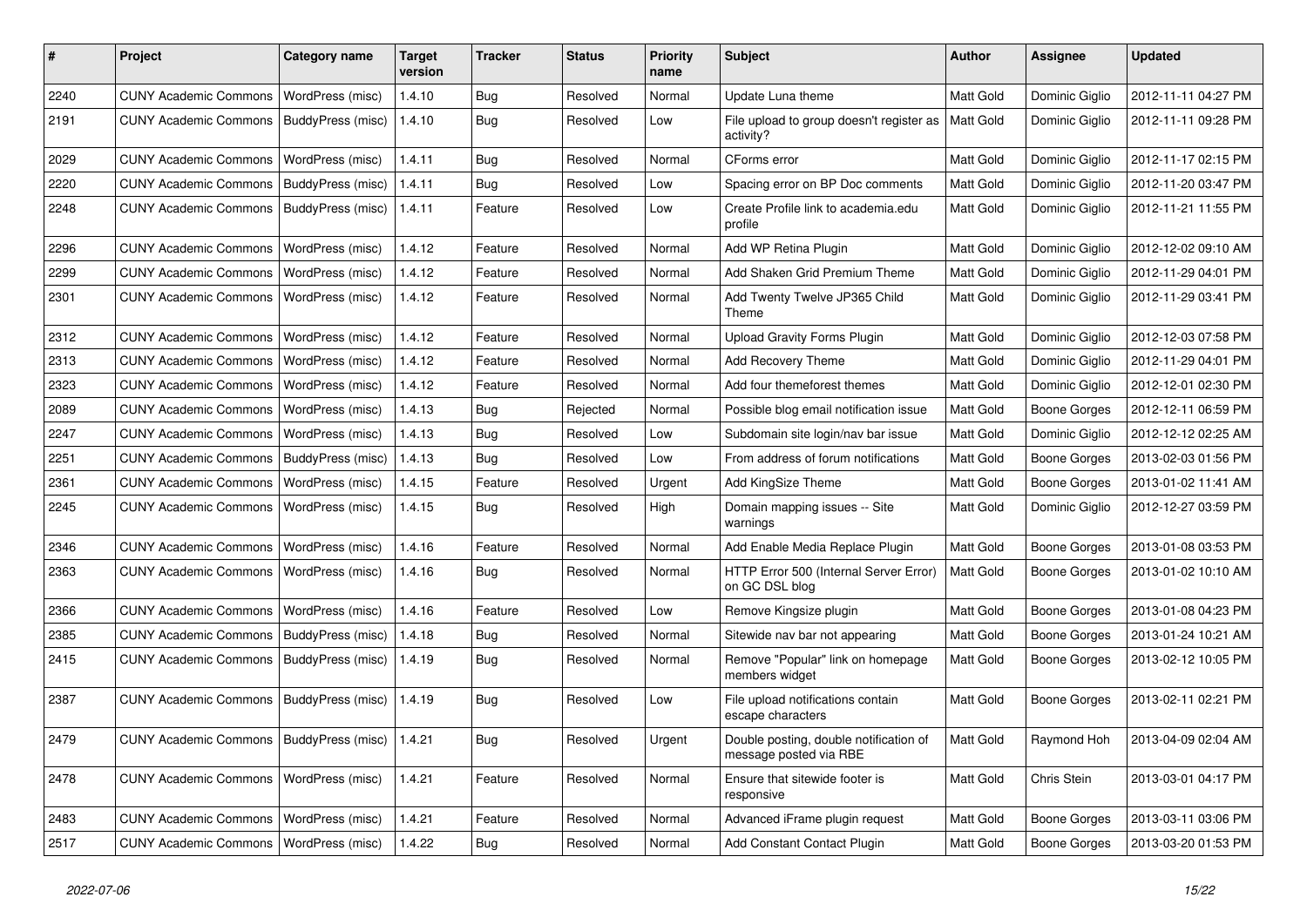| #    | Project                                   | Category name     | <b>Target</b><br>version | <b>Tracker</b> | <b>Status</b> | <b>Priority</b><br>name | <b>Subject</b>                                                                     | <b>Author</b>    | <b>Assignee</b>     | <b>Updated</b>      |
|------|-------------------------------------------|-------------------|--------------------------|----------------|---------------|-------------------------|------------------------------------------------------------------------------------|------------------|---------------------|---------------------|
| 2520 | <b>CUNY Academic Commons</b>              | WordPress (misc)  | 1.4.22                   | Bug            | Resolved      | Normal                  | Add Edit Flow Plugin                                                               | Matt Gold        | Boone Gorges        | 2013-03-20 02:01 PM |
| 2159 | <b>CUNY Academic Commons</b>              | BuddyPress (misc) | 1.4.24                   | Bug            | Resolved      | Normal                  | Page redirection after accepting group<br>invite                                   | Matt Gold        | Dominic Giglio      | 2013-04-11 08:00 PM |
| 2538 | <b>CUNY Academic Commons</b>              | WordPress (misc)  | 1.4.25                   | Bug            | Resolved      | High                    | Add security plugins                                                               | Matt Gold        | Boone Gorges        | 2013-04-22 10:37 AM |
| 2595 | <b>CUNY Academic Commons</b>              | BuddyPress (misc) | 1.4.29                   | Bug            | Resolved      | Low                     | Group invitation script                                                            | Matt Gold        | Boone Gorges        | 2013-06-02 04:06 PM |
| 2116 | <b>CUNY Academic Commons</b>              | BuddyPress (misc) | 1.4.31                   | <b>Bug</b>     | Resolved      | Normal                  | Include failed message in RBE Failure<br>Notification                              | Matt Gold        | Raymond Hoh         | 2013-07-08 11:01 PM |
| 2640 | <b>CUNY Academic Commons</b>              | WordPress (misc)  | 1.4.31                   | Feature        | Resolved      | Normal                  | Plugin Request: Page Excerpt                                                       | Matt Gold        | Boone Gorges        | 2013-07-10 11:30 AM |
| 2653 | <b>CUNY Academic Commons</b>              | WordPress (misc)  | 1.4.31                   | Feature        | Resolved      | Normal                  | Add AR2 beta theme                                                                 | <b>Matt Gold</b> | Boone Gorges        | 2013-07-11 11:42 AM |
| 2661 | <b>CUNY Academic Commons</b>              | WordPress (misc)  | 1.4.31                   | Feature        | Resolved      | Normal                  | Install Password-Protected Plugin                                                  | <b>Matt Gold</b> | Boone Gorges        | 2013-07-11 11:44 AM |
| 2528 | <b>CUNY Academic Commons</b>              | BuddyPress (misc) | 1.4.31                   | Feature        | Resolved      | Low                     | BP emails sent from secondary sites<br>should use main site headers                | Matt Gold        | Raymond Hoh         | 2013-07-11 11:14 AM |
| 2564 | <b>CUNY Academic Commons</b>              | WordPress (misc)  | 1.4.32                   | Bug            | Resolved      | High                    | Editing blog posts connected to groups<br>creates activity item/notification       | Matt Gold        | Boone Gorges        | 2013-07-17 08:39 AM |
| 2629 | <b>CUNY Academic Commons</b>              | WordPress (misc)  | 1.5                      | <b>Bug</b>     | Rejected      | Urgent                  | images not showing in slider on<br>homepage                                        | Matt Gold        | Raymond Hoh         | 2013-07-10 11:10 AM |
| 2000 | <b>CUNY Academic Commons</b>              | WordPress (misc)  | 1.5                      | Feature        | Resolved      | Normal                  | Inconsistent Font sizes in site footer                                             | Matt Gold        | Dominic Giglio      | 2013-08-21 02:39 PM |
| 2014 | CUNY Academic Commons                     | BuddyPress (misc) | 1.5                      | Bug            | Resolved      | Normal                  | Improper margins on Members<br>Directory                                           | <b>Matt Gold</b> | Dominic Giglio      | 2012-12-18 10:37 AM |
| 2161 | <b>CUNY Academic Commons</b>              | WordPress (misc)  | 1.5                      | Support        | Resolved      | Normal                  | <b>Account Confirmation Email Edits</b>                                            | Matt Gold        | Chris Stein         | 2013-08-21 04:54 PM |
| 2322 | <b>CUNY Academic Commons</b>              | BuddyPress (misc) | 1.5                      | Feature        | Resolved      | Normal                  | Allow File uploads to be added<br>"quietly" (without email notification)           | <b>Matt Gold</b> | Dominic Giglio      | 2013-08-21 05:23 PM |
| 2697 | <b>CUNY Academic Commons</b>              | WordPress (misc)  | 1.5                      | Feature        | Resolved      | Normal                  | Add WP Document Revisions Plugin                                                   | Matt Gold        | Boone Gorges        | 2013-08-22 11:28 AM |
| 85   | <b>CUNY Academic Commons</b>              | WordPress (misc)  | 1.5                      | Feature        | Resolved      | Low                     | <b>Twitter List Page</b>                                                           | Matt Gold        | Dominic Giglio      | 2013-08-22 10:11 AM |
| 1386 | <b>CUNY Academic Commons</b>              | BuddyPress (misc) | 1.5                      | Feature        | Resolved      | Low                     | Create way to create custom order BP<br>Profile Field checklist items              | Matt Gold        | Dominic Giglio      | 2012-12-18 10:38 AM |
| 1458 | <b>CUNY Academic Commons</b>              | WordPress (misc)  | 1.5                      | Feature        | Resolved      | Low                     | HTTPS for the Commons?                                                             | Matt Gold        | Raymond Hoh         | 2013-08-20 10:07 AM |
| 2021 | <b>CUNY Academic Commons</b>              | WordPress (misc)  | 1.5                      | Feature        | Rejected      | Low                     | Buy gravity forms                                                                  | Matt Gold        | Matt Gold           | 2012-08-07 05:00 PM |
| 2066 | <b>CUNY Academic Commons</b>              | BuddyPress (misc) | 1.5                      | Feature        | Resolved      | Low                     | Public Blog Posts Associated with<br>Private Groups showing up in Sitewide<br>feed | Matt Gold        | Boone Gorges        | 2013-08-09 08:24 PM |
| 2101 | <b>CUNY Academic Commons</b>              | BuddyPress (misc) | 1.5                      | Feature        | Resolved      | Low                     | Provide Site Admins Access to Send<br><b>Invites Menus</b>                         | Matt Gold        | Boone Gorges        | 2013-08-01 09:07 PM |
| 2111 | <b>CUNY Academic Commons</b>              | Redmine           | 1.5                      | Feature        | Duplicate     | Low                     | Connect Commons updates to<br><b>Redmine Tickets</b>                               | Matt Gold        | Boone Gorges        | 2012-09-09 08:09 AM |
| 2360 | CUNY Academic Commons   BuddyPress (misc) |                   | 1.5                      | Feature        | Resolved      | Low                     | Confirmation before File Deletion                                                  | Matt Gold        | <b>Boone Gorges</b> | 2013-08-01 09:08 PM |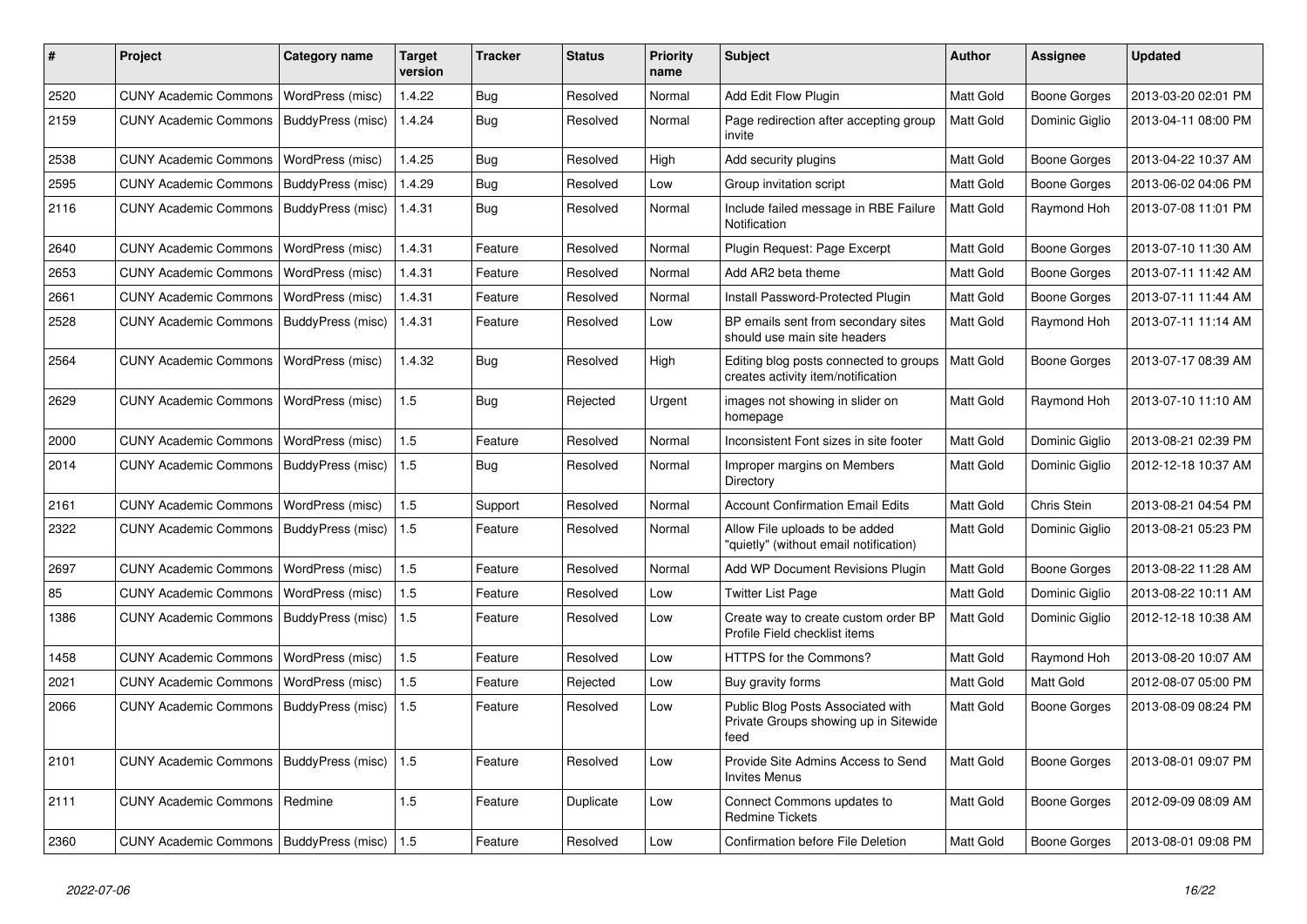| #    | <b>Project</b>                            | Category name     | <b>Target</b><br>version | Tracker    | <b>Status</b> | <b>Priority</b><br>name | <b>Subject</b>                                                                | <b>Author</b> | Assignee            | <b>Updated</b>      |
|------|-------------------------------------------|-------------------|--------------------------|------------|---------------|-------------------------|-------------------------------------------------------------------------------|---------------|---------------------|---------------------|
| 2712 | <b>CUNY Academic Commons</b>              | BuddyPress (misc) | 1.5.0.1                  | Bug        | Resolved      | Normal                  | Font Size in BP Profile Menu Should<br>be Larger                              | Matt Gold     | Boone Gorges        | 2013-08-23 04:36 PM |
| 2714 | <b>CUNY Academic Commons</b>              | BuddyPress (misc) | 1.5.0.1                  | <b>Bug</b> | Resolved      | Normal                  | Font and Font Size Inconsistent in<br><b>Commons Profile</b>                  | Matt Gold     | <b>Boone Gorges</b> | 2013-08-23 04:17 PM |
| 2729 | <b>CUNY Academic Commons</b>              | BuddyPress (misc) | 1.5.0.2                  | <b>Bug</b> | Resolved      | Urgent                  | Update Positions to Include Missing<br>Colleges                               | Matt Gold     | <b>Boone Gorges</b> | 2013-08-26 09:54 AM |
| 2737 | <b>CUNY Academic Commons</b>              | BuddyPress (misc) | 1.5.0.2                  | Bug        | Resolved      | Urgent                  | CAC Not allowing CUNY Addresses to<br>Register                                | Matt Gold     | Boone Gorges        | 2013-08-26 05:43 PM |
| 2738 | <b>CUNY Academic Commons</b>              | BuddyPress (misc) | 1.5.0.2                  | <b>Bug</b> | Resolved      | High                    | Users Unable to Change Email<br><b>Address in Settings</b>                    | Matt Gold     | <b>Boone Gorges</b> | 2013-08-28 09:05 PM |
| 2711 | <b>CUNY Academic Commons</b>              | BuddyPress (misc) | 1.5.1                    | Feature    | Resolved      | Normal                  | Add Change Avatar Link/Interface to<br><b>Profile Editing Page</b>            | Matt Gold     | <b>Boone Gorges</b> | 2013-08-28 12:40 PM |
| 2713 | <b>CUNY Academic Commons</b>              | BuddyPress (misc) | 1.5.1                    | Feature    | Resolved      | Normal                  | Lighten Brief Descriptor Text Color                                           | Matt Gold     | Boone Gorges        | 2013-08-28 12:58 PM |
| 2732 | <b>CUNY Academic Commons</b>              | BuddyPress (misc) | 1.5.1                    | Feature    | Resolved      | Normal                  | Return users to profile public view after<br>editing save                     | Matt Gold     | Boone Gorges        | 2013-08-28 12:53 PM |
| 2735 | <b>CUNY Academic Commons</b>              | BuddyPress (misc) | 1.5.1                    | Bug        | Resolved      | Normal                  | Profile Incorrectly Shortens About You<br>Field                               | Matt Gold     | <b>Boone Gorges</b> | 2013-08-28 11:36 AM |
| 2755 | <b>CUNY Academic Commons</b>              | BuddyPress (misc) | 1.5.1                    | Bug        | Resolved      | Normal                  | Alphabetize list of colleges in positions<br>drop-down                        | Matt Gold     | <b>Boone Gorges</b> | 2013-08-29 09:30 AM |
| 2178 | <b>CUNY Academic Commons</b>              | WordPress (misc)  | 1.5.1                    | Feature    | Resolved      | Low                     | Show More Link at bottom of Who's<br>Online Homepage list                     | Matt Gold     | Dominic Giglio      | 2013-09-01 01:57 PM |
| 2775 | <b>CUNY Academic Commons</b>              | BuddyPress (misc) | 1.5.1.1                  | <b>Bug</b> | Resolved      | High                    | Add Lehman College to List of<br>Colleges in Profiles                         | Matt Gold     | Boone Gorges        | 2013-09-06 04:40 PM |
| 2771 | <b>CUNY Academic Commons</b>              | BuddyPress (misc) | 1.5.2                    | Feature    | Resolved      | Normal                  | Change Brief Descriptor Text Color<br>Again                                   | Matt Gold     | <b>Boone Gorges</b> | 2013-09-10 06:07 AM |
| 2776 | <b>CUNY Academic Commons</b>              | BuddyPress (misc) | 1.5.2                    | <b>Bug</b> | Resolved      | Normal                  | Change Name of SPS in College list                                            | Matt Gold     | <b>Boone Gorges</b> | 2013-09-11 08:19 PM |
| 2786 | <b>CUNY Academic Commons</b>              | BuddyPress (misc) | 1.5.3                    | Bug        | Resolved      | Normal                  | Move position of close window<br>checkbox on overlay                          | Matt Gold     | Boone Gorges        | 2013-09-19 12:07 PM |
| 2798 | <b>CUNY Academic Commons</b>              | BuddyPress (misc) | 1.5.4                    | Bug        | Resolved      | Normal                  | <b>IE10 Profile Display Errors</b>                                            | Matt Gold     | Raymond Hoh         | 2013-09-25 03:33 PM |
| 2806 | <b>CUNY Academic Commons</b>              | WordPress (misc)  | 1.5.5                    | Feature    | Rejected      | Normal                  | <b>Add Bones Theme</b>                                                        | Matt Gold     | Boone Gorges        | 2013-10-11 11:28 AM |
| 2800 | <b>CUNY Academic Commons</b>              | BuddyPress (misc) | 1.5.6                    | Feature    | Resolved      | Normal                  | Add Vimeo & Github social media<br>account fields to Profiles                 | Matt Gold     | Dominic Giglio      | 2013-10-14 04:51 PM |
| 2839 | <b>CUNY Academic Commons</b>              | WordPress (misc)  | 1.5.6                    | Feature    | Resolved      | Normal                  | Add Storify Plugin                                                            | Matt Gold     | <b>Boone Gorges</b> | 2013-10-26 07:21 PM |
| 2845 | <b>CUNY Academic Commons</b>              | BuddyPress (misc) | 1.5.7                    | Bug        | Resolved      | Normal                  | Anchor errors with bp activity items<br>created from associated blog postings | Matt Gold     | Boone Gorges        | 2013-11-01 08:15 PM |
| 2847 | <b>CUNY Academic Commons</b>              | WordPress (misc)  | 1.5.7                    | Feature    | Resolved      | Normal                  | Add Archive.org WP Plugin                                                     | Matt Gold     | Boone Gorges        | 2013-11-01 02:41 PM |
| 2858 | CUNY Academic Commons   BuddyPress (misc) |                   | 1.5.7                    | Bug        | Resolved      | Normal                  | […] redux                                                                     | Matt Gold     | Boone Gorges        | 2013-10-30 10:08 PM |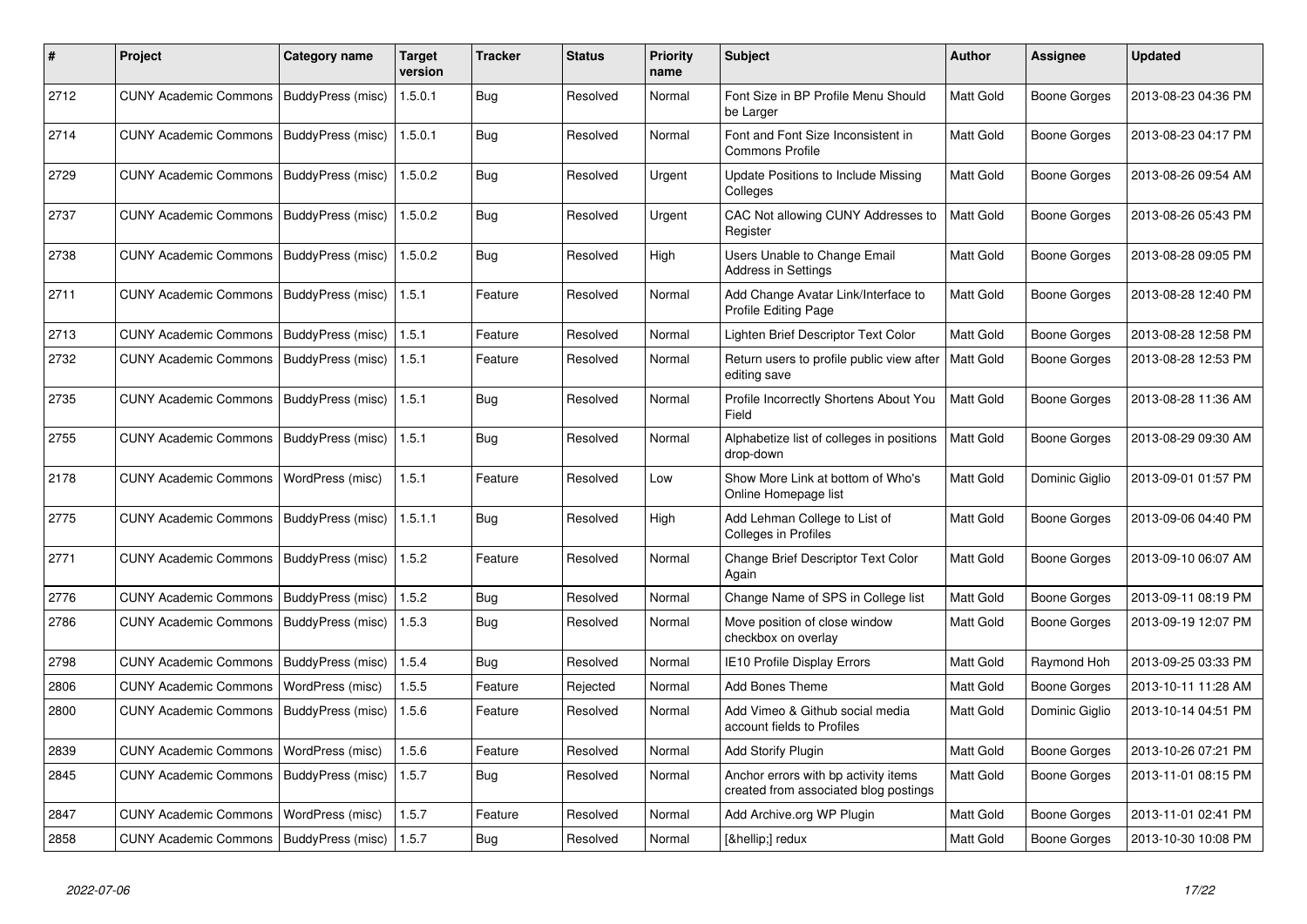| $\vert$ # | Project                                   | Category name           | <b>Target</b><br>version | Tracker    | <b>Status</b> | <b>Priority</b><br>name | <b>Subject</b>                                                                        | <b>Author</b>    | Assignee            | <b>Updated</b>      |
|-----------|-------------------------------------------|-------------------------|--------------------------|------------|---------------|-------------------------|---------------------------------------------------------------------------------------|------------------|---------------------|---------------------|
| 2906      | CUNY Academic Commons   BuddyPress (misc) |                         | 1.5.10                   | <b>Bug</b> | Resolved      | Normal                  | Unable to delete file attachment from<br>forum post                                   | Matt Gold        | <b>Boone Gorges</b> | 2013-12-01 09:35 PM |
| 2918      | <b>CUNY Academic Commons</b>              | WordPress (misc)        | 1.5.11                   | Bug        | Resolved      | Normal                  | Add Sensitive WP Theme                                                                | Matt Gold        | Boone Gorges        | 2013-12-03 03:17 PM |
| 2944      | <b>CUNY Academic Commons</b>              | BuddyPress (misc)       | 1.5.13                   | Bug        | Resolved      | Normal                  | Long load time on send invites group<br>pages                                         | Matt Gold        | Boone Gorges        | 2014-01-02 02:50 PM |
| 2960      | <b>CUNY Academic Commons</b>              | WordPress (misc)        | 1.5.16                   | Bug        | Resolved      | Normal                  | Add WP Accessibility Plugin                                                           | Matt Gold        | Boone Gorges        | 2014-02-01 02:55 PM |
| 2976      | <b>CUNY Academic Commons</b>              | BuddyPress (misc)       | 1.5.16                   | Feature    | Resolved      | Normal                  | Allow users to permanently dismiss<br>notification of new profiles on profile<br>page | Matt Gold        | Boone Gorges        | 2014-02-01 02:56 PM |
| 3058      | <b>CUNY Academic Commons</b>              | BuddyPress (misc)       | 1.5.18.1                 | Bug        | Resolved      | Urgent                  | Main navigation bar not working                                                       | Matt Gold        | Boone Gorges        | 2014-02-21 09:28 AM |
| 2791      | <b>CUNY Academic Commons</b>              | BuddyPress (misc)       | 1.5.19                   | Bug        | Rejected      | Normal                  | Modify yellow profile bar alert                                                       | Matt Gold        | Chris Stein         | 2014-02-21 03:52 PM |
| 3100      | <b>CUNY Academic Commons</b>              | WordPress<br>Themes     | 1.5.20                   | Bug        | Resolved      | Normal                  | <b>Add Customizr Theme</b>                                                            | Matt Gold        | Boone Gorges        | 2014-03-11 10:35 PM |
| 589       | <b>CUNY Academic Commons</b>              | Group Forums            | 1.6                      | Feature    | Resolved      | Normal                  | Preview of Forum Posts                                                                | Matt Gold        | Boone Gorges        | 2014-03-27 03:11 PM |
| 1542      | <b>CUNY Academic Commons</b>              | <b>BuddyPress Docs</b>  | 1.6                      | Bug        | Resolved      | Normal                  | Group Docs Locked                                                                     | Matt Gold        | Boone Gorges        | 2014-03-21 03:38 PM |
| 2135      | <b>CUNY Academic Commons</b>              | <b>Group Blogs</b>      | 1.6                      | Feature    | Resolved      | Normal                  | Creating a Blog, Creating a Group                                                     | Matt Gold        | Chris Stein         | 2014-04-01 11:59 AM |
| 2192      | <b>CUNY Academic Commons</b>              | Group Files             | 1.6                      | Feature    | Resolved      | Normal                  | Allow members to replace files                                                        | Matt Gold        | Boone Gorges        | 2014-03-21 03:37 PM |
| 2726      | <b>CUNY Academic Commons</b>              | <b>Public Portfolio</b> | 1.6                      | Feature    | Resolved      | Normal                  | Reorder Positions in Profile Field                                                    | Matt Gold        | Chris Stein         | 2014-03-31 10:51 PM |
| 2733      | <b>CUNY Academic Commons</b>              | <b>Public Portfolio</b> | 1.6                      | <b>Bug</b> | Resolved      | Normal                  | Address UX issues in Profile submenu<br>on admin bar                                  | <b>Matt Gold</b> | Chris Stein         | 2014-03-31 10:52 PM |
| 2736      | <b>CUNY Academic Commons</b>              | <b>Public Portfolio</b> | 1.6                      | Feature    | Resolved      | Normal                  | Enable Rich Text for Profile Fields                                                   | Matt Gold        | Boone Gorges        | 2014-02-20 07:52 PM |
| 2795      | <b>CUNY Academic Commons</b>              | BuddyPress (misc)       | 1.6                      | Bug        | Resolved      | Normal                  | Friendship Request Acceptance<br>interface                                            | <b>Matt Gold</b> | Chris Stein         | 2014-03-27 03:07 PM |
| 2833      | <b>CUNY Academic Commons</b>              | <b>Group Files</b>      | 1.6                      | Bug        | Resolved      | Normal                  | Allow silent file deletions                                                           | Matt Gold        | Boone Gorges        | 2014-03-21 03:50 PM |
| 3124      | <b>CUNY Academic Commons</b>              | Design                  | 1.6                      | Bug        | Resolved      | Normal                  | Create small version of horizontal logo<br>image to include in HTML Emails            | Matt Gold        | Boone Gorges        | 2014-04-01 03:40 PM |
| 1098      | <b>CUNY Academic Commons</b>              | Blogs<br>(BuddyPress)   | 1.6                      | Feature    | Resolved      | Low                     | Create way for people to search<br>through authors on blog listings                   | Matt Gold        | Boone Gorges        | 2014-03-31 07:01 PM |
| 3150      | <b>CUNY Academic Commons</b>              | Group Forums            | 1.6.1                    | Bug        | Resolved      | Low                     | "Post New Topic" Button Shows Up for<br>Non-Logged in Users on Group Forum<br>Pages   | <b>Matt Gold</b> | Boone Gorges        | 2014-04-21 04:49 PM |
| 3180      | <b>CUNY Academic Commons</b>              | <b>Group Files</b>      | 1.6.2                    | Bug        | Resolved      | Normal                  | Silent Edit of File Title Produces Email<br>Notification                              | Matt Gold        | <b>Boone Gorges</b> | 2014-05-01 11:19 PM |
| 3205      | <b>CUNY Academic Commons</b>              | <b>Commons Profile</b>  | 1.6.3                    | Bug        | Resolved      | High                    | Email profile field not showing up                                                    | Matt Gold        | Boone Gorges        | 2014-05-12 02:18 PM |
| 3190      | <b>CUNY Academic Commons</b>              | BuddyPress (misc)       | 1.6.3                    | <b>Bug</b> | Resolved      | Normal                  | Mention link on Member Profile Leads<br>to SiteWide activity stream                   | Matt Gold        | Boone Gorges        | 2014-05-12 02:53 PM |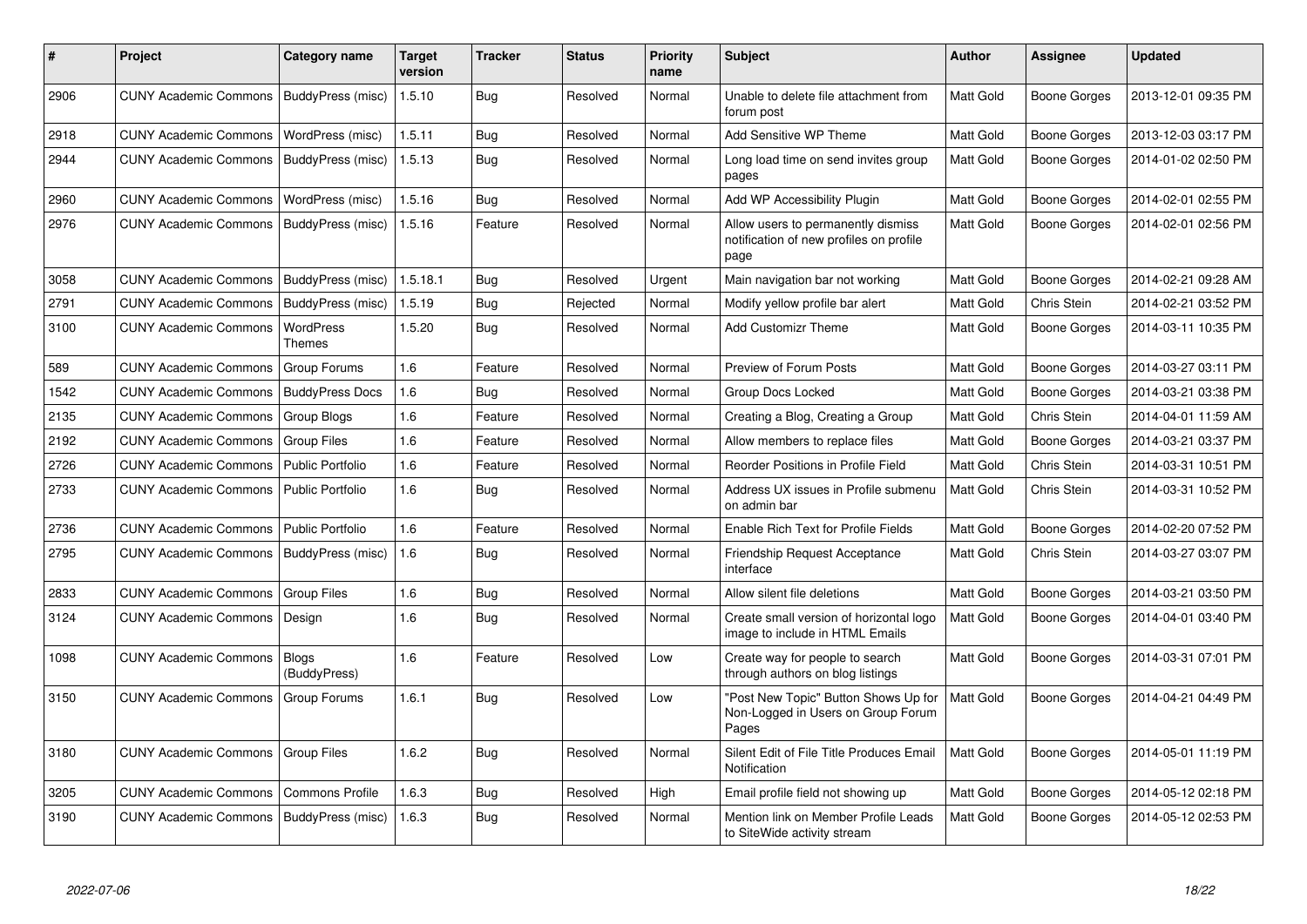| #    | Project                               | <b>Category name</b>       | <b>Target</b><br>version | <b>Tracker</b> | <b>Status</b>       | <b>Priority</b><br>name | Subject                                                                          | <b>Author</b> | Assignee            | <b>Updated</b>      |
|------|---------------------------------------|----------------------------|--------------------------|----------------|---------------------|-------------------------|----------------------------------------------------------------------------------|---------------|---------------------|---------------------|
| 1127 | <b>CUNY Academic Commons</b>          | WordPress<br>Themes        | 1.6.4                    | <b>Bug</b>     | Resolved            | Normal                  | <b>Update WooThemes</b>                                                          | Matt Gold     | <b>Boone Gorges</b> | 2014-05-21 11:04 PM |
| 2706 | <b>CUNY Academic Commons</b>          | BuddyPress (misc)          | 1.6.4                    | Bug            | Resolved            | Normal                  | Problem sending group invitations                                                | Matt Gold     | <b>Boone Gorges</b> | 2014-05-18 11:36 AM |
| 3226 | <b>CUNY Academic Commons</b>          | Groups (misc)              | 1.6.4.1                  | <b>Bug</b>     | Resolved            | Normal                  | Group home: content pushed below<br>sidebar                                      | Matt Gold     | <b>Boone Gorges</b> | 2014-05-23 09:55 AM |
| 3219 | <b>CUNY Academic Commons</b>          | BuddyPress (misc)          | 1.6.7                    | Bug            | Resolved            | Normal                  | new_groupblog_post emails not being<br>sent as HTML                              | Matt Gold     | Raymond Hoh         | 2014-06-23 08:36 AM |
| 3164 | <b>CUNY Academic Commons</b>          | Reply By Email             | 1.6.7.1                  | Bug            | Resolved            | High                    | Duplicate RBE messages                                                           | Matt Gold     | Raymond Hoh         | 2014-06-24 12:23 PM |
| 3324 | <b>CUNY Academic Commons</b>          | <b>Public Portfolio</b>    | 1.6.10                   | Bug            | Resolved            | Normal                  | Incorrect display of send<br>message/mention on portfolio page                   | Matt Gold     | <b>Boone Gorges</b> | 2014-07-22 09:06 PM |
| 3344 | <b>CUNY Academic Commons</b>          | Layout                     | 1.6.11                   | Bug            | Resolved            | Normal                  | Double display of menu on profile<br>settings                                    | Matt Gold     | <b>Boone Gorges</b> | 2014-08-01 09:58 AM |
| 3345 | <b>CUNY Academic Commons</b>          | Layout                     | 1.6.11                   | Bug            | Resolved            | Normal                  | Text/Icon Styling Error/Overlap on<br>Profile pages                              | Matt Gold     | <b>Boone Gorges</b> | 2014-08-01 09:05 AM |
| 3343 | <b>CUNY Academic Commons</b>          | BuddyPress (misc)          | 1.6.11                   | <b>Bug</b>     | Resolved            | Low                     | Minor Email display error                                                        | Matt Gold     | <b>Boone Gorges</b> | 2014-08-01 10:01 AM |
| 3428 | <b>CUNY Academic Commons</b>          | Twitter page               | 1.6.14                   | Bug            | Resolved            | High                    | Fix typo on Twitter page                                                         | Matt Gold     | Dominic Giglio      | 2014-09-01 08:53 PM |
| 3419 | <b>CUNY Academic Commons</b>          | Group Invitations          | 1.6.14                   | Bug            | Testing<br>Required | Normal                  | Neatening the display of messages on<br>group requests                           | Matt Gold     | <b>Boone Gorges</b> | 2014-09-01 09:29 PM |
| 3420 | <b>CUNY Academic Commons</b>          | <b>Email Notifications</b> | 1.6.14                   | Bug            | Resolved            | Normal                  | Membership approval link in email<br>notifications                               | Matt Gold     | <b>Boone Gorges</b> | 2014-09-01 09:31 PM |
| 2239 | <b>CUNY Academic Commons</b>          | <b>Email Notifications</b> | 1.7                      | Bug            | Resolved            | Normal                  | Login redirects when clicking on<br>private group addresses not working          | Matt Gold     | Raymond Hoh         | 2014-11-01 11:41 AM |
| 2563 | <b>CUNY Academic Commons</b>          | My Commons                 | 1.7                      | Feature        | Resolved            | Normal                  | <b>Favorite Follow Blogs</b>                                                     | Matt Gold     | Raymond Hoh         | 2014-10-09 10:49 AM |
| 2757 | <b>CUNY Academic Commons</b>          | <b>Group Files</b>         | 1.7                      | Feature        | Resolved            | Normal                  | Create "Download All" Capabilities for<br>Files in a Folder                      | Matt Gold     | <b>Boone Gorges</b> | 2014-10-14 03:09 PM |
| 2954 | <b>CUNY Academic Commons</b>          | Public Portfolio           | 1.7                      | Feature        | Duplicate           | Normal                  | New Profile social media options                                                 | Matt Gold     | Dominic Giglio      | 2014-09-16 11:48 AM |
| 3045 | <b>CUNY Academic Commons</b>          | <b>Public Portfolio</b>    | 1.7                      | Feature        | Resolved            | Normal                  | Create 'clear formatting' button for<br>profile editor                           | Matt Gold     | Boone Gorges        | 2014-10-08 03:53 PM |
| 3177 | <b>CUNY Academic Commons</b>          | <b>Group Forums</b>        | 1.7                      | Feature        | Resolved            | Normal                  | Upgrade bbPress to 2.x                                                           | Matt Gold     | <b>Boone Gorges</b> | 2014-09-30 01:35 PM |
| 3282 | <b>CUNY Academic Commons</b>          | Groups (misc)              | 1.7                      | Feature        | Resolved            | Normal                  | Search/sort users within group                                                   | Matt Gold     | <b>Boone Gorges</b> | 2014-06-25 09:16 PM |
| 3411 | CUNY Academic Commons   My Commons    |                            | 1.7                      | Feature        | Resolved            | Normal                  | Placement of Personal Homepage                                                   | Matt Gold     | Raymond Hoh         | 2014-09-22 08:45 PM |
| 3418 | <b>CUNY Academic Commons</b>          | <b>Email Notifications</b> | 1.7                      | Feature        | Resolved            | Normal                  | Revisions/Additions to email<br>notifications about group membership<br>requests | Matt Gold     | Boone Gorges        | 2014-09-30 01:14 PM |
| 3448 | <b>CUNY Academic Commons</b>          | Groups (misc)              | 1.7                      | Bug            | Resolved            | Normal                  | Group changes email slug/link issue                                              | Matt Gold     | Raymond Hoh         | 2014-09-15 08:29 PM |
| 3449 | CUNY Academic Commons   Groups (misc) |                            | 1.7                      | <b>Bug</b>     | Resolved            | Normal                  | Make Default Option for "Create<br>Forum" in Group Creation Process<br>"Yes"     | Matt Gold     | <b>Boone Gorges</b> | 2014-09-22 08:39 PM |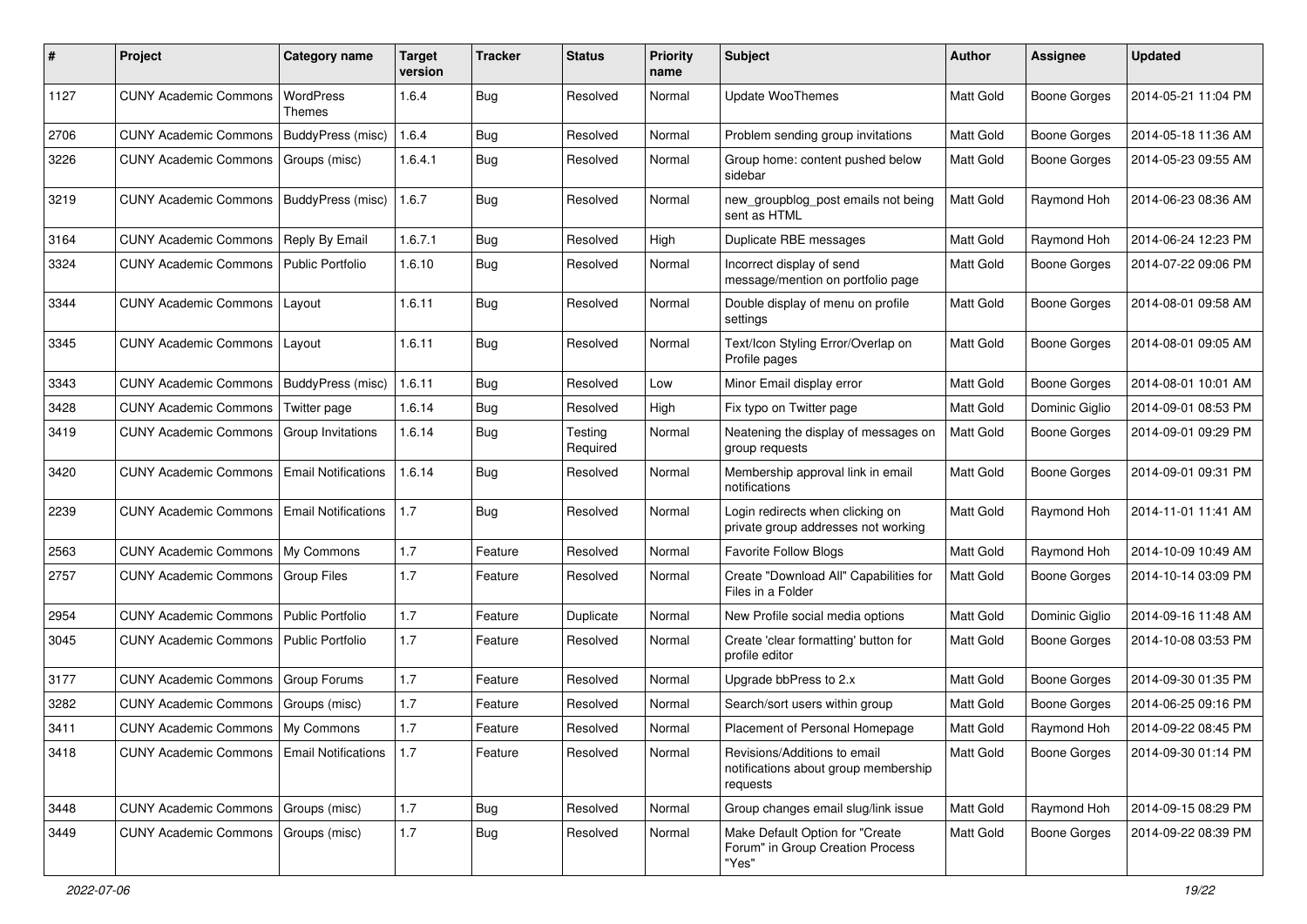| #    | <b>Project</b>                                  | Category name              | <b>Target</b><br>version | <b>Tracker</b> | <b>Status</b> | <b>Priority</b><br>name | <b>Subject</b>                                                        | <b>Author</b>    | Assignee            | <b>Updated</b>      |
|------|-------------------------------------------------|----------------------------|--------------------------|----------------|---------------|-------------------------|-----------------------------------------------------------------------|------------------|---------------------|---------------------|
| 3451 | <b>CUNY Academic Commons</b>                    | WordPress (misc)           | 1.7                      | Bug            | Resolved      | Normal                  | Edit delete blog text                                                 | Matt Gold        | Raymond Hoh         | 2014-09-15 08:27 PM |
| 3486 | <b>CUNY Academic Commons</b>                    | My Commons                 | 1.7                      | Feature        | Resolved      | Normal                  | Minor Issues on My-Commons page                                       | Matt Gold        | Raymond Hoh         | 2014-10-03 10:44 AM |
| 3544 | <b>CUNY Academic Commons</b>                    | <b>Group Files</b>         | 1.7                      | Bug            | Resolved      | Normal                  | Files list upload button placement after<br>upload                    | Matt Gold        | <b>Boone Gorges</b> | 2014-10-10 09:09 AM |
| 28   | <b>CUNY Academic Commons</b>                    | Group Forums               | 1.7                      | Feature        | Resolved      | Low                     | Add threaded replies to forum posts                                   | Matt Gold        | Raymond Hoh         | 2014-10-13 09:38 PM |
| 3012 | <b>CUNY Academic Commons</b>                    | <b>Public Portfolio</b>    | 1.7                      | Design/UX      | Resolved      | Low                     | Create automated nudges for people<br>who have not filled in profiles | Matt Gold        | Boone Gorges        | 2014-10-09 02:51 PM |
| 3151 | <b>CUNY Academic Commons</b>                    | Toolbar                    | 1.7                      | Feature        | Resolved      | Low                     | Add submenu items in Help section of<br>WP Admin Bar                  | Matt Gold        | Daniel Jones        | 2014-07-11 08:14 PM |
| 3223 | <b>CUNY Academic Commons</b>                    | <b>Public Portfolio</b>    | 1.7                      | Bug            | Resolved      | Low                     | Alter Profile Editing Unsaved Text<br><b>Warning Feature</b>          | Matt Gold        | Boone Gorges        | 2014-09-22 09:18 PM |
| 3557 | CUNY Academic Commons   My Commons              |                            | 1.7.1                    | <b>Bug</b>     | Resolved      | Urgent                  | Fix typo on My Commons overlay                                        | Matt Gold        | Boone Gorges        | 2014-10-15 11:02 PM |
| 3362 | <b>CUNY Academic Commons   Public Portfolio</b> |                            | 1.7.1                    | Bug            | Resolved      | Normal                  | Default display of profiles with no info<br>added                     | Matt Gold        | Boone Gorges        | 2014-10-21 02:44 PM |
| 3561 | <b>CUNY Academic Commons</b>                    | Group Forums               | 1.7.1                    | Feature        | Resolved      | Normal                  | Add Post New Topics link to top of<br>forums                          | Matt Gold        | Boone Gorges        | 2014-10-21 06:48 PM |
| 3581 | <b>CUNY Academic Commons</b>                    | <b>BuddyPress Docs</b>     | 1.7.1                    | <b>Bug</b>     | Resolved      | Normal                  | <b>BuddyPress Docs Line Break issue</b>                               | Matt Gold        | Boone Gorges        | 2014-10-20 02:56 PM |
| 3559 | <b>CUNY Academic Commons</b>                    | Group Forums               | 1.7.2                    | Design/UX      | Resolved      | Normal                  | Forum Styling                                                         | Matt Gold        | Boone Gorges        | 2014-11-02 03:18 PM |
| 3588 | <b>CUNY Academic Commons</b>                    | Groups (misc)              | 1.7.2                    | Bug            | Resolved      | Normal                  | Hidden group not appearing in search<br>results                       | <b>Matt Gold</b> | Boone Gorges        | 2014-11-01 02:57 PM |
| 3589 | <b>CUNY Academic Commons</b>                    | Group Invitations          | 1.7.2                    | <b>Bug</b>     | Resolved      | Normal                  | User not appearing in group invitation<br>autocomplete                | Matt Gold        | Boone Gorges        | 2014-11-01 02:58 PM |
| 3599 | <b>CUNY Academic Commons</b>                    | <b>BuddyPress Docs</b>     | 1.7.2                    | <b>Bug</b>     | Resolved      | Normal                  | Silent BP Docs edits                                                  | Matt Gold        | Boone Gorges        | 2014-11-01 02:20 PM |
| 3614 | <b>CUNY Academic Commons</b>                    | Home Page                  | 1.7.2                    | Bug            | Resolved      | Normal                  | Homepage member widget filter<br>feature not working                  | Matt Gold        | Boone Gorges        | 2014-11-01 02:24 PM |
| 3601 | <b>CUNY Academic Commons</b>                    | <b>Email Notifications</b> | 1.7.3                    | Bug            | Resolved      | High                    | Forum replies do not show up on the<br>group homepage                 | Matt Gold        | Raymond Hoh         | 2014-11-10 01:24 PM |
| 3608 | <b>CUNY Academic Commons</b>                    | <b>Email Notifications</b> | 1.7.3                    | <b>Bug</b>     | Resolved      | High                    | Group email plain-text formatting<br>problem                          | Matt Gold        | Raymond Hoh         | 2014-11-11 12:19 PM |
| 3520 | <b>CUNY Academic Commons</b>                    | Security                   | 1.7.3                    | Feature        | Resolved      | Normal                  | Encourage or Require CAPTCHA on<br>forms?                             | Matt Gold        | Daniel Jones        | 2014-11-06 03:40 PM |
| 3583 | <b>CUNY Academic Commons</b>                    | Reply By Email             | 1.7.3                    | <b>Bug</b>     | Resolved      | Normal                  | RBE error message                                                     | Matt Gold        | Raymond Hoh         | 2014-11-10 12:42 PM |
| 3610 | <b>CUNY Academic Commons</b>                    | Home Page                  | 1.7.3                    | Feature        | Resolved      | Normal                  | Add Susana's Video to the Homepage                                    | Matt Gold        | Dominic Giglio      | 2014-11-04 03:42 PM |
| 3611 | <b>CUNY Academic Commons</b>                    | Publicity                  | 1.7.3                    | Feature        | Resolved      | Normal                  | Add Susana's Video to a Standalone<br>page on the Commons             | Matt Gold        | Dominic Giglio      | 2014-11-04 02:07 PM |
| 3676 | CUNY Academic Commons   WordPress (misc)        |                            | 1.7.4                    | Feature        | Resolved      | High                    | Update WP to 4.0.1                                                    | Matt Gold        | Boone Gorges        | 2014-11-21 10:49 AM |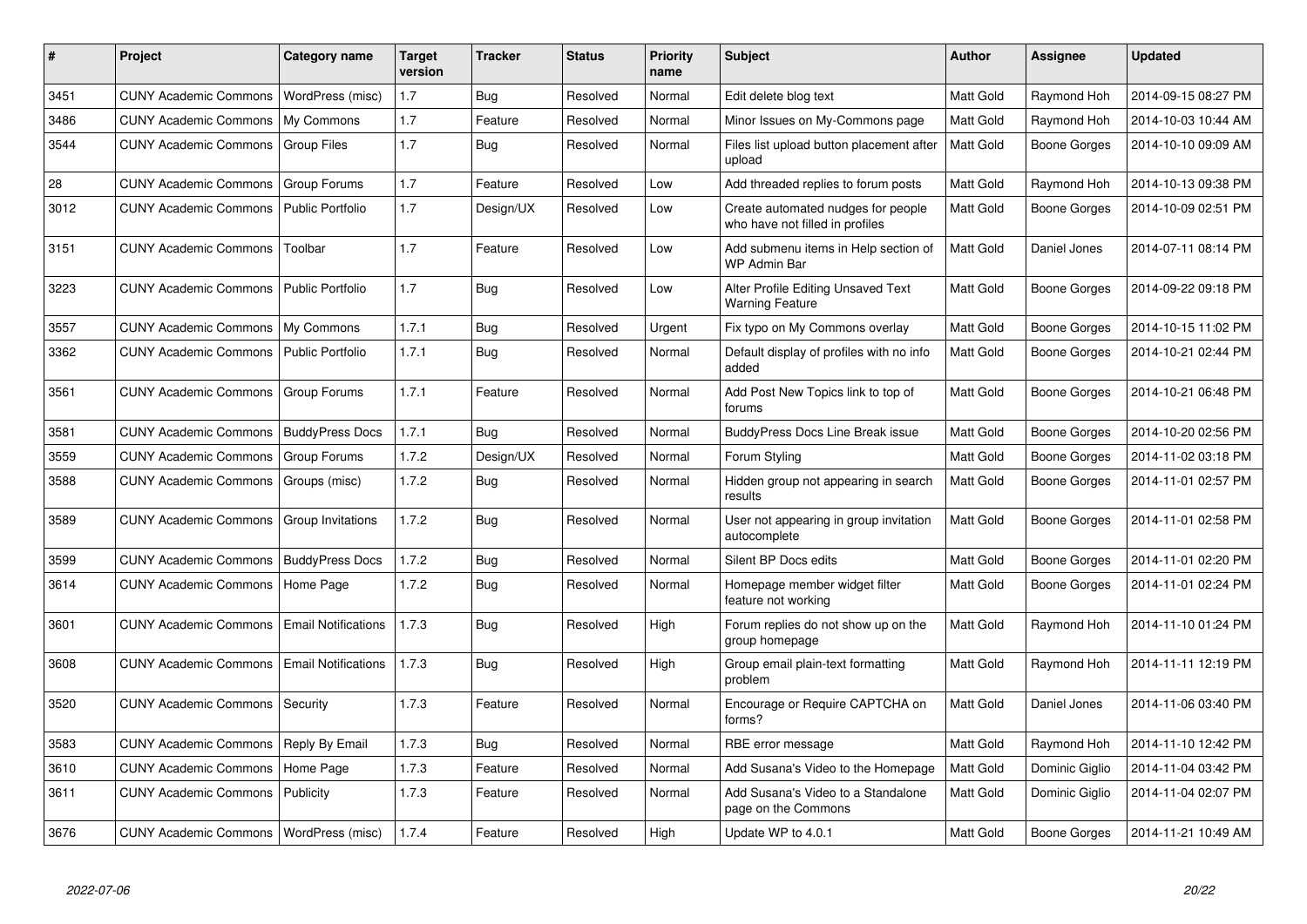| #    | <b>Project</b>                           | Category name              | <b>Target</b><br>version | <b>Tracker</b> | <b>Status</b> | Priority<br>name | <b>Subject</b>                                                           | <b>Author</b>    | Assignee            | <b>Updated</b>      |
|------|------------------------------------------|----------------------------|--------------------------|----------------|---------------|------------------|--------------------------------------------------------------------------|------------------|---------------------|---------------------|
| 2924 | CUNY Academic Commons   WordPress (misc) |                            | 1.7.4                    | Feature        | Resolved      | Normal           | Make header of Help blog a clickable<br>link to the homepage             | Matt Gold        | Dominic Giglio      | 2014-11-14 04:35 PM |
| 3654 | <b>CUNY Academic Commons</b>             | Group Forums               | 1.7.4                    | Bug            | Resolved      | Normal           | can only attached one file to a forum<br>post                            | Matt Gold        | Boone Gorges        | 2014-11-21 10:42 AM |
| 3659 | <b>CUNY Academic Commons</b>             | Home Page                  | 1.7.4                    | Feature        | Resolved      | Normal           | Remove UserVoice                                                         | Matt Gold        | <b>Boone Gorges</b> | 2014-11-21 10:53 AM |
| 3672 | <b>CUNY Academic Commons</b>             | <b>WordPress Plugins</b>   | 1.7.4                    | Feature        | Resolved      | Normal           | Force captcha on existing contact<br>forms                               | Matt Gold        | Boone Gorges        | 2014-11-21 12:20 PM |
| 3688 | <b>CUNY Academic Commons</b>             | <b>BuddyPress Docs</b>     | 1.7.6                    | Bug            | Resolved      | Normal           | Doc creation didn't create email<br>notification                         | Matt Gold        | Boone Gorges        | 2014-12-12 08:57 AM |
| 3714 | <b>CUNY Academic Commons</b>             | cuny.is                    | 1.7.7                    | Feature        | Resolved      | Normal           | cuny.is access                                                           | Matt Gold        | Boone Gorges        | 2014-12-22 02:19 PM |
| 3717 | <b>CUNY Academic Commons</b>             | Groups (misc)              | 1.7.7                    | Bug            | Resolved      | Normal           | Member invitations to Group Members<br>error alert                       | Matt Gold        | Boone Gorges        | 2014-12-22 02:25 PM |
| 3729 | <b>CUNY Academic Commons</b>             | WordPress (misc)           | 1.7.11                   | Feature        | Resolved      | Normal           | Add 'contact us' line to failed login<br>screen                          | Matt Gold        | Daniel Jones        | 2015-02-02 01:16 AM |
| 3760 | <b>CUNY Academic Commons</b>             | <b>WordPress Plugins</b>   | 1.7.11                   | Feature        | Resolved      | Normal           | Add WP Accessiblity Plugin                                               | Matt Gold        | Raymond Hoh         | 2015-02-02 02:30 AM |
| 3769 | <b>CUNY Academic Commons</b>             | <b>Public Portfolio</b>    | 1.7.12                   | Bug            | Resolved      | Normal           | Completion mouseover on editing<br>version of profile is blank           | Matt Gold        | Boone Gorges        | 2015-02-12 09:13 AM |
| 3799 | <b>CUNY Academic Commons</b>             | cuny.is                    | 1.7.12                   | Bug            | Resolved      | Normal           | cuny.is issue                                                            | Matt Gold        | <b>Boone Gorges</b> | 2015-02-10 09:07 PM |
| 3802 | <b>CUNY Academic Commons</b>             | Home Page                  | 1.7.14                   | <b>Bug</b>     | Resolved      | Normal           | Long user name causes problems with<br>Who's Online homepage display     | Matt Gold        | Daniel Jones        | 2015-02-23 03:39 PM |
| 3859 | <b>CUNY Academic Commons</b>             | Group Forums               | 1.7.14                   | Bug            | Resolved      | Normal           | Group Forum Button Layout                                                | Matt Gold        | Boone Gorges        | 2015-03-05 10:57 AM |
| 3864 | <b>CUNY Academic Commons</b>             | DiRT Integration           | 1.7.15                   | Bug            | Resolved      | Normal           | DiRT Tools Group sidebar label display                                   | Matt Gold        | Boone Gorges        | 2015-03-11 09:30 PM |
| 3865 | <b>CUNY Academic Commons</b>             | Design                     | 1.7.15                   | Bug            | Resolved      | Normal           | DiRT Tools listing in Group > Manage                                     | Matt Gold        | Boone Gorges        | 2015-03-12 10:35 AM |
| 3866 | <b>CUNY Academic Commons</b>             | <b>Email Notifications</b> | 1.7.15                   | Bug            | Resolved      | Normal           | Email notification does not indicate<br>presence of an attachment        | Matt Gold        | Boone Gorges        | 2015-03-12 10:35 AM |
| 3914 | <b>CUNY Academic Commons</b>             | <b>WordPress Plugins</b>   | 1.7.15.1                 | Feature        | Resolved      | High             | Upgrade Yoast's SEO plugin                                               | Matt Gold        | Boone Gorges        | 2015-03-13 05:30 PM |
| 3910 | <b>CUNY Academic Commons</b>             | Home Page                  | 1.7.15.2                 | Bug            | Resolved      | High             | Home Page Display Errors                                                 | Matt Gold        | Boone Gorges        | 2015-03-17 10:21 AM |
| 3853 | <b>CUNY Academic Commons</b>             | BuddyPress (misc)          | 1.7.16                   | Bug            | Resolved      | High             | Post erroneously ascribed to wrong<br>author in activity feed            | Matt Gold        | Raymond Hoh         | 2015-03-21 01:13 PM |
| 3917 | <b>CUNY Academic Commons</b>             | Home Page                  | 1.7.16                   | Bug            | Resolved      | Normal           | New homepage display errors                                              | Matt Gold        | Raymond Hoh         | 2015-03-18 11:15 AM |
| 3809 | <b>CUNY Academic Commons</b>             | BuddyPress (misc)          | 1.7.17                   | Bug            | Resolved      | Normal           | BuddyPress member filters not working<br>correctly                       | <b>Matt Gold</b> | Matt Gold           | 2015-03-22 01:03 AM |
| 3954 | <b>CUNY Academic Commons</b>             | <b>Email Notifications</b> | 1.7.18                   | Bug            | Resolved      | Normal           | Issues with Email notifications for<br>Groups w/RSS Feeds attached       | Matt Gold        | Raymond Hoh         | 2015-04-08 05:04 PM |
| 3969 | <b>CUNY Academic Commons</b>             | <b>WordPress Plugins</b>   | 1.7.18                   | Bug            | Resolved      | Normal           | External Group Blogs plugin causing<br>duplicate items of the same post: | Matt Gold        | Raymond Hoh         | 2015-04-10 07:51 PM |